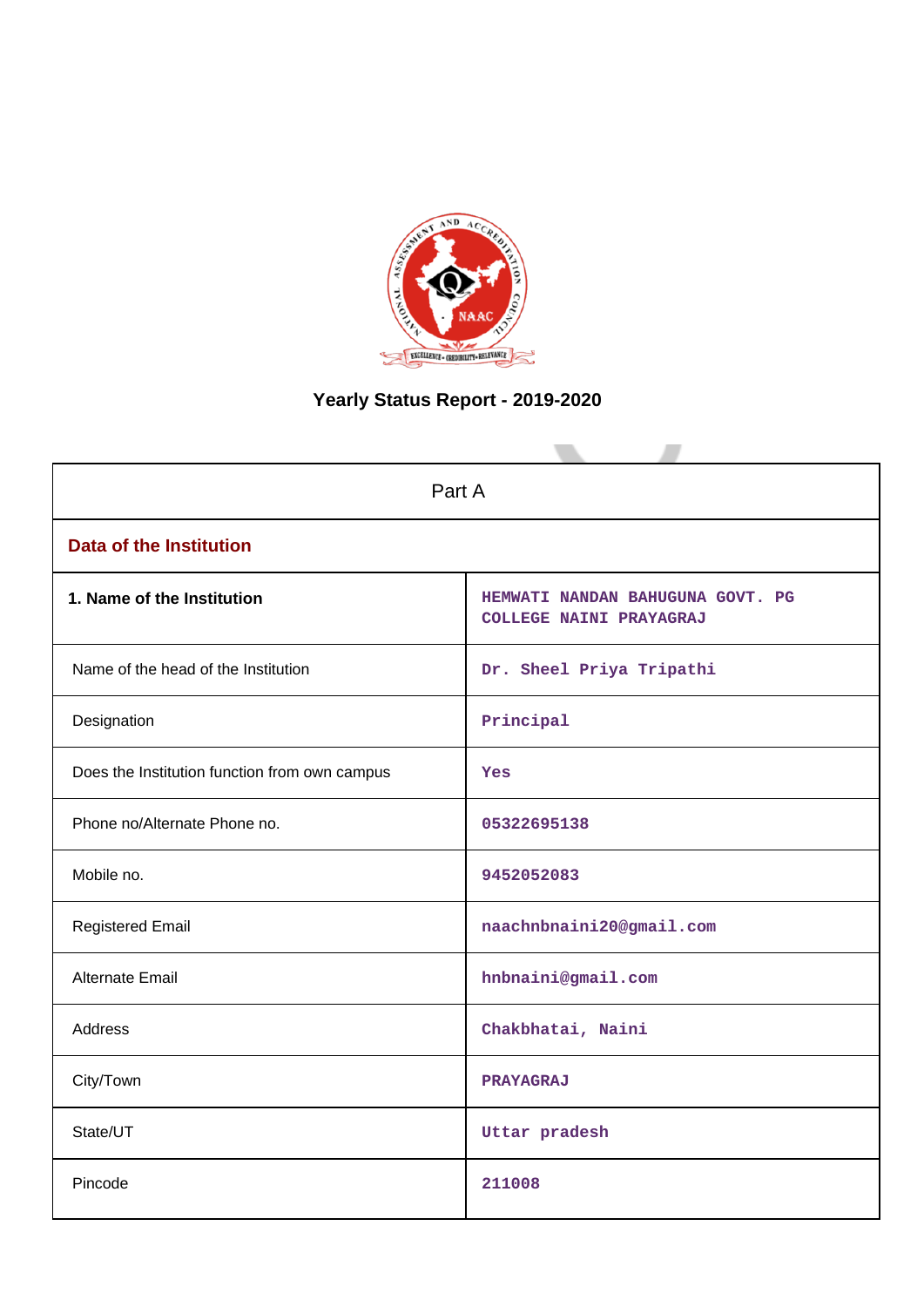| 2. Institutional Status                                                   |              |             |                                                                                  |                   |                   |  |  |
|---------------------------------------------------------------------------|--------------|-------------|----------------------------------------------------------------------------------|-------------------|-------------------|--|--|
| Affiliated / Constituent                                                  |              |             | Affiliated                                                                       |                   |                   |  |  |
| Type of Institution                                                       |              |             | Co-education                                                                     |                   |                   |  |  |
| Location                                                                  |              |             | Semi-urban                                                                       |                   |                   |  |  |
| <b>Financial Status</b>                                                   |              |             | state                                                                            |                   |                   |  |  |
| Name of the IQAC co-ordinator/Director                                    |              |             | Dr. Subarna Sarkar                                                               |                   |                   |  |  |
| Phone no/Alternate Phone no.                                              |              |             | 05322695138                                                                      |                   |                   |  |  |
| Mobile no.                                                                |              |             | 9450070916                                                                       |                   |                   |  |  |
| <b>Registered Email</b>                                                   |              |             | naachnbnaini20@gmail.com                                                         |                   |                   |  |  |
| Alternate Email                                                           |              |             | subarnamukerjee@gmail.com                                                        |                   |                   |  |  |
| 3. Website Address                                                        |              |             |                                                                                  |                   |                   |  |  |
| Web-link of the AQAR: (Previous Academic Year)                            |              |             | http://www.hnbpgcollegenaini.org/upl<br>oads/images/agar2018-19.pdf              |                   |                   |  |  |
| 4. Whether Academic Calendar prepared during<br>the year                  |              |             | Yes                                                                              |                   |                   |  |  |
| if yes, whether it is uploaded in the institutional website:<br>Weblink:  |              |             | http://www.hnbpgcollegenaini.org/upload<br>s/images/academic calendar2019-20.jpg |                   |                   |  |  |
| <b>5. Accrediation Details</b>                                            |              |             |                                                                                  |                   |                   |  |  |
| Cycle                                                                     | Grade        | <b>CGPA</b> | Year of                                                                          | Validity          |                   |  |  |
|                                                                           |              |             | Accrediation                                                                     | Period From       | Period To         |  |  |
| $\mathbf{1}$                                                              | $\, {\bf B}$ | 2.59        | 2011                                                                             | $08 - Jan - 2011$ | $07 - Jan - 2016$ |  |  |
| 6. Date of Establishment of IQAC<br>10-Feb-2009                           |              |             |                                                                                  |                   |                   |  |  |
| 7. Internal Quality Assurance System                                      |              |             |                                                                                  |                   |                   |  |  |
| Quality initiatives by IQAC during the year for promoting quality culture |              |             |                                                                                  |                   |                   |  |  |

| Quality initiatives by IQAC during the year for profitoting quality culture |                          |                                       |  |  |  |  |
|-----------------------------------------------------------------------------|--------------------------|---------------------------------------|--|--|--|--|
| Item / Title of the quality initiative by<br><b>IQAC</b>                    | Date & Duration          | Number of participants/ beneficiaries |  |  |  |  |
| Award to Meritorious                                                        | $17 - \text{Feb} - 2020$ | 100                                   |  |  |  |  |

 $\mathbf{L}$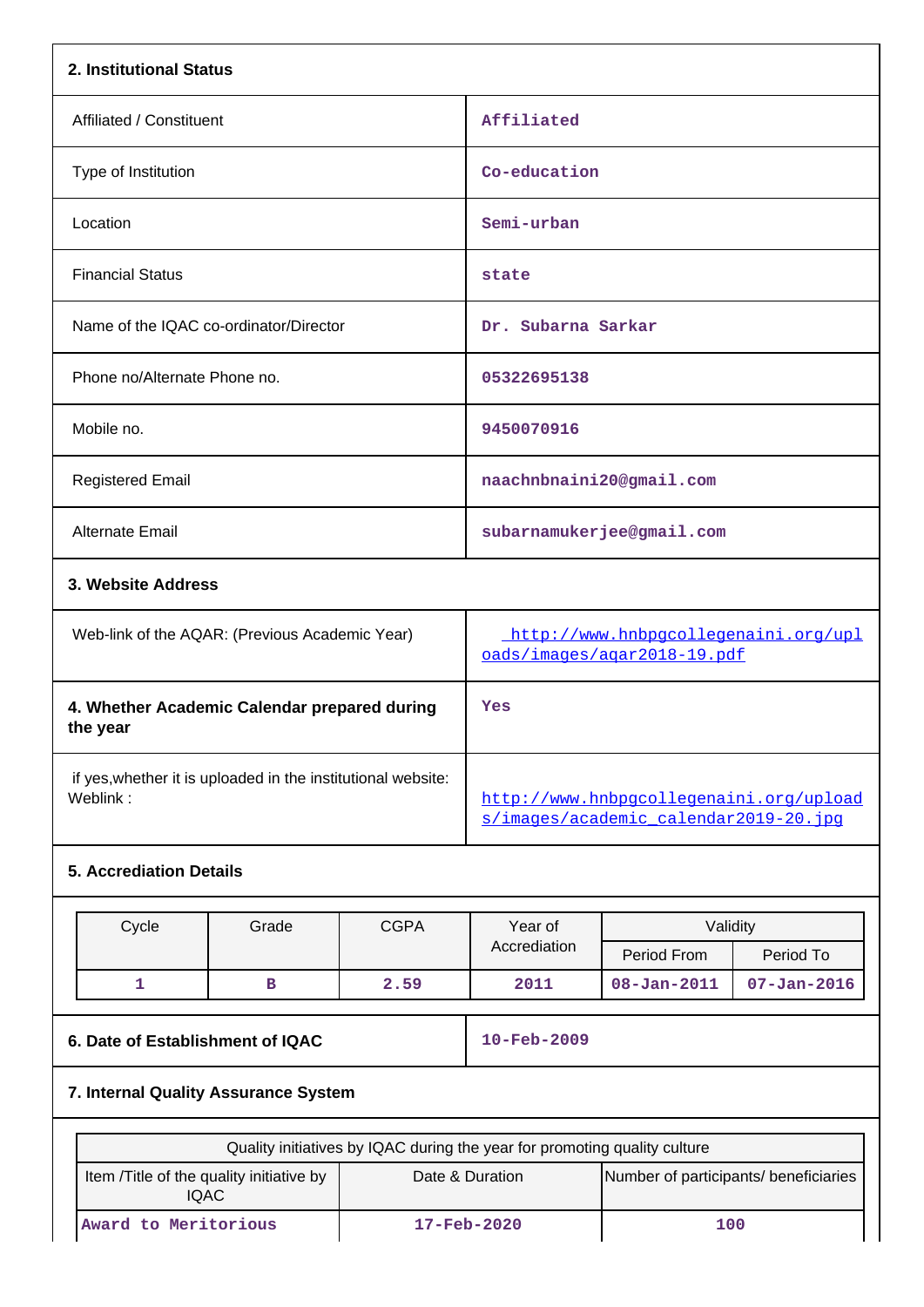| Students                                                           | 1                                         |     |  |  |  |  |
|--------------------------------------------------------------------|-------------------------------------------|-----|--|--|--|--|
| Industrial Tour and Study<br>Tour                                  | $07 - Dec - 2019$<br>$\mathbf{2}^{\circ}$ | 200 |  |  |  |  |
| Workshop on women safety<br>and martial arts training              | $27 - Jul - 2019$<br>7                    | 70  |  |  |  |  |
| Guest Lecture Series by<br>Imminent Personalities                  | $27 - Nov - 2019$<br>4                    | 200 |  |  |  |  |
| Parent Teacher Meeting<br>and Alumni Meeting                       | $20 - \text{Feb} - 2020$<br>1             | 40  |  |  |  |  |
| National Nutrition Week                                            | $01 -$ Sep-2019<br>7                      | 50  |  |  |  |  |
| <b>NAAC Workshop</b>                                               | $10 - Dec - 2019$<br>1                    | 100 |  |  |  |  |
| Camp for Handicapped<br>under Samaj Kalyan Vibhag<br>Govt. of U.P. | $23 - Dec - 2019$<br>ı                    | 100 |  |  |  |  |
| Free Health Checkup and<br><b>Blood Donation Camp</b>              | $18 - Jan - 2020$<br>1.                   | 250 |  |  |  |  |
| State Sponsored National<br>Seminar                                | $23 - \text{Feb} - 2020$<br>2             | 300 |  |  |  |  |
| <u>View File</u>                                                   |                                           |     |  |  |  |  |

**8. Provide the list of funds by Central/ State Government- UGC/CSIR/DST/DBT/ICMR/TEQIP/World Bank/CPE of UGC etc.**

| Institution/Departmen<br>t/Faculty | Scheme                                                                                                                            | <b>Funding Agency</b>      | Year of award with<br>duration | Amount |
|------------------------------------|-----------------------------------------------------------------------------------------------------------------------------------|----------------------------|--------------------------------|--------|
| Institution                        | Office<br>expenses,<br>Office<br>furniture and<br>equipment,<br>Purchase of<br>computer<br>hardware and<br>computer<br>anurakshan | <b>State</b><br>government | 2019<br>365                    | 437000 |
| Institution                        | Projector and<br>interactive<br>wall mount kit                                                                                    | <b>RUSA</b>                | 2019<br>365                    | 205440 |
| Institution                        | Digital podium                                                                                                                    | <b>RUSA</b>                | 2019<br>365                    | 577800 |
| Institution                        | Generator                                                                                                                         | <b>RUSA</b>                | 2019<br>365                    | 209982 |
| Library                            | Desktop<br>computer                                                                                                               | <b>RUSA</b>                | 2019<br>365                    | 58395  |
| Library                            | Xeon Tower<br>server                                                                                                              |                            | 2019<br>365                    | 119000 |
| Library                            | A4 size Laser                                                                                                                     | <b>RUSA</b>                | 2019                           | 11000  |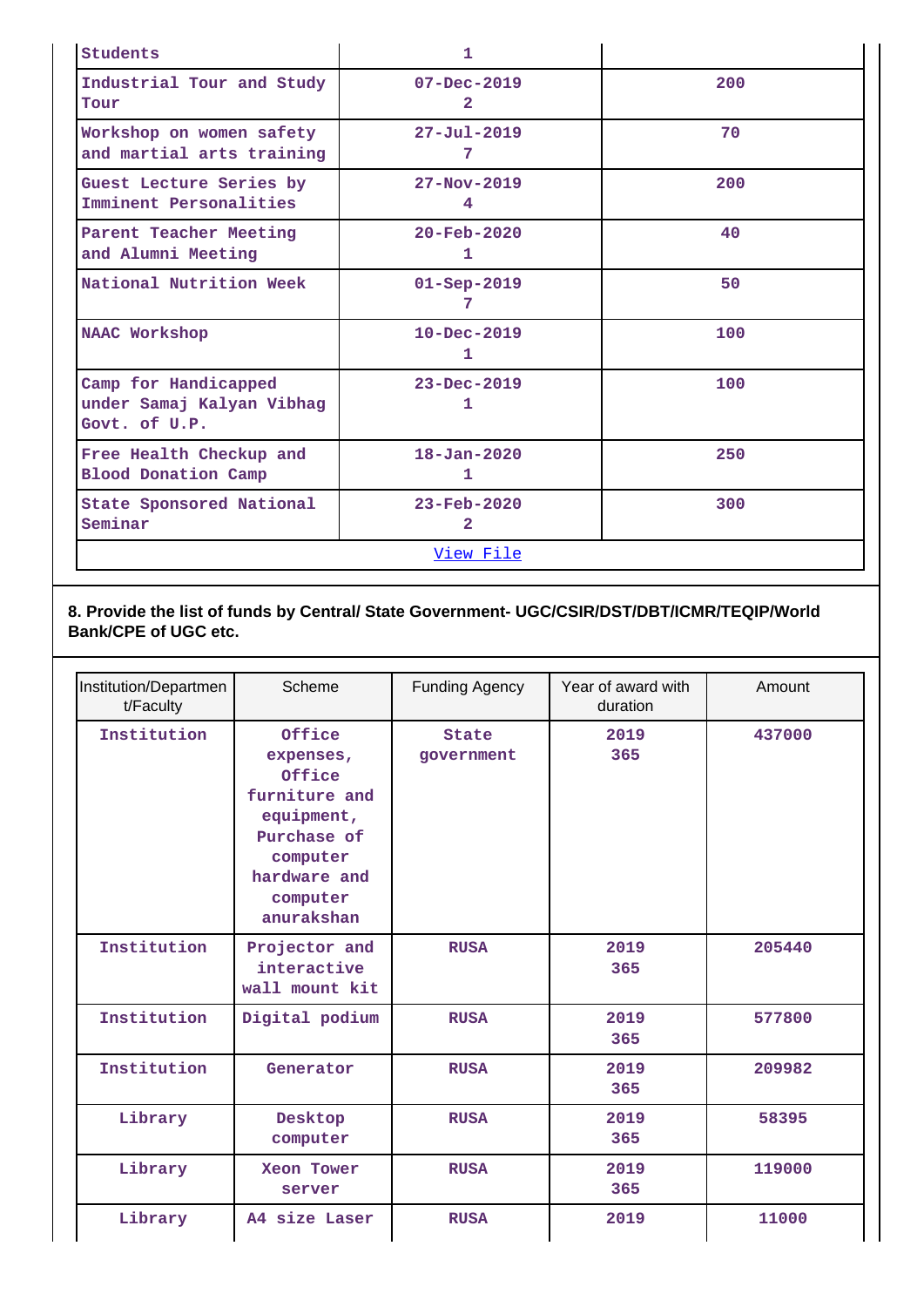|                                                                                                                                                                      | printer        |  |             | 365                                                               |                                      |  |  |
|----------------------------------------------------------------------------------------------------------------------------------------------------------------------|----------------|--|-------------|-------------------------------------------------------------------|--------------------------------------|--|--|
| Library                                                                                                                                                              | <b>UPS</b>     |  | <b>RUSA</b> | 2019<br>365                                                       | 14500                                |  |  |
|                                                                                                                                                                      |                |  | View File   |                                                                   |                                      |  |  |
| 9. Whether composition of IQAC as per latest<br><b>NAAC</b> guidelines:                                                                                              |                |  | Yes         |                                                                   |                                      |  |  |
| Upload latest notification of formation of IQAC                                                                                                                      |                |  | View File   |                                                                   |                                      |  |  |
| 10. Number of IQAC meetings held during the<br>year :                                                                                                                |                |  | 12          |                                                                   |                                      |  |  |
| The minutes of IQAC meeting and compliances to the<br>decisions have been uploaded on the institutional<br>website                                                   |                |  | Yes         |                                                                   |                                      |  |  |
| Upload the minutes of meeting and action taken report                                                                                                                |                |  | View File   |                                                                   |                                      |  |  |
| 11. Whether IQAC received funding from any of<br>the funding agency to support its activities<br>during the year?                                                    |                |  | <b>No</b>   |                                                                   |                                      |  |  |
| 12. Significant contributions made by IQAC during the current year(maximum five bullets)                                                                             |                |  |             |                                                                   |                                      |  |  |
| State Sponsored National Seminar on Green Technology: A roadmap For sustainable<br>development organised by Department of Chemistry                                  |                |  |             |                                                                   |                                      |  |  |
| 2 Day Youth Festival with Director, Higher Education as Chief Guest                                                                                                  |                |  |             |                                                                   |                                      |  |  |
| Free health Checkup and Blood Donation Camp                                                                                                                          |                |  |             |                                                                   |                                      |  |  |
| Workshop on Women Safety and Martial Arts Training                                                                                                                   |                |  |             |                                                                   |                                      |  |  |
| Lecture series by imminent persons organized by different Departments                                                                                                |                |  |             |                                                                   |                                      |  |  |
|                                                                                                                                                                      | View File      |  |             |                                                                   |                                      |  |  |
| 13. Plan of action chalked out by the IQAC in the beginning of the academic year towards Quality<br>Enhancement and outcome achieved by the end of the academic year |                |  |             |                                                                   |                                      |  |  |
|                                                                                                                                                                      | Plan of Action |  |             | Achivements/Outcomes                                              |                                      |  |  |
| Conduct of study tours for students                                                                                                                                  |                |  |             | Study tour and Industrial tour<br>Home Science and Zoology        | organised by department of Commerce, |  |  |
| Online classes of PG semester students                                                                                                                               |                |  |             | Due to Covid 19 regular classroom<br>teaching of PG students were |                                      |  |  |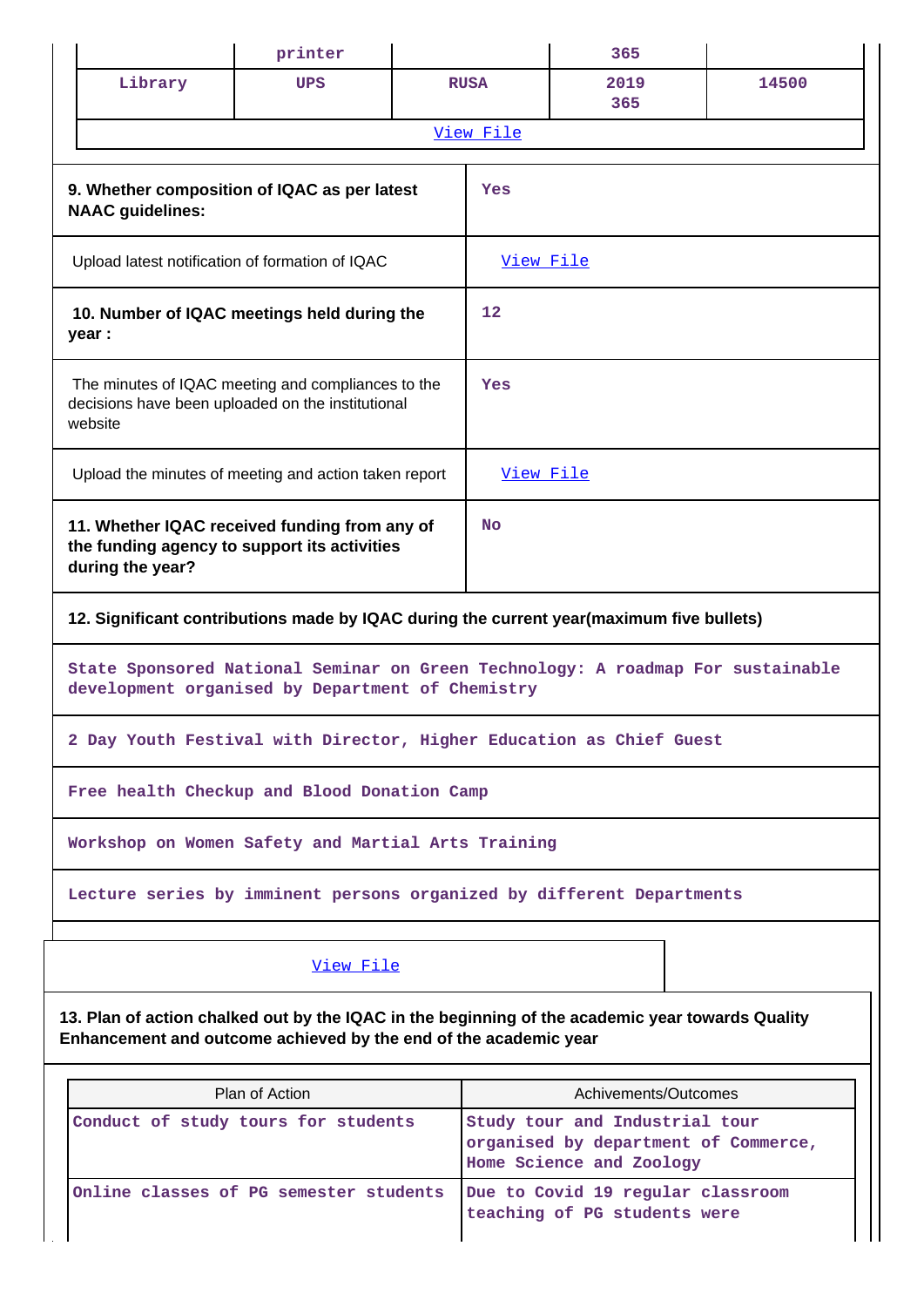|                                                                                                                      | substituted by online classes by means<br>of Zoom, Google Meet, Youtube, Google<br>Classroom and uploading study material<br>in college and university website                                                                                                                            |  |  |
|----------------------------------------------------------------------------------------------------------------------|-------------------------------------------------------------------------------------------------------------------------------------------------------------------------------------------------------------------------------------------------------------------------------------------|--|--|
| Purchase of New computers                                                                                            | Orders placed but consignment yet to<br>arrive                                                                                                                                                                                                                                            |  |  |
| Organizing Worshops and Lecture series                                                                               | NAAC workshop on New methodolgy of NAAC<br>assessment and Accreditation organised.<br>Lecture series by imminent<br>personalities organised by different<br>departments                                                                                                                   |  |  |
| Encouragement to meritorious students                                                                                | Meritorious students of UG and PG of<br>Arts Science and Commerce streams of<br>college were given certificate and<br>medals                                                                                                                                                              |  |  |
| Health Checkup of students                                                                                           | Free health checkup of students carried<br>out. Heomoglobin tested and most of<br>girl students found aneamic                                                                                                                                                                             |  |  |
| Community Initiatives                                                                                                | Ninety six trees planted in College.<br>Camp for Handicapped under government<br>initiative was organised in college<br>campus whereby testing were carried out<br>by qualified doctors and free<br>distribution of specs, wheelchair etc<br>were made. Blood donation camp<br>organised. |  |  |
| Placement Opportunities for Students                                                                                 | Various companies were approached and<br>they expressed their desire to come to<br>college for campus placement but were<br>hampered due to Covid-19                                                                                                                                      |  |  |
| Conduct of various seminars and<br>conferences                                                                       | State Sponsored National Seminar on<br>Green Technology: A roadmap for<br>sustainable Development held on 23 24<br><b>Feb 2020</b>                                                                                                                                                        |  |  |
|                                                                                                                      | View File                                                                                                                                                                                                                                                                                 |  |  |
| 14. Whether AQAR was placed before statutory<br>body?                                                                | No                                                                                                                                                                                                                                                                                        |  |  |
| 15. Whether NAAC/or any other accredited<br>body(s) visited IQAC or interacted with it to<br>assess the functioning? | No                                                                                                                                                                                                                                                                                        |  |  |
| 16. Whether institutional data submitted to<br>AISHE:                                                                | Yes                                                                                                                                                                                                                                                                                       |  |  |
| <b>Year of Submission</b>                                                                                            | 2020                                                                                                                                                                                                                                                                                      |  |  |
| Date of Submission                                                                                                   | $18 - \text{Mar} - 2020$                                                                                                                                                                                                                                                                  |  |  |
| 17. Does the Institution have Management                                                                             | No                                                                                                                                                                                                                                                                                        |  |  |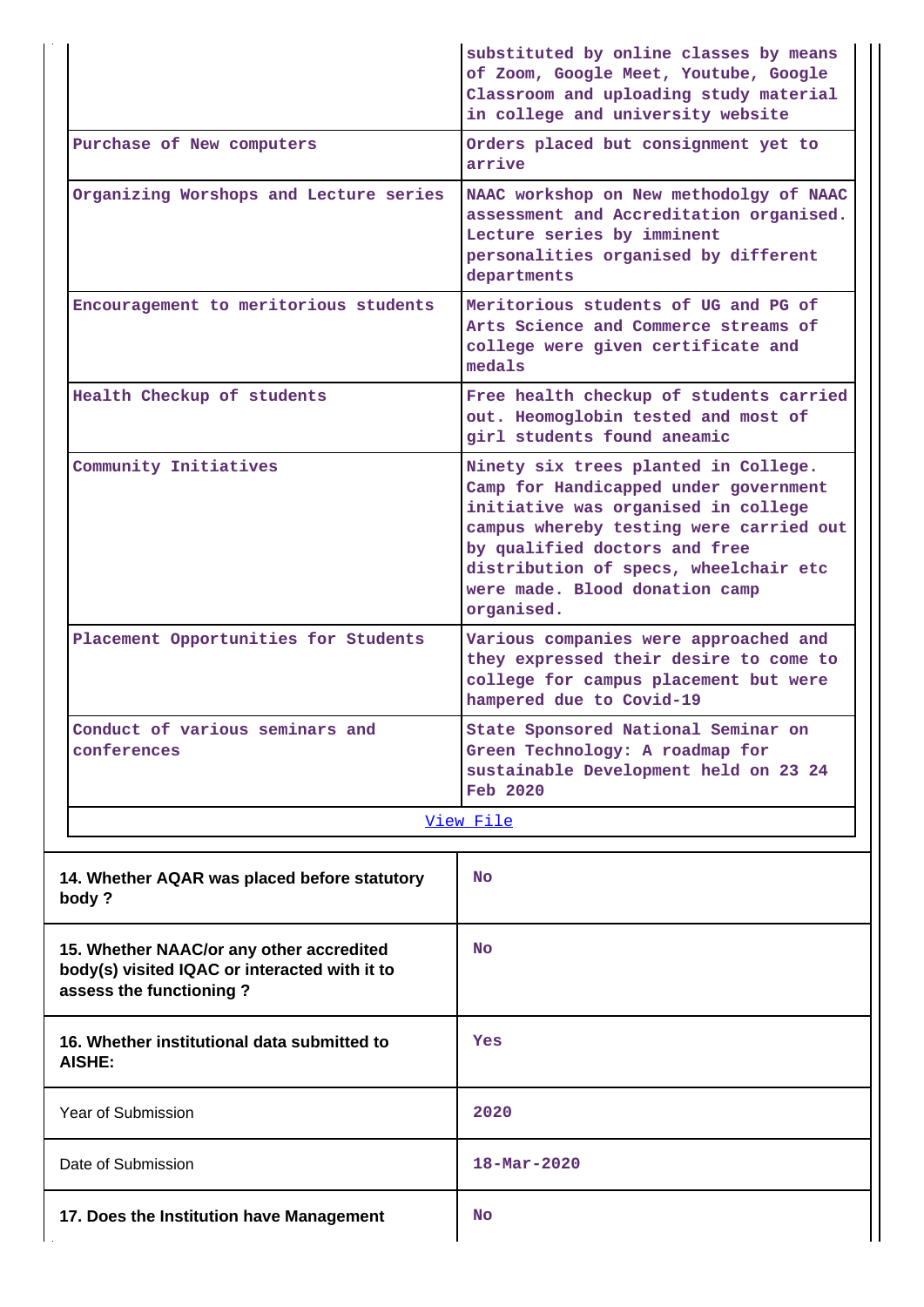**Part B** 

## **CRITERION I – CURRICULAR ASPECTS**

## **1.1 – Curriculum Planning and Implementation**

 1.1.1 – Institution has the mechanism for well planned curriculum delivery and documentation. Explain in 500 words

 **The college is an associated institution of the Prof Rajendra Prasad (Rajju Bhaiya) University, Prayagraj, follows the curriculum of the parent university and has very little room for curriculum planning. However, the current syllabus is quite sufficient for the holistic development of the student. Many of the College teachers are the members of the Board of Studies and Academic Council of the parent University where they can give suggestions while curriculum design and implementation. The college values student-centered learning so it plans accordingly for the implementation of curricular aspects. Moreover, the institute has its own robust system for curriculum documentation and its delivery. With this, we follow central and state government ordinances regarding celebrating the birthday of influential people (Sardar Vallabh Bhai Patel Day as National Unity Day), days celebration (International YOGA day, Women's day, National Education Day, 26 November as Samarata diwas) , different missions (Ganga cleaning and its importance, Special campaign for voter registration ) and Live telecast of government programs like "Man ki Baat", felicitation ceremony of teachers on the account of teachers day, etc. After the session begins, the college draws up the academic calendar and ask for each department to put together its own academic calendar and time table accordingly. Every department starts the session with an induction meeting of the new students. Each department organizes department competitions such as students' seminars, quiz, debates, poster competitions, group discussion, guest lectures, conferences, etc. Some departments use a projector for better delivery of the curriculum. Special lectures by the experts of various fields conducted to enrich the curricular experiences of the students. Field activities, Rallies, different games, and sports and social-cultural activities (Yuva Mahotsav, Plantation drive, Swachhta Abhiyan) etc. extracurriculars help students in developing a better and meaningful understanding of the curriculum and enhance the learning experience of students too.**

| 1.1.2 - Certificate/ Diploma Courses introduced during the academic year                                                                                                 |                                                                    |                          |          |                                                                 |                      |  |  |  |
|--------------------------------------------------------------------------------------------------------------------------------------------------------------------------|--------------------------------------------------------------------|--------------------------|----------|-----------------------------------------------------------------|----------------------|--|--|--|
| Certificate<br>Diploma Courses                                                                                                                                           |                                                                    | Dates of<br>Introduction | Duration | Focus on employ<br>ability/entreprene<br>urship                 | Skill<br>Development |  |  |  |
| <b>NIL</b>                                                                                                                                                               | 01/07/2019<br><b>NIL</b>                                           |                          | $\Omega$ | <b>NIL</b>                                                      | <b>NIL</b>           |  |  |  |
| 1.2 - Academic Flexibility                                                                                                                                               |                                                                    |                          |          |                                                                 |                      |  |  |  |
|                                                                                                                                                                          | 1.2.1 - New programmes/courses introduced during the academic year |                          |          |                                                                 |                      |  |  |  |
|                                                                                                                                                                          | Programme/Course                                                   | Programme Specialization |          | Dates of Introduction                                           |                      |  |  |  |
|                                                                                                                                                                          | Nill                                                               | <b>NIL</b>               |          | 01/07/2020                                                      |                      |  |  |  |
| View File                                                                                                                                                                |                                                                    |                          |          |                                                                 |                      |  |  |  |
| 1.2.2 - Programmes in which Choice Based Credit System (CBCS)/Elective course system implemented at the<br>affiliated Colleges (if applicable) during the academic year. |                                                                    |                          |          |                                                                 |                      |  |  |  |
|                                                                                                                                                                          | Name of programmes adopting<br><b>CBCS</b>                         | Programme Specialization |          | Date of implementation of<br><b>CBCS/Elective Course System</b> |                      |  |  |  |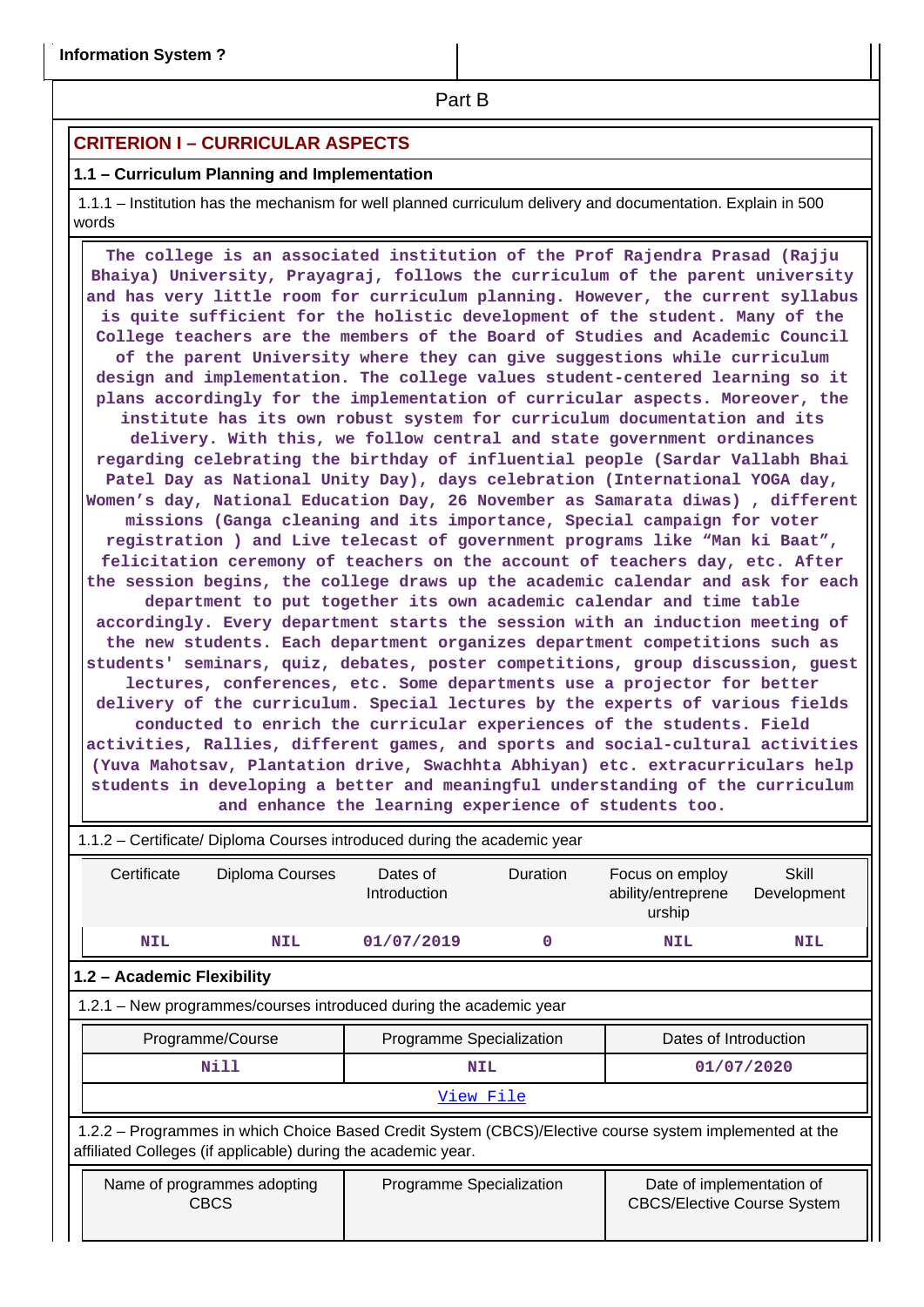| <b>BSC</b>                                                                                                                                                                                                                                                                                                                  | Physics, Math,<br>Chemistry/Physical<br>Education/ Military<br>Science | 01/07/2019                                                   |  |  |  |  |  |
|-----------------------------------------------------------------------------------------------------------------------------------------------------------------------------------------------------------------------------------------------------------------------------------------------------------------------------|------------------------------------------------------------------------|--------------------------------------------------------------|--|--|--|--|--|
| <b>BCom</b>                                                                                                                                                                                                                                                                                                                 | Company law, Insurance                                                 | 01/07/2019                                                   |  |  |  |  |  |
| <b>BA</b>                                                                                                                                                                                                                                                                                                                   | Psychology/ Philosophy                                                 | 01/07/2019                                                   |  |  |  |  |  |
| <b>BA</b>                                                                                                                                                                                                                                                                                                                   | Home Science/Military<br>Science                                       | 01/07/2019                                                   |  |  |  |  |  |
| <b>BA</b>                                                                                                                                                                                                                                                                                                                   | Geography/History                                                      | 01/07/2019                                                   |  |  |  |  |  |
| <b>BA</b>                                                                                                                                                                                                                                                                                                                   | English/Sanskrit                                                       | 01/07/2019                                                   |  |  |  |  |  |
| <b>BA</b>                                                                                                                                                                                                                                                                                                                   | Economics/Physical<br>Education                                        | 01/07/2019                                                   |  |  |  |  |  |
| MSC                                                                                                                                                                                                                                                                                                                         | Botany-IV Semster                                                      | 01/07/2019                                                   |  |  |  |  |  |
| 1.2.3 - Students enrolled in Certificate/ Diploma Courses introduced during the year                                                                                                                                                                                                                                        |                                                                        |                                                              |  |  |  |  |  |
| Certificate<br>Diploma Course                                                                                                                                                                                                                                                                                               |                                                                        |                                                              |  |  |  |  |  |
| <b>Number of Students</b>                                                                                                                                                                                                                                                                                                   | <b>Nil</b>                                                             | Nil                                                          |  |  |  |  |  |
| 1.3 - Curriculum Enrichment                                                                                                                                                                                                                                                                                                 |                                                                        |                                                              |  |  |  |  |  |
| 1.3.1 - Value-added courses imparting transferable and life skills offered during the year                                                                                                                                                                                                                                  |                                                                        |                                                              |  |  |  |  |  |
| <b>Value Added Courses</b>                                                                                                                                                                                                                                                                                                  | Date of Introduction                                                   | Number of Students Enrolled                                  |  |  |  |  |  |
| $\mathbf 0$                                                                                                                                                                                                                                                                                                                 | 01/07/2019                                                             | Nill                                                         |  |  |  |  |  |
|                                                                                                                                                                                                                                                                                                                             | View File                                                              |                                                              |  |  |  |  |  |
| 1.3.2 - Field Projects / Internships under taken during the year                                                                                                                                                                                                                                                            |                                                                        |                                                              |  |  |  |  |  |
| Project/Programme Title                                                                                                                                                                                                                                                                                                     | Programme Specialization                                               | No. of students enrolled for Field<br>Projects / Internships |  |  |  |  |  |
| Nill                                                                                                                                                                                                                                                                                                                        | MSc-Botany                                                             | 16 <sup>1</sup>                                              |  |  |  |  |  |
| Nill                                                                                                                                                                                                                                                                                                                        | MA-Home Science                                                        | 11                                                           |  |  |  |  |  |
|                                                                                                                                                                                                                                                                                                                             | View File                                                              |                                                              |  |  |  |  |  |
| 1.4 - Feedback System                                                                                                                                                                                                                                                                                                       |                                                                        |                                                              |  |  |  |  |  |
| 1.4.1 – Whether structured feedback received from all the stakeholders.                                                                                                                                                                                                                                                     |                                                                        |                                                              |  |  |  |  |  |
| <b>Students</b>                                                                                                                                                                                                                                                                                                             |                                                                        | Yes                                                          |  |  |  |  |  |
| <b>Teachers</b>                                                                                                                                                                                                                                                                                                             |                                                                        | No                                                           |  |  |  |  |  |
| <b>Employers</b>                                                                                                                                                                                                                                                                                                            |                                                                        | No.                                                          |  |  |  |  |  |
| Alumni                                                                                                                                                                                                                                                                                                                      |                                                                        | No                                                           |  |  |  |  |  |
| Parents                                                                                                                                                                                                                                                                                                                     |                                                                        | No.                                                          |  |  |  |  |  |
| 1.4.2 – How the feedback obtained is being analyzed and utilized for overall development of the institution?<br>(maximum 500 words)                                                                                                                                                                                         |                                                                        |                                                              |  |  |  |  |  |
| <b>Feedback Obtained</b>                                                                                                                                                                                                                                                                                                    |                                                                        |                                                              |  |  |  |  |  |
| The IQAC team of the college prepares feedback proforma and asks the different<br>departments to conduct the feedback from the regular students for evaluating<br>the performance of teachers, syllabus, activities in the class as well as<br>outside the class in which rating is done on the basis of certain parameters |                                                                        |                                                              |  |  |  |  |  |

**such as communication skill, knowledge base, availability in and out of class, sincerity/commitment, ability to integrate course with other issues/environment**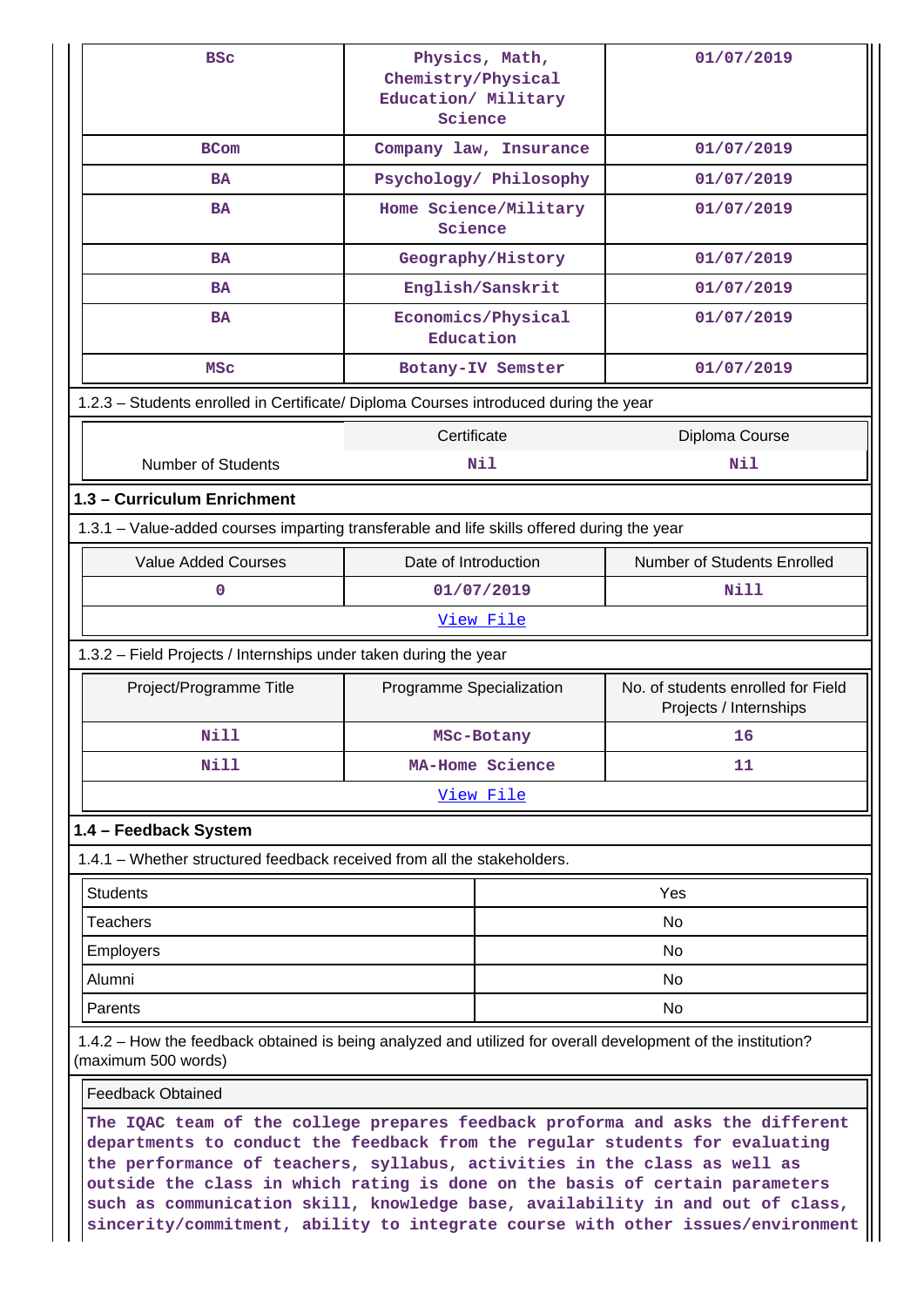**to provide a broader perspective, ability to generate interest in the class. On the basis of feedback received from the student's teachers are encouraged to follow good practices and counsel them to make up the classroom teaching however our teachers take extra care and ensure to complete their syllabus within the time. They were actively involved in all the activities throughout the year. Parent-teacher meetings are held on a departmental basis. Before the end of the session, all the feedback from students is analyzed by the IQAC and a report is prepared regarding the shortcomings at and recommendations for the betterment are forwarded to the Principal/ Chairman of the IQAC. The planning of infrastructure development, student-related facilities, and curricular as well as co-curricular activities are done keeping in view the feedback obtained from students formally and class representatives, parents, and teachers informally. The class representatives especially provide important suggestions regarding extracurricular activities. The cultural and sports committees are benefitted from this feedback. The improvement of office facilities and library facilities are also done keeping in view the suggestions obtained from structured feedback followed by the IQAC and the institution.**

## **CRITERION II – TEACHING- LEARNING AND EVALUATION**

#### **2.1 – Student Enrolment and Profile**

2.1.1 – Demand Ratio during the year

| Name of the<br>Programme | Programme<br>Specialization                                                                                                                                                      |      | Number of<br>Application received | <b>Students Enrolled</b> |
|--------------------------|----------------------------------------------------------------------------------------------------------------------------------------------------------------------------------|------|-----------------------------------|--------------------------|
| <b>MCom</b>              | Commerce                                                                                                                                                                         | 120  | 325                               | 114                      |
| <b>MSC</b>               | Physics,<br>Chemistry,<br>Zoology, Botany                                                                                                                                        | 160  | 261                               | 112                      |
| <b>MA</b>                | Hindi, Home<br>Science,<br>History,<br>Political<br>Science,<br>Philosophy,<br>Sociology                                                                                         | 720  | 280                               | 128                      |
| <b>BCom</b>              | Commerce                                                                                                                                                                         | 720  | 672                               | 421                      |
| <b>BSC</b>               | Physics,<br>Chemistry,<br>Zoology,<br>Botany, Math,<br>Physical Educat<br>ion, Military<br>Studies                                                                               | 720  | 710                               | 466                      |
| <b>BA</b>                | Hindi,<br>History, Sociol<br>ogy, Philosophy,<br>Economics, Engli<br>sh, Sanskrit,<br>Political<br>Science,<br>Physical<br>Education,<br>Geography,<br>Military<br>Studies, Home | 2160 | 735                               | 497                      |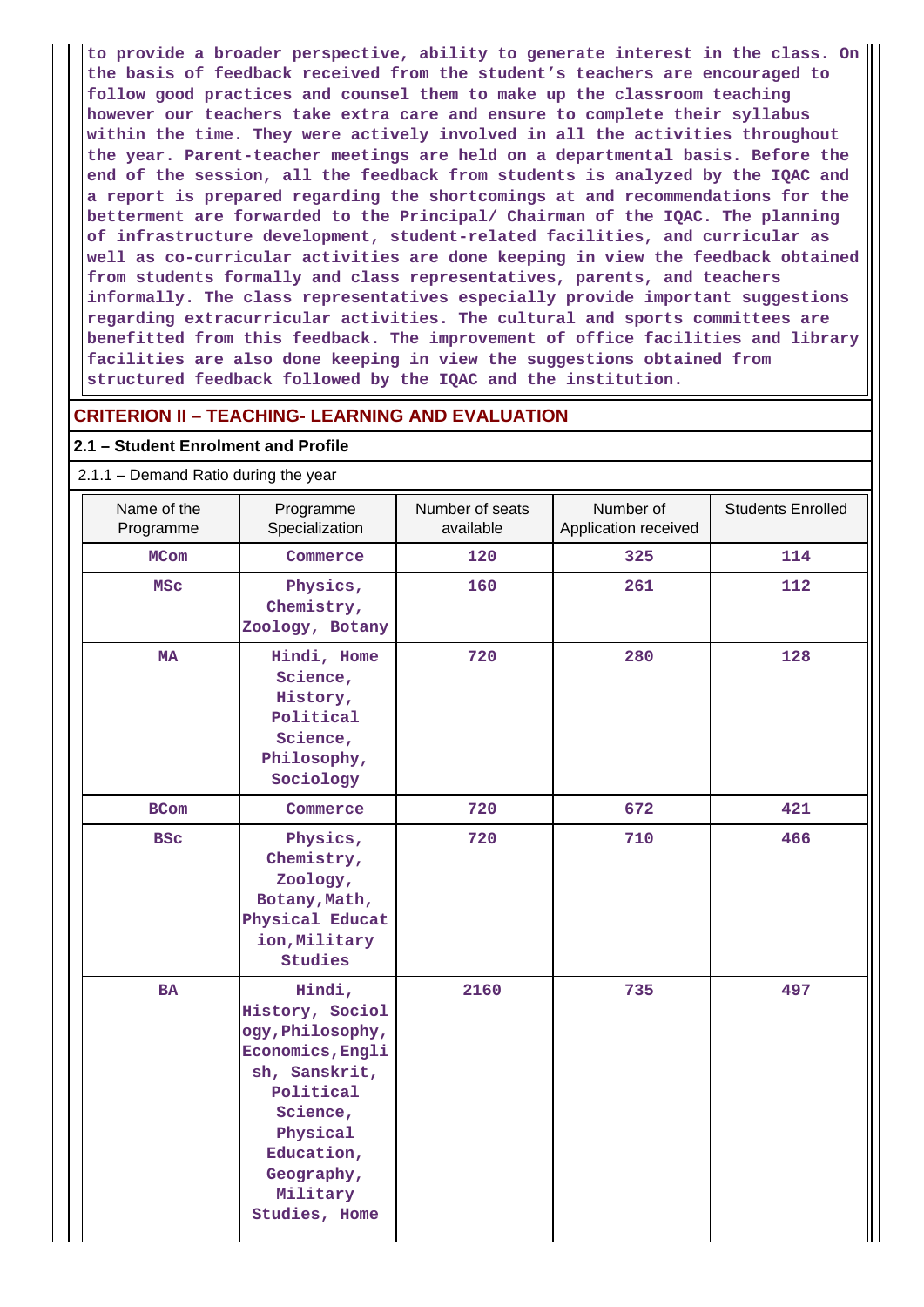|                                                                                                                                                                                                                                                                                                                                              |      | Science,<br>Psychology  |          |                                              |             |                                                                                       |                                                             |                         |                                                                                                                                                                                                                                                                                                                                                                                                                                                                                                                                                                     |
|----------------------------------------------------------------------------------------------------------------------------------------------------------------------------------------------------------------------------------------------------------------------------------------------------------------------------------------------|------|-------------------------|----------|----------------------------------------------|-------------|---------------------------------------------------------------------------------------|-------------------------------------------------------------|-------------------------|---------------------------------------------------------------------------------------------------------------------------------------------------------------------------------------------------------------------------------------------------------------------------------------------------------------------------------------------------------------------------------------------------------------------------------------------------------------------------------------------------------------------------------------------------------------------|
|                                                                                                                                                                                                                                                                                                                                              |      |                         |          |                                              | View File   |                                                                                       |                                                             |                         |                                                                                                                                                                                                                                                                                                                                                                                                                                                                                                                                                                     |
| 2.2 - Catering to Student Diversity                                                                                                                                                                                                                                                                                                          |      |                         |          |                                              |             |                                                                                       |                                                             |                         |                                                                                                                                                                                                                                                                                                                                                                                                                                                                                                                                                                     |
| 2.2.1 - Student - Full time teacher ratio (current year data)                                                                                                                                                                                                                                                                                |      |                         |          |                                              |             |                                                                                       |                                                             |                         |                                                                                                                                                                                                                                                                                                                                                                                                                                                                                                                                                                     |
| Year<br>Number of<br>Number of<br>Number of<br>Number of<br>students enrolled<br>students enrolled<br>fulltime teachers<br>fulltime teachers<br>in the institution<br>in the institution<br>available in the<br>available in the<br>(UG)<br>(PG)<br>institution<br>institution<br>teaching only PG<br>teaching only UG<br>courses<br>courses |      |                         |          |                                              |             |                                                                                       | Number of<br>teachers<br>teaching both UG<br>and PG courses |                         |                                                                                                                                                                                                                                                                                                                                                                                                                                                                                                                                                                     |
| 2019                                                                                                                                                                                                                                                                                                                                         |      | 1384                    |          | 354                                          | 9           |                                                                                       |                                                             | Nill                    | 33                                                                                                                                                                                                                                                                                                                                                                                                                                                                                                                                                                  |
| 2.3 - Teaching - Learning Process                                                                                                                                                                                                                                                                                                            |      |                         |          |                                              |             |                                                                                       |                                                             |                         |                                                                                                                                                                                                                                                                                                                                                                                                                                                                                                                                                                     |
| 2.3.1 – Percentage of teachers using ICT for effective teaching with Learning Management Systems (LMS), E-<br>learning resources etc. (current year data)                                                                                                                                                                                    |      |                         |          |                                              |             |                                                                                       |                                                             |                         |                                                                                                                                                                                                                                                                                                                                                                                                                                                                                                                                                                     |
| Number of<br>Number of<br>Number of ICT<br>Numberof smart<br><b>ICT Tools and</b><br>E-resources and<br><b>Teachers on Roll</b><br>enabled<br>teachers using<br>classrooms<br>techniques used<br>resources<br>ICT (LMS, e-<br>available<br>Classrooms<br>Resources)                                                                          |      |                         |          |                                              |             |                                                                                       |                                                             |                         |                                                                                                                                                                                                                                                                                                                                                                                                                                                                                                                                                                     |
| 42                                                                                                                                                                                                                                                                                                                                           |      | 42                      |          | 13                                           | <b>Nill</b> |                                                                                       |                                                             | $\overline{\mathbf{2}}$ | 9                                                                                                                                                                                                                                                                                                                                                                                                                                                                                                                                                                   |
|                                                                                                                                                                                                                                                                                                                                              |      |                         |          | View File of ICT Tools and resources         |             |                                                                                       |                                                             |                         |                                                                                                                                                                                                                                                                                                                                                                                                                                                                                                                                                                     |
|                                                                                                                                                                                                                                                                                                                                              |      |                         |          | View File of E-resources and techniques used |             |                                                                                       |                                                             |                         |                                                                                                                                                                                                                                                                                                                                                                                                                                                                                                                                                                     |
| 2.3.2 - Students mentoring system available in the institution? Give details. (maximum 500 words)                                                                                                                                                                                                                                            |      |                         |          |                                              |             |                                                                                       |                                                             |                         |                                                                                                                                                                                                                                                                                                                                                                                                                                                                                                                                                                     |
| regarding the progress, academic irregularities and negative behavioural changes of the students. Mentors quide  <br>contact with students after classroom lectures and resolve their academic problems. Feedback from the students                                                                                                          |      |                         |          | departments                                  |             |                                                                                       |                                                             |                         | the students and the institution. Teachers continuously monitor, counsel (through career counselling cell), guide<br>and motivate the students on different academic matters. Teachers coordinate with the parents/guardians<br>students on career development and promote in their academic and personal growth. Teachers also keep<br>provide valuable input in making necessary changes in mode of delivery of content in the existing system. The<br>teachers develop administrative and cultural quality in the students through departmental councils of each |
| Number of students enrolled in the<br>institution                                                                                                                                                                                                                                                                                            |      |                         |          | Number of fulltime teachers                  |             |                                                                                       |                                                             |                         | Mentor: Mentee Ratio                                                                                                                                                                                                                                                                                                                                                                                                                                                                                                                                                |
|                                                                                                                                                                                                                                                                                                                                              | 1738 |                         |          |                                              | 42          |                                                                                       |                                                             |                         | 1:41                                                                                                                                                                                                                                                                                                                                                                                                                                                                                                                                                                |
| 2.4 - Teacher Profile and Quality                                                                                                                                                                                                                                                                                                            |      |                         |          |                                              |             |                                                                                       |                                                             |                         |                                                                                                                                                                                                                                                                                                                                                                                                                                                                                                                                                                     |
| 2.4.1 - Number of full time teachers appointed during the year                                                                                                                                                                                                                                                                               |      |                         |          |                                              |             |                                                                                       |                                                             |                         |                                                                                                                                                                                                                                                                                                                                                                                                                                                                                                                                                                     |
| No. of sanctioned<br>positions                                                                                                                                                                                                                                                                                                               |      | No. of filled positions |          | Vacant positions                             |             |                                                                                       | Positions filled during<br>the current year                 |                         | No. of faculty with<br>Ph.D                                                                                                                                                                                                                                                                                                                                                                                                                                                                                                                                         |
| 43                                                                                                                                                                                                                                                                                                                                           |      | 42                      |          |                                              | 1           |                                                                                       | 5                                                           |                         | 37                                                                                                                                                                                                                                                                                                                                                                                                                                                                                                                                                                  |
| 2.4.2 - Honours and recognition received by teachers (received awards, recognition, fellowships at State, National,<br>International level from Government, recognised bodies during the year)                                                                                                                                               |      |                         |          |                                              |             |                                                                                       |                                                             |                         |                                                                                                                                                                                                                                                                                                                                                                                                                                                                                                                                                                     |
| Year of Award<br>Name of full time teachers<br>receiving awards from<br>state level, national level,<br>international level                                                                                                                                                                                                                  |      |                         |          | Designation                                  |             | Name of the award,<br>fellowship, received from<br>Government or recognized<br>bodies |                                                             |                         |                                                                                                                                                                                                                                                                                                                                                                                                                                                                                                                                                                     |
| 2019                                                                                                                                                                                                                                                                                                                                         |      |                         | Dr Svita |                                              |             | Associate                                                                             |                                                             |                         | Sahitya Pravin                                                                                                                                                                                                                                                                                                                                                                                                                                                                                                                                                      |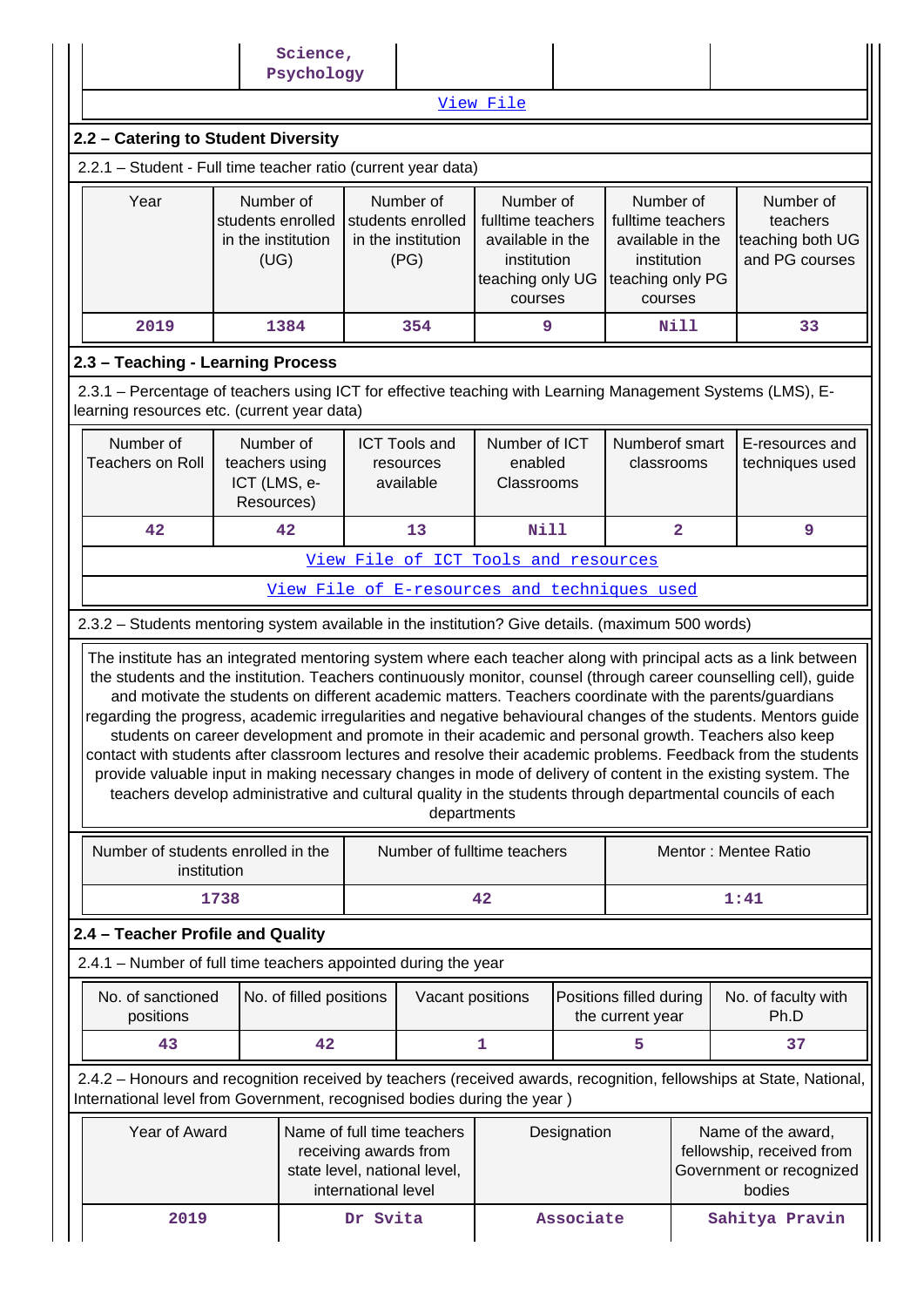|                                                                                                                                | Srivastava                                       |               | Professor       |                                                                |                                                                                 |  |  |  |  |
|--------------------------------------------------------------------------------------------------------------------------------|--------------------------------------------------|---------------|-----------------|----------------------------------------------------------------|---------------------------------------------------------------------------------|--|--|--|--|
| 2020                                                                                                                           | Dr Svita<br>Associate<br>Srivastava<br>Professor |               |                 | Savitri Bai Fule<br>Shiksha Gaurav<br>Samman 2020              |                                                                                 |  |  |  |  |
|                                                                                                                                |                                                  |               | View File       |                                                                |                                                                                 |  |  |  |  |
| 2.5 – Evaluation Process and Reforms                                                                                           |                                                  |               |                 |                                                                |                                                                                 |  |  |  |  |
| 2.5.1 – Number of days from the date of semester-end/ year- end examination till the declaration of results during<br>the year |                                                  |               |                 |                                                                |                                                                                 |  |  |  |  |
| Programme Name                                                                                                                 | Programme Code                                   | Semester/year |                 | Last date of the last<br>semester-end/year-<br>end examination | Date of declaration of<br>results of semester-<br>end/ year- end<br>examination |  |  |  |  |
| <b>MA</b>                                                                                                                      | 214, 226, 242, 2<br>50,254,362                   |               | I Semester      | 10/12/2019                                                     | 15/02/2020                                                                      |  |  |  |  |
| <b>BCom</b>                                                                                                                    | 007                                              |               | <b>III Year</b> | 07/03/2020                                                     | 15/12/2020                                                                      |  |  |  |  |
| <b>BCom</b>                                                                                                                    | 007                                              |               | II Year         | 12/03/2020                                                     | 08/10/2020                                                                      |  |  |  |  |
| <b>BCom</b>                                                                                                                    | 007                                              |               | I Year          | 12/03/2020                                                     | 08/10/2020                                                                      |  |  |  |  |
| <b>BSC</b>                                                                                                                     | 004                                              |               | III Year        | 23/09/2020                                                     | 20/12/2020                                                                      |  |  |  |  |
| <b>BSC</b>                                                                                                                     | 004                                              |               | II Year         | 30/03/2020                                                     | 08/10/2020                                                                      |  |  |  |  |
| <b>BSC</b>                                                                                                                     | 004                                              |               | I Year          | 30/03/2020                                                     | 08/10/2020                                                                      |  |  |  |  |
| <b>BA</b>                                                                                                                      | 001                                              |               | <b>III Year</b> | 10/10/2020                                                     | 20/12/2020                                                                      |  |  |  |  |
| <b>BA</b>                                                                                                                      | 001                                              |               | II Year         | 07/04/2020                                                     | 08/10/2020                                                                      |  |  |  |  |
| <b>BA</b>                                                                                                                      | 001                                              |               | I Year          | 07/04/2020                                                     | 08/10/2020                                                                      |  |  |  |  |

#### [View File](https://assessmentonline.naac.gov.in/public/Postacc/Evaluation/6983_Evaluation_1614186425.xlsx)

2.5.2 – Reforms initiated on Continuous Internal Evaluation(CIE) system at the institutional level (250 words)

 **Being affiliated to Prof. Rajendra Singh (Rajju Bhaia) University, Prayagraj, the college follows the evaluation structure as recommended by the university and hence has limited scope for modifying the evaluation system. So the Continuous Internal Evaluation (CIE) system at the institutional level is limited to practical examinations,assignments, seminars, projects and viva-voce examinations in some U.G. and P.G. departments, which depends on their attendance in classroom and performance at the time of evaluation. Instead, the college conducts various competitions such as quiz, debate, essay, chart, model etc. through its various departmental councils to evaluate summative performance of students. The institution also encourages students to take part in the above events and also gives prizes to best performers.**

 2.5.3 – Academic calendar prepared and adhered for conduct of Examination and other related matters (250 words)

 **The new academic session of the college begins in the first week of July. Admission forms for the U.G. programmes are made available from mid-June and the process of admission to the U.G. programmes commences in July and is completed up to 31¬¬¬st of July. Admission to P.G. courses starts just after the declaration of the results of the qualifying examination by the university and usually is completed at the end of August. Teaching usually starts on 16th July and 1st August at U.G. and P.G. levels, respectively. Each department has to prepare its own time-table in co-ordination with the central time-table committee in accordance to availability of time and space. Each department prepares the time-table giving a clear distribution of work load of the**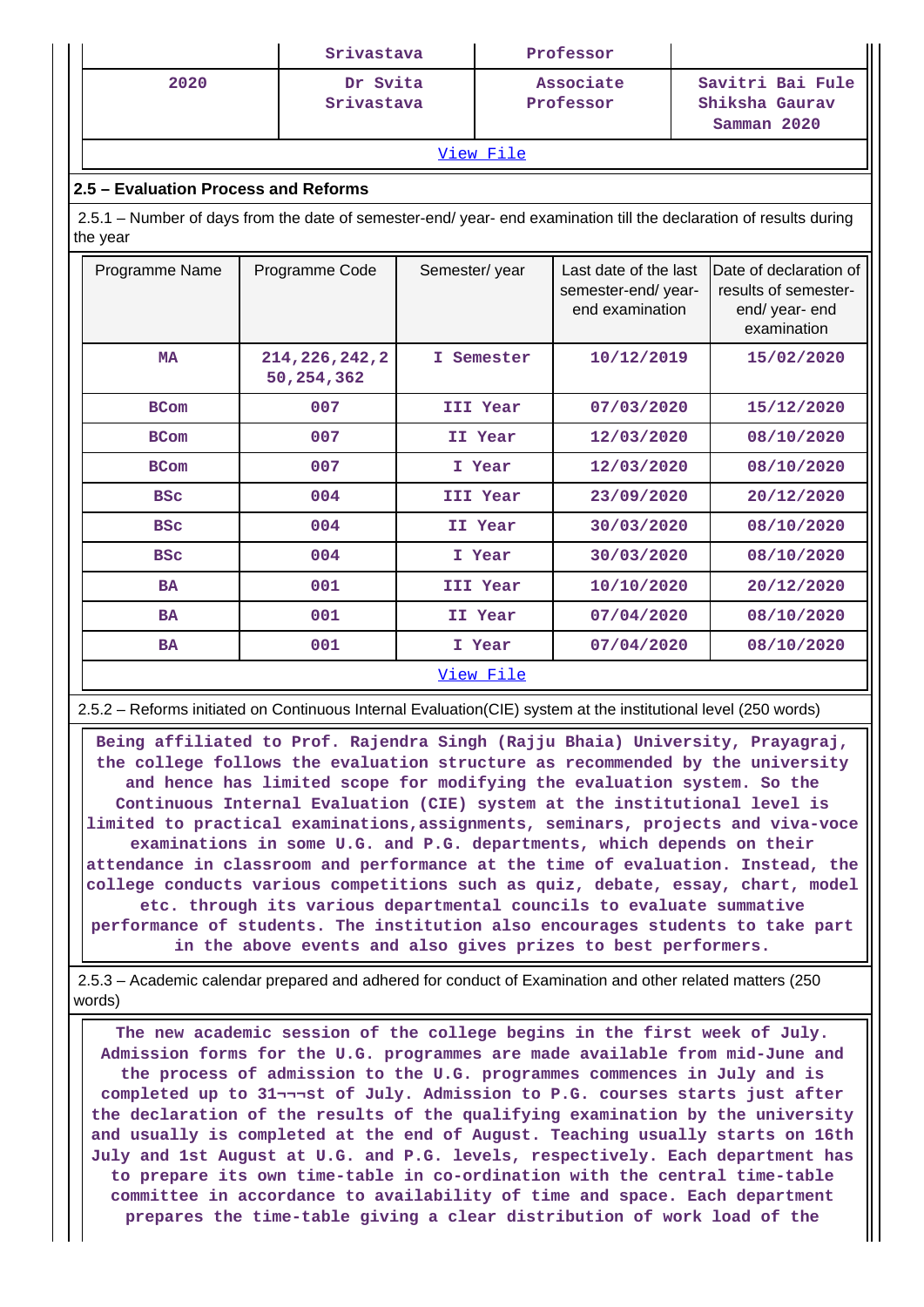**teachers. Evaluation of the students is a responsibility of the affiliating university which has an annual system of examination at UG level and semester system of examination at PG level. Annual exam starts from first week of March and semester exam commences twice in a year- last week of November and first week of May.**

### **2.6 – Student Performance and Learning Outcomes**

 2.6.1 – Program outcomes, program specific outcomes and course outcomes for all programs offered by the institution are stated and displayed in website of the institution (to provide the weblink)

<http://www.hnbpgcollegenaini.org/page.php?id=94>

#### 2.6.2 – Pass percentage of students

| Programme<br>Code | Programme<br>Name | Programme<br>Specialization                                                                                                                                          | Number of<br>students<br>appeared in the<br>final year<br>examination | Number of<br>students passed<br>in final year<br>examination | Pass Percentage |
|-------------------|-------------------|----------------------------------------------------------------------------------------------------------------------------------------------------------------------|-----------------------------------------------------------------------|--------------------------------------------------------------|-----------------|
| 214               | MA                | Hindi                                                                                                                                                                | 16                                                                    | 15                                                           | 93.75           |
| 007               | <b>BCom</b>       | Commerce                                                                                                                                                             | 115                                                                   | 112                                                          | 97.3            |
| 007               | <b>BCom</b>       | Commerce                                                                                                                                                             | 136                                                                   | 121                                                          | 88.9            |
| 007               | <b>BCom</b>       | Commerce                                                                                                                                                             | 162                                                                   | 110                                                          | 67.9            |
| 004               | <b>BSC</b>        | Physics,<br>Chemistry,<br>Zoology,<br>Botany, Math,<br>Physical Edu<br>cation, Milit<br>ary Studies                                                                  | 99                                                                    | 94                                                           | 94.9            |
| 004               | <b>BSC</b>        | Physics,<br>Chemistry,<br>Zoology,<br>Botany, Math,<br>Physical Edu<br>cation, Milit<br>ary Studies                                                                  | 141                                                                   | 132                                                          | 93.62           |
| 004               | <b>BSC</b>        | Physics,<br>Chemistry,<br>Zoology,<br>Botany, Math,<br>Physical Edu<br>cation, Milit<br>ary Studies                                                                  | 233                                                                   | 233                                                          | 100             |
| 001               | BA                | Hindi,<br>History, Soc<br>iology, Philo<br>sophy, Econo<br>mics, English<br>, Sanskrit,<br>Political<br>Science,<br>Physical<br>Education,<br>Geography,<br>Military | 119                                                                   | 111                                                          | 93.28           |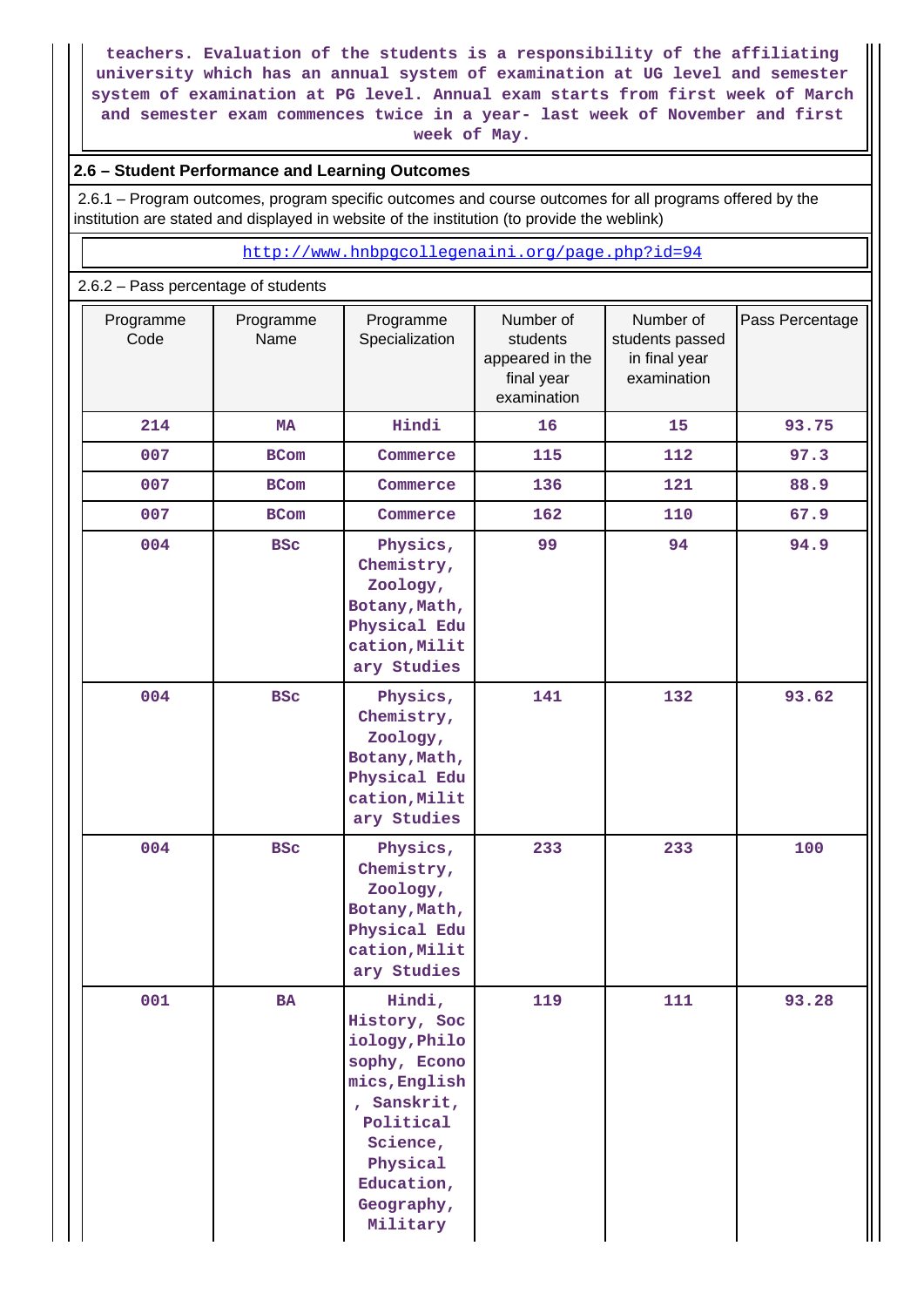|                                                                                                                                                                           |                                                                          |  | Studies,<br>Home<br>Science,<br>Psychology                                                                                                                                                                         |           |  |                           |                                    |  |  |
|---------------------------------------------------------------------------------------------------------------------------------------------------------------------------|--------------------------------------------------------------------------|--|--------------------------------------------------------------------------------------------------------------------------------------------------------------------------------------------------------------------|-----------|--|---------------------------|------------------------------------|--|--|
| 001                                                                                                                                                                       | <b>BA</b>                                                                |  | Hindi,<br>History, Soc<br>iology, Philo<br>sophy, Econo<br>mics, English<br>, Sanskrit,<br>Political<br>Science,<br>Physical<br>Education,<br>Geography,<br>Military<br>Studies,<br>Home<br>Science,<br>Psychology | 171       |  | 163                       | 95.32                              |  |  |
| 001                                                                                                                                                                       | BA                                                                       |  | Hindi,<br>History, Soc<br>iology, Philo<br>sophy, Econo<br>mics, English<br>, Sanskrit,<br>Political<br>Science,<br>Physical<br>Education,<br>Geography,<br>Military<br>Studies,<br>Home<br>Science,<br>Psychology | 209       |  | 209                       | 100                                |  |  |
|                                                                                                                                                                           |                                                                          |  |                                                                                                                                                                                                                    | View File |  |                           |                                    |  |  |
| 2.7 - Student Satisfaction Survey                                                                                                                                         |                                                                          |  |                                                                                                                                                                                                                    |           |  |                           |                                    |  |  |
| 2.7.1 - Student Satisfaction Survey (SSS) on overall institutional performance (Institution may design the<br>questionnaire) (results and details be provided as weblink) |                                                                          |  |                                                                                                                                                                                                                    |           |  |                           |                                    |  |  |
|                                                                                                                                                                           | http://www.hnbpgcollegenaini.org/uploads/images/sss_analysis_-report.pdf |  |                                                                                                                                                                                                                    |           |  |                           |                                    |  |  |
| <b>CRITERION III – RESEARCH, INNOVATIONS AND EXTENSION</b>                                                                                                                |                                                                          |  |                                                                                                                                                                                                                    |           |  |                           |                                    |  |  |
| 3.1 - Resource Mobilization for Research                                                                                                                                  |                                                                          |  |                                                                                                                                                                                                                    |           |  |                           |                                    |  |  |
| 3.1.1 - Research funds sanctioned and received from various agencies, industry and other organisations                                                                    |                                                                          |  |                                                                                                                                                                                                                    |           |  |                           |                                    |  |  |
| Nature of the Project                                                                                                                                                     | Duration                                                                 |  | Name of the funding<br>agency                                                                                                                                                                                      |           |  | Total grant<br>sanctioned | Amount received<br>during the year |  |  |
| Total                                                                                                                                                                     | $\mathbf 0$                                                              |  |                                                                                                                                                                                                                    | <b>NA</b> |  | 0                         | $\mathbf 0$                        |  |  |
| View File                                                                                                                                                                 |                                                                          |  |                                                                                                                                                                                                                    |           |  |                           |                                    |  |  |
| 3.2 - Innovation Ecosystem                                                                                                                                                |                                                                          |  |                                                                                                                                                                                                                    |           |  |                           |                                    |  |  |
| 3.2.1 - Workshops/Seminars Conducted on Intellectual Property Rights (IPR) and Industry-Academia Innovative<br>practices during the year                                  |                                                                          |  |                                                                                                                                                                                                                    |           |  |                           |                                    |  |  |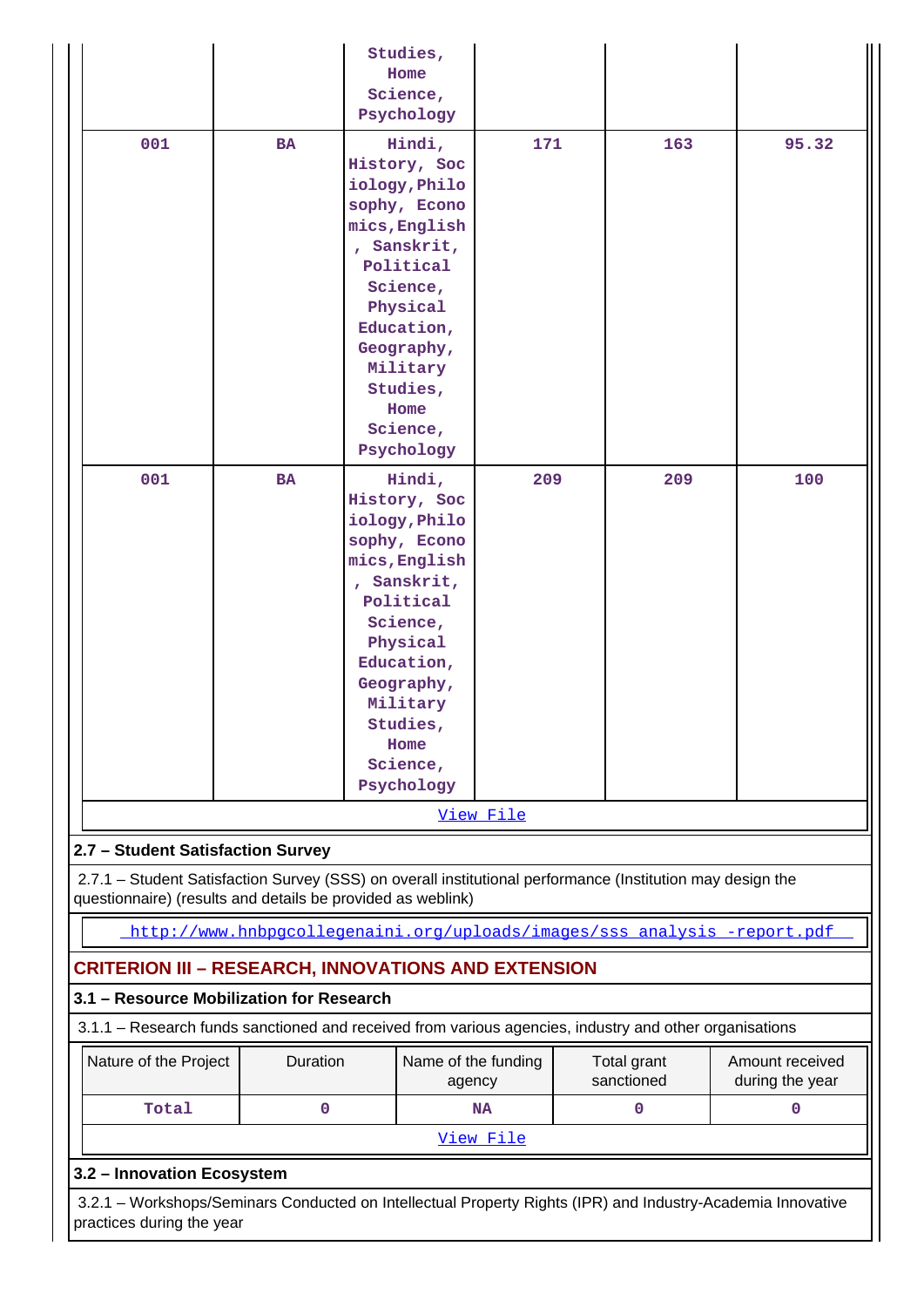| Title of workshop/seminar                                                                                                                                  |                                                                  | Name of the Dept.                   |                 |                       | Date             |                         |             |                                   |  |  |  |
|------------------------------------------------------------------------------------------------------------------------------------------------------------|------------------------------------------------------------------|-------------------------------------|-----------------|-----------------------|------------------|-------------------------|-------------|-----------------------------------|--|--|--|
| <b>NA</b>                                                                                                                                                  |                                                                  |                                     | NA              |                       |                  |                         |             | 31/12/2019                        |  |  |  |
| 3.2.2 - Awards for Innovation won by Institution/Teachers/Research scholars/Students during the year                                                       |                                                                  |                                     |                 |                       |                  |                         |             |                                   |  |  |  |
| Title of the innovation                                                                                                                                    | Name of Awardee                                                  |                                     | Awarding Agency |                       |                  | Date of award           |             | Category                          |  |  |  |
| <b>NA</b>                                                                                                                                                  | <b>NA</b>                                                        |                                     |                 | <b>NA</b>             |                  | 31/12/2019              |             | <b>NA</b>                         |  |  |  |
|                                                                                                                                                            |                                                                  |                                     |                 | View File             |                  |                         |             |                                   |  |  |  |
| 3.2.3 - No. of Incubation centre created, start-ups incubated on campus during the year                                                                    |                                                                  |                                     |                 |                       |                  |                         |             |                                   |  |  |  |
| Incubation                                                                                                                                                 | Name                                                             | Sponsered By<br>Name of the         |                 |                       | Nature of Start- |                         | Date of     |                                   |  |  |  |
| Center                                                                                                                                                     |                                                                  |                                     |                 | Start-up              |                  | up                      |             | Commencement                      |  |  |  |
| <b>NA</b>                                                                                                                                                  | <b>NA</b>                                                        |                                     | <b>NA</b>       | <b>NA</b>             |                  | <b>NA</b>               |             | 31/12/2019                        |  |  |  |
|                                                                                                                                                            |                                                                  |                                     |                 | View File             |                  |                         |             |                                   |  |  |  |
| 3.3 - Research Publications and Awards                                                                                                                     |                                                                  |                                     |                 |                       |                  |                         |             |                                   |  |  |  |
|                                                                                                                                                            | 3.3.1 - Incentive to the teachers who receive recognition/awards |                                     |                 |                       |                  |                         |             |                                   |  |  |  |
| <b>State</b>                                                                                                                                               |                                                                  |                                     | National        |                       |                  |                         |             | International                     |  |  |  |
| 0                                                                                                                                                          |                                                                  |                                     | 0               |                       |                  |                         | 0           |                                   |  |  |  |
| 3.3.2 - Ph. Ds awarded during the year (applicable for PG College, Research Center)                                                                        |                                                                  |                                     |                 |                       |                  |                         |             |                                   |  |  |  |
|                                                                                                                                                            | Name of the Department                                           |                                     |                 |                       |                  | Number of PhD's Awarded |             |                                   |  |  |  |
|                                                                                                                                                            | <b>NA</b>                                                        |                                     |                 |                       |                  | Nill                    |             |                                   |  |  |  |
| 3.3.3 - Research Publications in the Journals notified on UGC website during the year                                                                      |                                                                  |                                     |                 |                       |                  |                         |             |                                   |  |  |  |
| <b>Type</b>                                                                                                                                                |                                                                  | Department                          |                 | Number of Publication |                  |                         |             | Average Impact Factor (if<br>any) |  |  |  |
| International                                                                                                                                              |                                                                  | <b>PHYSICS</b>                      |                 |                       | 1                |                         |             | <b>Nill</b>                       |  |  |  |
| International                                                                                                                                              |                                                                  | <b>CHEMISTRY</b>                    |                 | 1                     |                  |                         |             | Nill                              |  |  |  |
| International                                                                                                                                              |                                                                  | <b>MATHS</b>                        |                 | $\mathbf{1}$          |                  |                         | <b>Nill</b> |                                   |  |  |  |
| International                                                                                                                                              |                                                                  | <b>PHYSICAL</b><br><b>EDUCATION</b> |                 | 7                     |                  |                         |             | <b>Nill</b>                       |  |  |  |
| International                                                                                                                                              |                                                                  | <b>COMMERCE</b>                     |                 | 6                     |                  |                         |             | Nill                              |  |  |  |
| International                                                                                                                                              |                                                                  | <b>ENGLISH</b>                      |                 |                       | 1                |                         |             | <b>Nill</b>                       |  |  |  |
| National                                                                                                                                                   |                                                                  | HOME SCIENCE                        |                 |                       | 1                |                         |             | <b>Nill</b>                       |  |  |  |
| National                                                                                                                                                   |                                                                  | <b>BOTANY</b>                       |                 |                       | 3                |                         |             | <b>Nill</b>                       |  |  |  |
|                                                                                                                                                            |                                                                  |                                     |                 | View File             |                  |                         |             |                                   |  |  |  |
| 3.3.4 - Books and Chapters in edited Volumes / Books published, and papers in National/International Conference<br>Proceedings per Teacher during the year |                                                                  |                                     |                 |                       |                  |                         |             |                                   |  |  |  |
|                                                                                                                                                            | Number of Publication<br>Department                              |                                     |                 |                       |                  |                         |             |                                   |  |  |  |
|                                                                                                                                                            | Hindi                                                            |                                     |                 |                       |                  | 1                       |             |                                   |  |  |  |
|                                                                                                                                                            | Physics                                                          |                                     |                 |                       |                  | $\overline{a}$          |             |                                   |  |  |  |
|                                                                                                                                                            | Commerce                                                         |                                     |                 |                       |                  | 3                       |             |                                   |  |  |  |
|                                                                                                                                                            | Philosophy                                                       |                                     |                 |                       |                  | 3                       |             |                                   |  |  |  |
|                                                                                                                                                            | Military Science                                                 |                                     |                 |                       |                  | 1                       |             |                                   |  |  |  |
|                                                                                                                                                            |                                                                  |                                     |                 | View File             |                  |                         |             |                                   |  |  |  |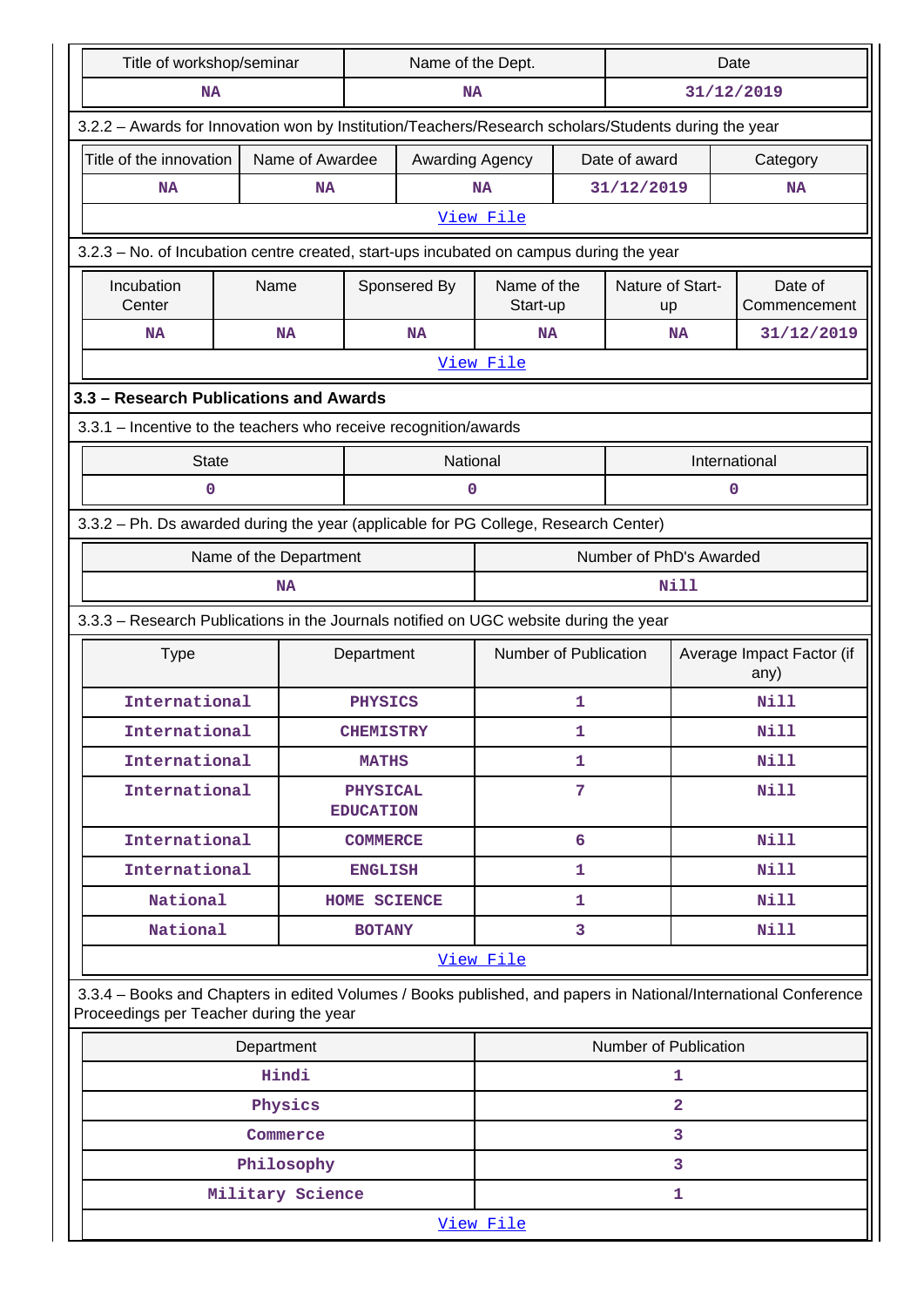| 3.3.5 - Bibliometrics of the publications during the last Academic year based on average citation index in Scopus/<br>Web of Science or PubMed/ Indian Citation Index                                              |                   |                                                 |                        |                                                          |                         |                                                                    |                                                          |                                                                    |  |  |
|--------------------------------------------------------------------------------------------------------------------------------------------------------------------------------------------------------------------|-------------------|-------------------------------------------------|------------------------|----------------------------------------------------------|-------------------------|--------------------------------------------------------------------|----------------------------------------------------------|--------------------------------------------------------------------|--|--|
| Title of the<br>Paper                                                                                                                                                                                              | Name of<br>Author | Title of journal                                | Year of<br>publication |                                                          | <b>Citation Index</b>   | Institutional<br>affiliation as<br>mentioned in<br>the publication |                                                          | Number of<br>citations<br>excluding self<br>citation               |  |  |
| <b>NA</b>                                                                                                                                                                                                          | <b>NA</b>         | <b>NA</b>                                       |                        | 2019                                                     | $\mathbf 0$             | <b>NA</b>                                                          |                                                          | <b>Nill</b>                                                        |  |  |
|                                                                                                                                                                                                                    |                   |                                                 |                        | View File                                                |                         |                                                                    |                                                          |                                                                    |  |  |
| 3.3.6 - h-Index of the Institutional Publications during the year. (based on Scopus/ Web of science)                                                                                                               |                   |                                                 |                        |                                                          |                         |                                                                    |                                                          |                                                                    |  |  |
| Title of the<br>Paper                                                                                                                                                                                              | Name of<br>Author | Title of journal                                | Year of<br>publication |                                                          | h-index                 | Number of<br>citations<br>excluding self<br>citation               |                                                          | Institutional<br>affiliation as<br>mentioned in<br>the publication |  |  |
| <b>NA</b>                                                                                                                                                                                                          | <b>NA</b>         | <b>NA</b>                                       |                        | 2019                                                     | <b>Nill</b>             | Nill                                                               |                                                          | <b>NA</b>                                                          |  |  |
|                                                                                                                                                                                                                    |                   |                                                 |                        | View File                                                |                         |                                                                    |                                                          |                                                                    |  |  |
| 3.3.7 - Faculty participation in Seminars/Conferences and Symposia during the year:                                                                                                                                |                   |                                                 |                        |                                                          |                         |                                                                    |                                                          |                                                                    |  |  |
| Number of Faculty                                                                                                                                                                                                  |                   | International                                   | National               |                                                          | <b>State</b>            |                                                                    |                                                          | Local                                                              |  |  |
| Attended/Semi<br>nars/Workshops                                                                                                                                                                                    |                   | 1                                               |                        | $\overline{a}$                                           | <b>Nill</b>             |                                                                    |                                                          | Nill                                                               |  |  |
| Presented<br>papers                                                                                                                                                                                                |                   | 10                                              |                        | 72                                                       |                         | <b>Nill</b>                                                        |                                                          | <b>Nill</b>                                                        |  |  |
| Resource<br>persons                                                                                                                                                                                                |                   | <b>Nill</b>                                     |                        | 10                                                       | <b>Nill</b>             |                                                                    |                                                          | <b>Nill</b>                                                        |  |  |
|                                                                                                                                                                                                                    |                   |                                                 |                        | View File                                                |                         |                                                                    |                                                          |                                                                    |  |  |
| 3.4 - Extension Activities                                                                                                                                                                                         |                   |                                                 |                        |                                                          |                         |                                                                    |                                                          |                                                                    |  |  |
| 3.4.1 – Number of extension and outreach programmes conducted in collaboration with industry, community and<br>Non- Government Organisations through NSS/NCC/Red cross/Youth Red Cross (YRC) etc., during the year |                   |                                                 |                        |                                                          |                         |                                                                    |                                                          |                                                                    |  |  |
| Title of the activities                                                                                                                                                                                            |                   | Organising unit/agency/<br>collaborating agency |                        | Number of teachers<br>participated in such<br>activities |                         |                                                                    | Number of students<br>participated in such<br>activities |                                                                    |  |  |
| fourth one day<br>camp                                                                                                                                                                                             |                   | <b>NSS</b>                                      |                        |                                                          | $\overline{a}$          |                                                                    |                                                          | 100                                                                |  |  |
| third one day<br>camp                                                                                                                                                                                              |                   | <b>NSS</b>                                      |                        |                                                          | $\overline{\mathbf{2}}$ |                                                                    |                                                          | 100                                                                |  |  |
| second one day<br>camp                                                                                                                                                                                             |                   | NSS                                             |                        |                                                          | $\overline{\mathbf{2}}$ |                                                                    |                                                          | 100                                                                |  |  |
| first one day<br>camp                                                                                                                                                                                              |                   | <b>NSS</b>                                      |                        |                                                          | $\overline{\mathbf{2}}$ |                                                                    |                                                          | 100                                                                |  |  |
| Three days<br>training camp                                                                                                                                                                                        |                   | Rovers and<br>Rangers                           |                        |                                                          | $\overline{\mathbf{2}}$ |                                                                    |                                                          | 38                                                                 |  |  |
|                                                                                                                                                                                                                    |                   |                                                 |                        | View File                                                |                         |                                                                    |                                                          |                                                                    |  |  |
| 3.4.2 - Awards and recognition received for extension activities from Government and other recognized bodies<br>during the year                                                                                    |                   |                                                 |                        |                                                          |                         |                                                                    |                                                          |                                                                    |  |  |
| Name of the activity                                                                                                                                                                                               |                   | Award/Recognition                               |                        |                                                          | <b>Awarding Bodies</b>  |                                                                    |                                                          | Number of students<br><b>Benefited</b>                             |  |  |

 $\perp$  $\mathbf l$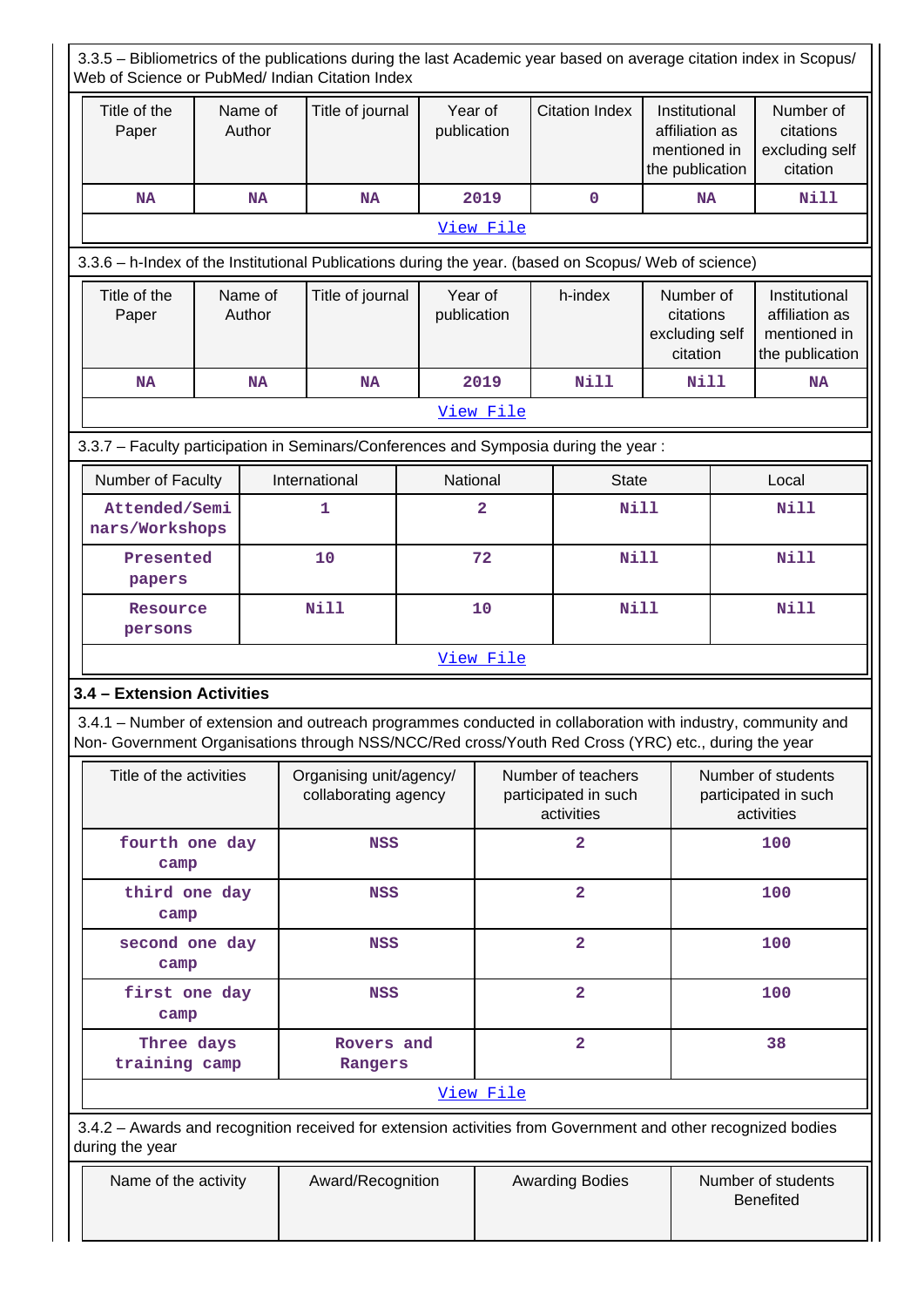| <b>NA</b>                                                                                                                                                                                                      | <b>NA</b>                                                                 |                                                                                                                                                 | Nill<br><b>NA</b>                                             |                                                         |  |                                                         |  |  |
|----------------------------------------------------------------------------------------------------------------------------------------------------------------------------------------------------------------|---------------------------------------------------------------------------|-------------------------------------------------------------------------------------------------------------------------------------------------|---------------------------------------------------------------|---------------------------------------------------------|--|---------------------------------------------------------|--|--|
|                                                                                                                                                                                                                |                                                                           |                                                                                                                                                 | View File                                                     |                                                         |  |                                                         |  |  |
| 3.4.3 - Students participating in extension activities with Government Organisations, Non-Government<br>Organisations and programmes such as Swachh Bharat, Aids Awareness, Gender Issue, etc. during the year |                                                                           |                                                                                                                                                 |                                                               |                                                         |  |                                                         |  |  |
| Name of the scheme                                                                                                                                                                                             | Organising unit/Agen<br>cy/collaborating<br>agency                        | Name of the activity                                                                                                                            |                                                               | Number of teachers<br>participated in such<br>activites |  | Number of students<br>participated in such<br>activites |  |  |
| Surgical<br><b>Strike Day</b>                                                                                                                                                                                  | College level<br>with NSS unit                                            | of Surgical<br>Strike Day and<br>debate<br>competition on<br>the topic Role<br>of Gandhi in<br>Indian<br>Independence                           | Celebration                                                   | 24                                                      |  | 100                                                     |  |  |
| Swachch<br>Bharat, Swastha<br><b>Bharat</b>                                                                                                                                                                    | College level<br>with NSS unit                                            | Swachch Bharat,<br>Swastha Bharat                                                                                                               | Rally on                                                      | 25                                                      |  | 100                                                     |  |  |
| Large Scale<br>Plantation<br>Drive                                                                                                                                                                             | College level<br>with NSS unit                                            | the campus and<br>area near<br>college                                                                                                          | Plantation in                                                 | 10                                                      |  | 100                                                     |  |  |
| World Yoga<br>Day                                                                                                                                                                                              | College level<br>with NSS unit                                            |                                                                                                                                                 | Rally to<br>generate<br>awareness and<br>to make India<br>fit | 30                                                      |  | 100                                                     |  |  |
| National<br>Unity Day                                                                                                                                                                                          | College level<br>with rovers-<br>rangers and NSS<br>unit                  | event                                                                                                                                           | Run For Unity                                                 | 30                                                      |  | 100                                                     |  |  |
| Human Rights<br>Day                                                                                                                                                                                            | College level<br>with rovers-<br>rangers and NSS<br>unit                  | create<br>awareness                                                                                                                             | Rally to                                                      | 26                                                      |  | 100                                                     |  |  |
| <b>Blood</b><br>Donation Camp                                                                                                                                                                                  | College level<br>with IQAC, NSS<br>unit and Rovers<br>and Rangers<br>unit | and college<br>staffs actively<br>donated blood<br>in the blood<br>donation and<br>health checkup<br>camp organized<br>in the college<br>campus | Many students                                                 | 25                                                      |  | 100                                                     |  |  |
| Youth<br>Festival                                                                                                                                                                                              | College level                                                             | Various<br>events and<br>competition<br>organized                                                                                               |                                                               | 40                                                      |  | 200                                                     |  |  |
| Swachchhta<br>Pakhawara                                                                                                                                                                                        | College level<br>with NSS unit                                            | drives, rally                                                                                                                                   | Cleanliness                                                   | 30                                                      |  | 100                                                     |  |  |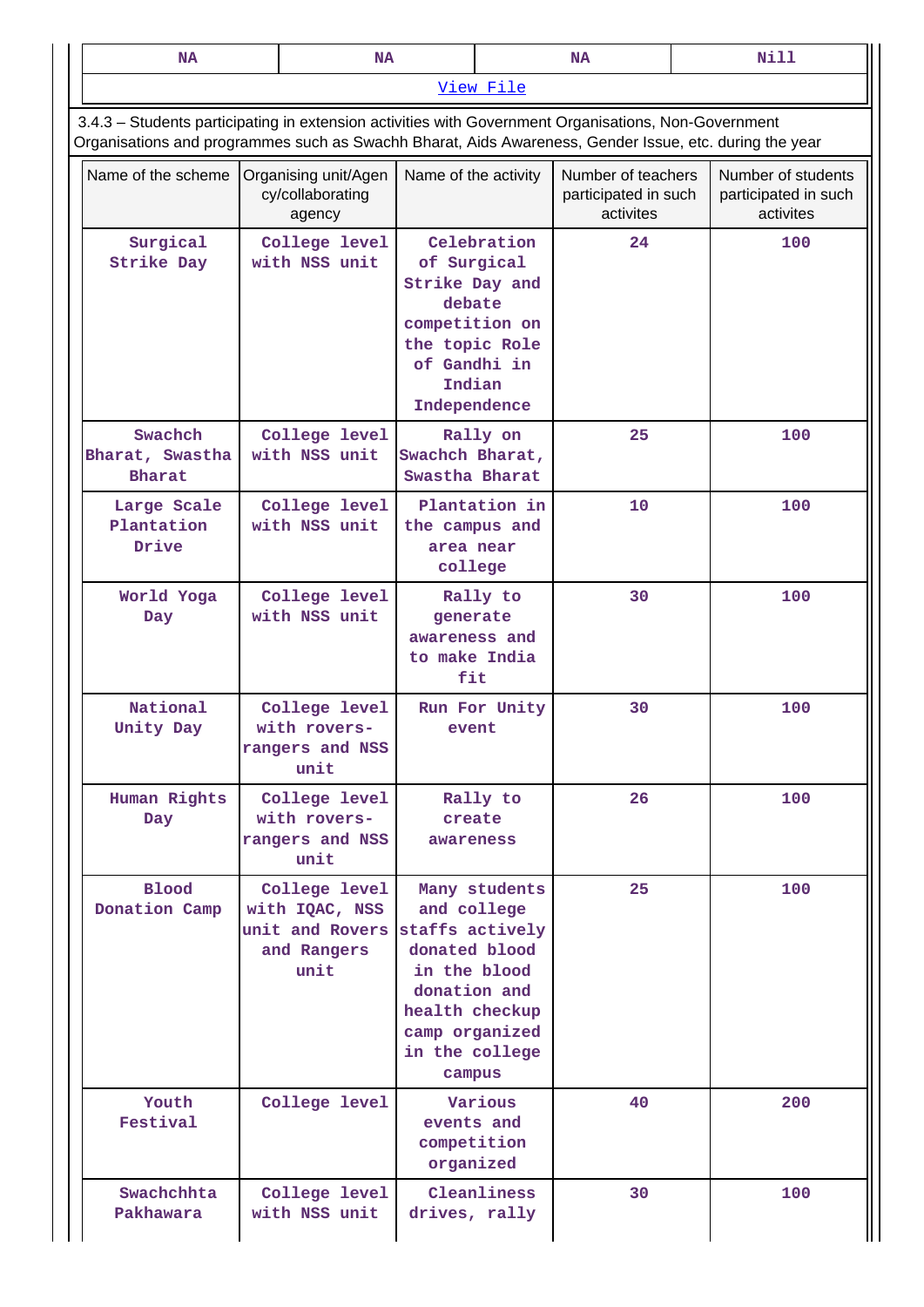|                                                                                                                                                          |                                                                    | and Rovers and<br>Rangers unit |                                                                                                   | to create<br>awareness                         |                    |                    |                                                           |             |  |
|----------------------------------------------------------------------------------------------------------------------------------------------------------|--------------------------------------------------------------------|--------------------------------|---------------------------------------------------------------------------------------------------|------------------------------------------------|--------------------|--------------------|-----------------------------------------------------------|-------------|--|
|                                                                                                                                                          |                                                                    |                                |                                                                                                   | View File                                      |                    |                    |                                                           |             |  |
| 3.5 - Collaborations                                                                                                                                     |                                                                    |                                |                                                                                                   |                                                |                    |                    |                                                           |             |  |
| 3.5.1 – Number of Collaborative activities for research, faculty exchange, student exchange during the year                                              |                                                                    |                                |                                                                                                   |                                                |                    |                    |                                                           |             |  |
| Nature of activity                                                                                                                                       |                                                                    |                                | Participant                                                                                       | Source of financial support                    |                    |                    |                                                           | Duration    |  |
| $NA^{\dagger}$                                                                                                                                           |                                                                    |                                | 0                                                                                                 |                                                | <b>NA</b>          |                    |                                                           | 0           |  |
|                                                                                                                                                          |                                                                    |                                |                                                                                                   | View File                                      |                    |                    |                                                           |             |  |
| 3.5.2 - Linkages with institutions/industries for internship, on-the- job training, project work, sharing of research<br>facilities etc. during the year |                                                                    |                                |                                                                                                   |                                                |                    |                    |                                                           |             |  |
| Nature of linkage                                                                                                                                        | Title of the<br>linkage                                            |                                | Name of the<br>partnering<br>institution/<br>industry<br>/research lab<br>with contact<br>details | <b>Duration From</b>                           |                    | <b>Duration To</b> |                                                           | Participant |  |
| <b>NA</b>                                                                                                                                                |                                                                    | <b>NA</b>                      | <b>NA</b>                                                                                         | 30/12/2019                                     |                    |                    | 31/12/2019                                                | $\mathbf 0$ |  |
|                                                                                                                                                          |                                                                    |                                |                                                                                                   | View File                                      |                    |                    |                                                           |             |  |
| 3.5.3 - MoUs signed with institutions of national, international importance, other universities, industries, corporate<br>houses etc. during the year    |                                                                    |                                |                                                                                                   |                                                |                    |                    |                                                           |             |  |
|                                                                                                                                                          | Organisation<br>Date of MoU signed                                 |                                |                                                                                                   |                                                | Purpose/Activities |                    | Number of<br>students/teachers<br>participated under MoUs |             |  |
| <b>NA</b>                                                                                                                                                |                                                                    |                                | 31/12/2019                                                                                        | <b>NA</b>                                      |                    |                    |                                                           | Nill        |  |
|                                                                                                                                                          |                                                                    |                                |                                                                                                   | View File                                      |                    |                    |                                                           |             |  |
| <b>CRITERION IV - INFRASTRUCTURE AND LEARNING RESOURCES</b>                                                                                              |                                                                    |                                |                                                                                                   |                                                |                    |                    |                                                           |             |  |
| 4.1 - Physical Facilities                                                                                                                                |                                                                    |                                |                                                                                                   |                                                |                    |                    |                                                           |             |  |
| 4.1.1 - Budget allocation, excluding salary for infrastructure augmentation during the year                                                              |                                                                    |                                |                                                                                                   |                                                |                    |                    |                                                           |             |  |
| Budget allocated for infrastructure augmentation                                                                                                         |                                                                    |                                |                                                                                                   | Budget utilized for infrastructure development |                    |                    |                                                           |             |  |
|                                                                                                                                                          |                                                                    | 4.37                           |                                                                                                   | 0.31                                           |                    |                    |                                                           |             |  |
|                                                                                                                                                          |                                                                    | 50                             |                                                                                                   |                                                |                    |                    | 50                                                        |             |  |
| 4.1.2 - Details of augmentation in infrastructure facilities during the year                                                                             |                                                                    |                                |                                                                                                   |                                                |                    |                    |                                                           |             |  |
|                                                                                                                                                          | <b>Facilities</b>                                                  |                                |                                                                                                   |                                                |                    |                    | <b>Existing or Newly Added</b>                            |             |  |
|                                                                                                                                                          |                                                                    |                                | Classrooms with Wi-Fi OR LAN                                                                      |                                                |                    |                    | Existing                                                  |             |  |
| Number of important equipments<br>purchased (Greater than 1-0 lakh)<br>during the current year                                                           |                                                                    |                                |                                                                                                   |                                                |                    |                    | Newly Added                                               |             |  |
|                                                                                                                                                          | Value of the equipment purchased<br>during the year (rs. in lakhs) |                                |                                                                                                   |                                                |                    |                    | Existing                                                  |             |  |
| Classrooms with LCD facilities                                                                                                                           | Existing                                                           |                                |                                                                                                   |                                                |                    |                    |                                                           |             |  |
|                                                                                                                                                          |                                                                    | Laboratories                   |                                                                                                   |                                                |                    |                    | Existing                                                  |             |  |
|                                                                                                                                                          |                                                                    | Class rooms                    |                                                                                                   |                                                |                    |                    | Existing                                                  |             |  |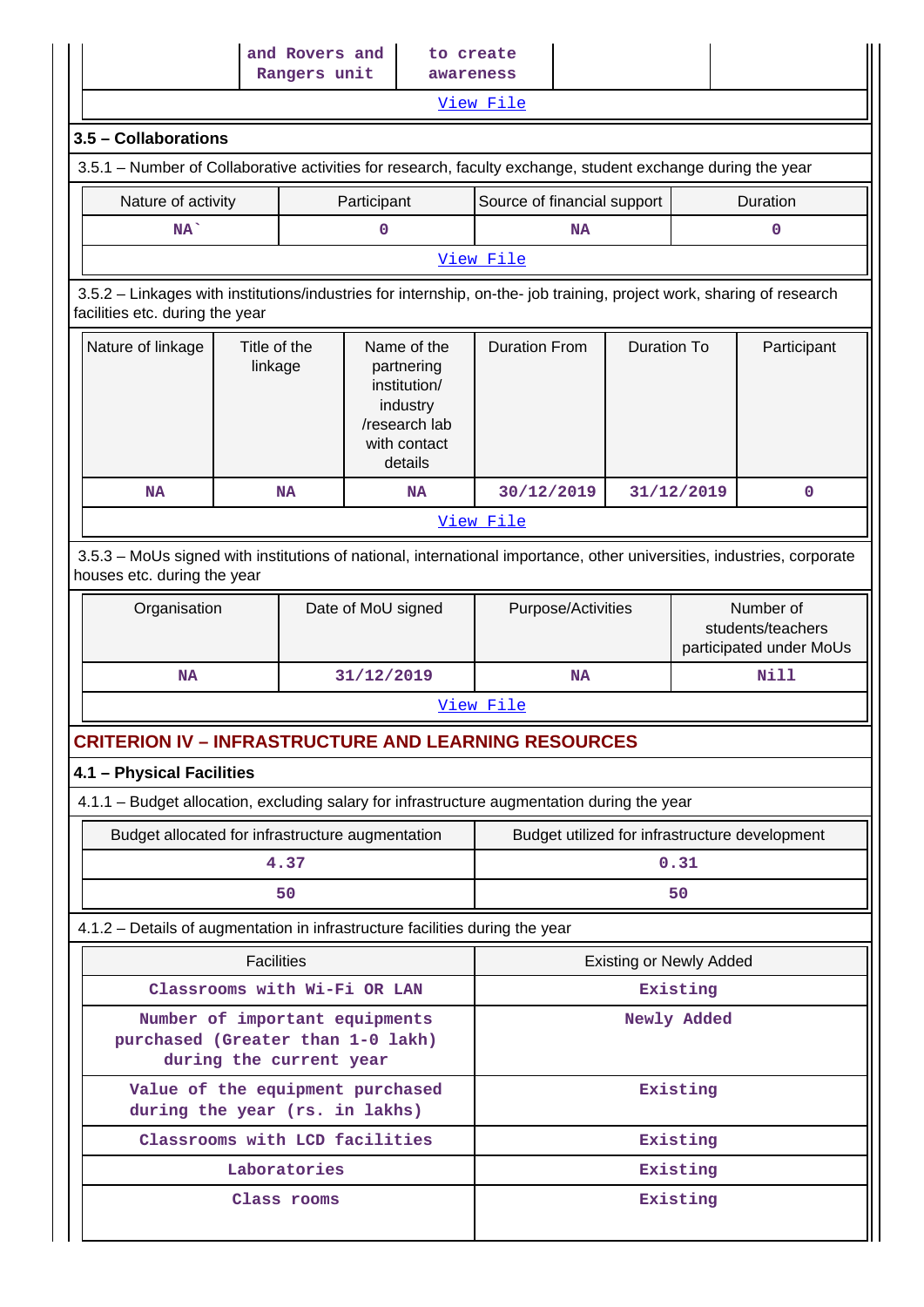|                                                                                                                                                                                                                                                         |                                     | Campus Area |  |                                             |                     | Existing                |             |                                          |             |                                                   |                      |               |             |
|---------------------------------------------------------------------------------------------------------------------------------------------------------------------------------------------------------------------------------------------------------|-------------------------------------|-------------|--|---------------------------------------------|---------------------|-------------------------|-------------|------------------------------------------|-------------|---------------------------------------------------|----------------------|---------------|-------------|
|                                                                                                                                                                                                                                                         |                                     |             |  |                                             |                     | View File               |             |                                          |             |                                                   |                      |               |             |
| 4.2 - Library as a Learning Resource                                                                                                                                                                                                                    |                                     |             |  |                                             |                     |                         |             |                                          |             |                                                   |                      |               |             |
| 4.2.1 - Library is automated {Integrated Library Management System (ILMS)}                                                                                                                                                                              |                                     |             |  |                                             |                     |                         |             |                                          |             |                                                   |                      |               |             |
|                                                                                                                                                                                                                                                         | Name of the ILMS<br>software        |             |  | Nature of automation (fully<br>or patially) |                     |                         |             | Version                                  |             |                                                   | Year of automation   |               |             |
|                                                                                                                                                                                                                                                         | <b>INFLIBNET</b>                    |             |  | Partially                                   |                     |                         |             | $\mathbf 0$                              |             |                                                   |                      | 2015          |             |
| 4.2.2 - Library Services                                                                                                                                                                                                                                |                                     |             |  |                                             |                     |                         |             |                                          |             |                                                   |                      |               |             |
|                                                                                                                                                                                                                                                         | Library<br>Existing<br>Service Type |             |  |                                             |                     | Newly Added             |             |                                          |             |                                                   | Total                |               |             |
|                                                                                                                                                                                                                                                         | 15473<br>Text<br><b>Books</b>       |             |  | 2639163                                     |                     | Nill                    |             | <b>Nill</b>                              |             | 15473                                             |                      |               | 2639163     |
|                                                                                                                                                                                                                                                         | 2222<br>Reference<br><b>Books</b>   |             |  | 249918                                      |                     | <b>Nill</b>             |             | <b>Nill</b>                              |             | 2222                                              |                      |               | 249918      |
| e-Books                                                                                                                                                                                                                                                 |                                     | 3145600     |  | 2500                                        |                     | <b>Nill</b>             |             | Nill                                     |             | 3145600                                           |                      |               | 2500        |
| Journals                                                                                                                                                                                                                                                |                                     | Nill        |  | <b>Nill</b>                                 |                     | Nill                    |             | Nill                                     |             | <b>Nill</b>                                       |                      |               | <b>Nill</b> |
| 60000<br>$e-$<br>Journals                                                                                                                                                                                                                               |                                     |             |  | 2500                                        |                     | Nill                    |             | <b>Nill</b>                              |             | 60000                                             |                      |               | 2500        |
|                                                                                                                                                                                                                                                         | Digital<br>Nill<br>Database         |             |  |                                             | <b>Nill</b><br>Nill |                         | Nill        |                                          |             | <b>Nill</b>                                       |                      |               | <b>Nill</b> |
|                                                                                                                                                                                                                                                         | <b>Nill</b><br>CD &<br>Video        |             |  | <b>Nill</b>                                 |                     | <b>Nill</b>             | <b>Nill</b> |                                          |             | <b>Nill</b>                                       |                      |               | <b>Nill</b> |
| Library<br>Automation                                                                                                                                                                                                                                   |                                     | <b>Nill</b> |  | <b>Nill</b>                                 |                     | <b>Nill</b>             |             | <b>Nill</b>                              |             | <b>Nill</b>                                       |                      |               | Nill        |
| Weeding<br>$(hard \&$<br>soft)                                                                                                                                                                                                                          |                                     | 83          |  | 13987                                       |                     | 54                      |             | 9568                                     |             | 137                                               |                      |               | 23555       |
|                                                                                                                                                                                                                                                         |                                     |             |  |                                             |                     | View File               |             |                                          |             |                                                   |                      |               |             |
| 4.2.3 - E-content developed by teachers such as: e-PG- Pathshala, CEC (under e-PG- Pathshala CEC (Under<br>Graduate) SWAYAM other MOOCs platform NPTEL/NMEICT/any other Government initiatives & institutional<br>(Learning Management System (LMS) etc |                                     |             |  |                                             |                     |                         |             |                                          |             |                                                   |                      |               |             |
|                                                                                                                                                                                                                                                         | Name of the Teacher                 |             |  | Name of the Module                          |                     |                         |             | Platform on which module<br>is developed |             |                                                   | Date of launching e- | content       |             |
| <b>NIL</b>                                                                                                                                                                                                                                              |                                     |             |  | <b>NOT APPLICABLE</b>                       |                     |                         |             | <b>NOT APPLICABLE</b>                    |             |                                                   | 30/06/2020           |               |             |
|                                                                                                                                                                                                                                                         |                                     |             |  |                                             |                     | View File               |             |                                          |             |                                                   |                      |               |             |
| 4.3 - IT Infrastructure                                                                                                                                                                                                                                 |                                     |             |  |                                             |                     |                         |             |                                          |             |                                                   |                      |               |             |
| 4.3.1 - Technology Upgradation (overall)                                                                                                                                                                                                                |                                     |             |  |                                             |                     |                         |             |                                          |             |                                                   |                      |               |             |
| <b>Total Co</b><br><b>Type</b><br>Computer<br>Internet<br>Lab<br>mputers                                                                                                                                                                                |                                     |             |  | <b>Browsing</b><br>centers                  | Computer<br>Centers |                         | Office      | Departme<br>nts                          |             | Available<br><b>Bandwidt</b><br>h (MBPS/<br>GBPS) |                      | <b>Others</b> |             |
| Existin<br>g                                                                                                                                                                                                                                            | 7                                   | $\mathbf 0$ |  | 7                                           | 3                   | $\overline{\mathbf{2}}$ |             | $\overline{2}$                           | 4           |                                                   | 4                    |               | $\mathbf 0$ |
| Added                                                                                                                                                                                                                                                   | $\mathbf{1}$                        | $\mathbf 0$ |  | $\mathbf{1}$                                | $\mathbf 0$         | 3                       |             | $\mathbf 0$                              | $\mathbf 0$ |                                                   | $\mathbf 0$          |               | $\mathbf 0$ |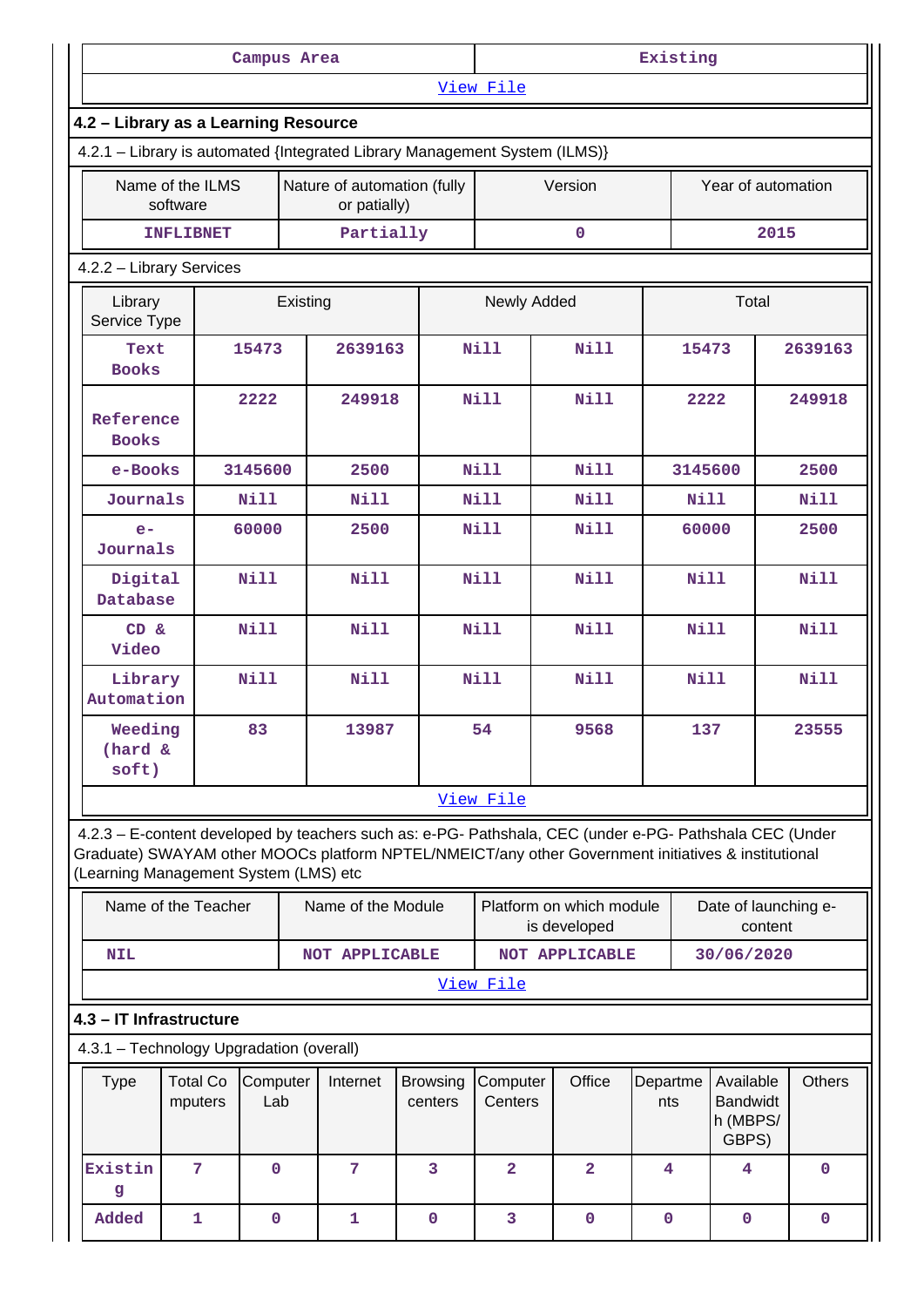| Total<br>8                                                                                                                                                                                                                                                                                                                                                                                                                                                                                                                                                                                                                                                                                                                                                                                                                                                                                                                                                                                                                                                                                                                                                                                                                                                                                                                                                                                                                                                                                                                                                                                                                                                                                                                                                                                                                                                                                                                                                                                                                                                                                                                                                                                                                                                                                                                                                                                                                                                                                                                                                                                                                                                                                                                                                                                                                                                                                                   | $\mathbf{0}$                                                                                                                                                                    | 8 | 3 | 5            | $\overline{a}$ | 4                  | 4                                                   | 0 |  |  |
|--------------------------------------------------------------------------------------------------------------------------------------------------------------------------------------------------------------------------------------------------------------------------------------------------------------------------------------------------------------------------------------------------------------------------------------------------------------------------------------------------------------------------------------------------------------------------------------------------------------------------------------------------------------------------------------------------------------------------------------------------------------------------------------------------------------------------------------------------------------------------------------------------------------------------------------------------------------------------------------------------------------------------------------------------------------------------------------------------------------------------------------------------------------------------------------------------------------------------------------------------------------------------------------------------------------------------------------------------------------------------------------------------------------------------------------------------------------------------------------------------------------------------------------------------------------------------------------------------------------------------------------------------------------------------------------------------------------------------------------------------------------------------------------------------------------------------------------------------------------------------------------------------------------------------------------------------------------------------------------------------------------------------------------------------------------------------------------------------------------------------------------------------------------------------------------------------------------------------------------------------------------------------------------------------------------------------------------------------------------------------------------------------------------------------------------------------------------------------------------------------------------------------------------------------------------------------------------------------------------------------------------------------------------------------------------------------------------------------------------------------------------------------------------------------------------------------------------------------------------------------------------------------------------|---------------------------------------------------------------------------------------------------------------------------------------------------------------------------------|---|---|--------------|----------------|--------------------|-----------------------------------------------------|---|--|--|
| 4.3.2 – Bandwidth available of internet connection in the Institution (Leased line)                                                                                                                                                                                                                                                                                                                                                                                                                                                                                                                                                                                                                                                                                                                                                                                                                                                                                                                                                                                                                                                                                                                                                                                                                                                                                                                                                                                                                                                                                                                                                                                                                                                                                                                                                                                                                                                                                                                                                                                                                                                                                                                                                                                                                                                                                                                                                                                                                                                                                                                                                                                                                                                                                                                                                                                                                          |                                                                                                                                                                                 |   |   |              |                |                    |                                                     |   |  |  |
|                                                                                                                                                                                                                                                                                                                                                                                                                                                                                                                                                                                                                                                                                                                                                                                                                                                                                                                                                                                                                                                                                                                                                                                                                                                                                                                                                                                                                                                                                                                                                                                                                                                                                                                                                                                                                                                                                                                                                                                                                                                                                                                                                                                                                                                                                                                                                                                                                                                                                                                                                                                                                                                                                                                                                                                                                                                                                                              |                                                                                                                                                                                 |   |   | 4 MBPS/ GBPS |                |                    |                                                     |   |  |  |
| 4.3.3 - Facility for e-content                                                                                                                                                                                                                                                                                                                                                                                                                                                                                                                                                                                                                                                                                                                                                                                                                                                                                                                                                                                                                                                                                                                                                                                                                                                                                                                                                                                                                                                                                                                                                                                                                                                                                                                                                                                                                                                                                                                                                                                                                                                                                                                                                                                                                                                                                                                                                                                                                                                                                                                                                                                                                                                                                                                                                                                                                                                                               |                                                                                                                                                                                 |   |   |              |                |                    |                                                     |   |  |  |
| Name of the e-content development facility                                                                                                                                                                                                                                                                                                                                                                                                                                                                                                                                                                                                                                                                                                                                                                                                                                                                                                                                                                                                                                                                                                                                                                                                                                                                                                                                                                                                                                                                                                                                                                                                                                                                                                                                                                                                                                                                                                                                                                                                                                                                                                                                                                                                                                                                                                                                                                                                                                                                                                                                                                                                                                                                                                                                                                                                                                                                   |                                                                                                                                                                                 |   |   |              |                | recording facility | Provide the link of the videos and media centre and |   |  |  |
|                                                                                                                                                                                                                                                                                                                                                                                                                                                                                                                                                                                                                                                                                                                                                                                                                                                                                                                                                                                                                                                                                                                                                                                                                                                                                                                                                                                                                                                                                                                                                                                                                                                                                                                                                                                                                                                                                                                                                                                                                                                                                                                                                                                                                                                                                                                                                                                                                                                                                                                                                                                                                                                                                                                                                                                                                                                                                                              | <b>NIL</b>                                                                                                                                                                      |   |   |              |                |                    | http://www.hnbpgcollegenaini.org/                   |   |  |  |
| 4.4 - Maintenance of Campus Infrastructure                                                                                                                                                                                                                                                                                                                                                                                                                                                                                                                                                                                                                                                                                                                                                                                                                                                                                                                                                                                                                                                                                                                                                                                                                                                                                                                                                                                                                                                                                                                                                                                                                                                                                                                                                                                                                                                                                                                                                                                                                                                                                                                                                                                                                                                                                                                                                                                                                                                                                                                                                                                                                                                                                                                                                                                                                                                                   |                                                                                                                                                                                 |   |   |              |                |                    |                                                     |   |  |  |
| 4.4.1 – Expenditure incurred on maintenance of physical facilities and academic support facilities, excluding salary<br>component, during the year                                                                                                                                                                                                                                                                                                                                                                                                                                                                                                                                                                                                                                                                                                                                                                                                                                                                                                                                                                                                                                                                                                                                                                                                                                                                                                                                                                                                                                                                                                                                                                                                                                                                                                                                                                                                                                                                                                                                                                                                                                                                                                                                                                                                                                                                                                                                                                                                                                                                                                                                                                                                                                                                                                                                                           |                                                                                                                                                                                 |   |   |              |                |                    |                                                     |   |  |  |
| Assigned Budget on<br>academic facilities                                                                                                                                                                                                                                                                                                                                                                                                                                                                                                                                                                                                                                                                                                                                                                                                                                                                                                                                                                                                                                                                                                                                                                                                                                                                                                                                                                                                                                                                                                                                                                                                                                                                                                                                                                                                                                                                                                                                                                                                                                                                                                                                                                                                                                                                                                                                                                                                                                                                                                                                                                                                                                                                                                                                                                                                                                                                    | Expenditure incurred on<br>Assigned budget on<br>Expenditure incurredon<br>maintenance of academic<br>maintenance of physical<br>physical facilities<br>facilities<br>facilites |   |   |              |                |                    |                                                     |   |  |  |
| 4.37                                                                                                                                                                                                                                                                                                                                                                                                                                                                                                                                                                                                                                                                                                                                                                                                                                                                                                                                                                                                                                                                                                                                                                                                                                                                                                                                                                                                                                                                                                                                                                                                                                                                                                                                                                                                                                                                                                                                                                                                                                                                                                                                                                                                                                                                                                                                                                                                                                                                                                                                                                                                                                                                                                                                                                                                                                                                                                         |                                                                                                                                                                                 |   |   |              | 50             |                    | 50                                                  |   |  |  |
|                                                                                                                                                                                                                                                                                                                                                                                                                                                                                                                                                                                                                                                                                                                                                                                                                                                                                                                                                                                                                                                                                                                                                                                                                                                                                                                                                                                                                                                                                                                                                                                                                                                                                                                                                                                                                                                                                                                                                                                                                                                                                                                                                                                                                                                                                                                                                                                                                                                                                                                                                                                                                                                                                                                                                                                                                                                                                                              |                                                                                                                                                                                 |   |   |              |                |                    |                                                     |   |  |  |
| 0.31<br>4.4.2 – Procedures and policies for maintaining and utilizing physical, academic and support facilities - laboratory,<br>library, sports complex, computers, classrooms etc. (maximum 500 words) (information to be available in<br>institutional Website, provide link)<br>The college being a government institution receives grant from the<br>directorate, Higher Education Department, Government of Uttar Pradesh, RUSA and<br>UGC under plan head and non-plan head. Over the years, college has utilized the<br>grants as per UP government financial hand book guidelines to maintain<br>laboratories, library, computers, classrooms, sports items, books, journals,<br>equipment and contingency etc. The In-charges of the above are fully authorised<br>to take up adequate measures to act upon their annual plan, well approved in<br>advance by the principal of the Institution. Before the beginning of the<br>session the Heads of departments which have laboratories and library as well as<br>the in-charge of sports, submit a charter of requisitions and plan for further<br>enhancement. The proposals are thoroughly discussed by the members of the<br>committees concerned under the chairmanship of the Principal, and the<br>recommendations are forwarded to the government for the allocation of the<br>funds. While purchasing equipment from any fund, it is always ensured that the<br>installation charges and maintenance charges (within warranty period) are<br>provided by the company, which delivers the equipment. Such clause is inserted<br>in the work order of the equipment. Two smart class with digital podium and<br>projector were newly added in current session. Besides this, the<br>office/departments are inspected periodically by the IQAC, the members of the<br>administration and principal and shortcomings if any in the functioning of<br>these facilities are found and redefined by the competent authorities. Also the<br>departments maintain stock registers for consumable and non-consumable items<br>and if any deficiency occurs they send requisitions to the Principal for the<br>purchase of essential items. At the beginning of the session, all departments<br>constitute departmental council which keep monitoring students-related<br>facilities and inform the authorities in their periodic meetings about the<br>discrepancies or requisitions needed for improvements. As regards library,<br>requisitions for books are sought with the allocation of funds from each<br>department and the orders are placed by the librarian to various book selling<br>agencies through the tender system. In the Science departments, Laboratories<br>are maintained by the lab assistants under the supervision of the Heads and day<br>to day problems are sorted out by the departments in coordination with the In- |                                                                                                                                                                                 |   |   |              |                |                    |                                                     |   |  |  |

**charge of the Faculty. Sports in-charge purchase of the Sports items is made periodically as per requirements and the norms of NCTE. Regular maintenance of classrooms is done by annual whitewashing, cleanliness drives and electrical**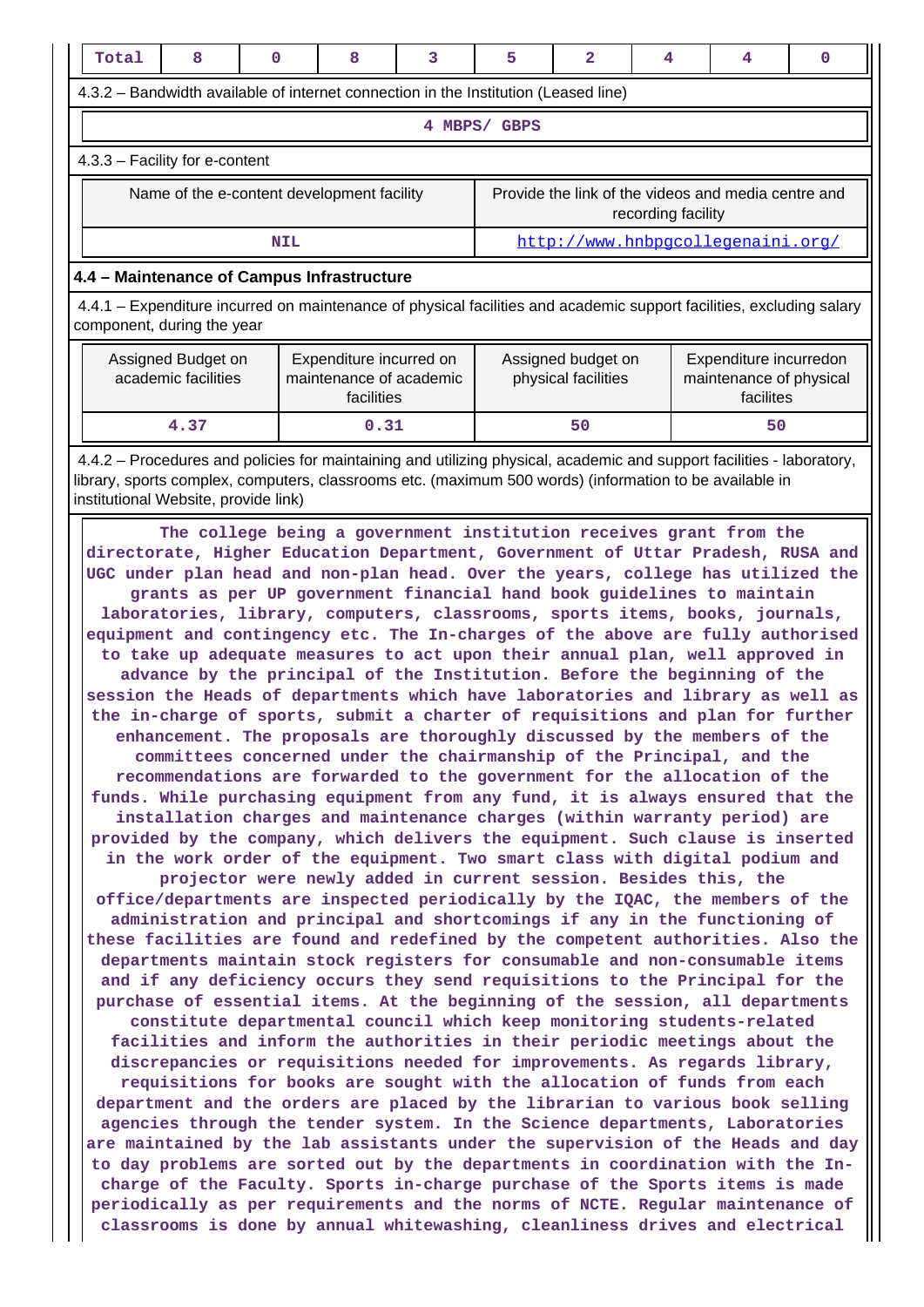**check-up.**

## <http://www.hnbpgcollegenaini.org/page.php?id=43>

## **CRITERION V – STUDENT SUPPORT AND PROGRESSION**

## **5.1 – Student Support**

## 5.1.1 – Scholarships and Financial Support

|                                         | Name/Title of the scheme                                            | Number of students | <b>Amount in Rupees</b> |  |  |
|-----------------------------------------|---------------------------------------------------------------------|--------------------|-------------------------|--|--|
| Financial Support<br>from institution   | Uttar Pradesh<br>government<br>scholarship and fee<br>Reimbursement | 1089               | 5499450                 |  |  |
| Financial Support<br>from Other Sources |                                                                     |                    |                         |  |  |
| a) National                             | <b>NIL</b>                                                          | Nill               | 0                       |  |  |
| b)International                         | <b>NIL</b>                                                          | Nill               | 0                       |  |  |
|                                         |                                                                     | View File          |                         |  |  |

 5.1.2 – Number of capability enhancement and development schemes such as Soft skill development, Remedial coaching, Language lab, Bridge courses, Yoga, Meditation, Personal Counselling and Mentoring etc.,

| Name of the capability<br>enhancement scheme                                                               | Date of implemetation | Number of students<br>enrolled | Agencies involved                              |
|------------------------------------------------------------------------------------------------------------|-----------------------|--------------------------------|------------------------------------------------|
| Yoga                                                                                                       | 29/09/2019            | 40                             | Hemwati Nandan<br>Bahuguna Govt. PG<br>College |
| Youth Festival                                                                                             | 11/01/2020            | 300                            | Hemwati Nandan<br>Bahuguna Govt. PG<br>College |
| Women Safety and<br>Martial Arts<br>Training                                                               | 27/07/2019            | 70                             | Hemwati Nandan<br>Bahuguna Govt. PG<br>College |
| National<br>Nutrition Week                                                                                 | 01/09/2019            | 50                             | Hemwati Nandan<br>Bahuguna Govt. PG<br>College |
| <b>State Sponsored</b><br>National Seminar                                                                 | 23/02/2020            | 300                            | <b>State Government</b>                        |
| Industrial Tour<br>and Study Tour                                                                          | 07/12/2019            | 200                            | Hemwati Nandan<br>Bahuguna Govt. PG<br>College |
| Nirmal Ganga<br>Seminar                                                                                    | 23/01/2020            | 100                            | State Level<br>Program                         |
| Swachhta Pakhwara<br>Programme                                                                             | 15/02/2020            | 100                            | State Level<br>Program                         |
| Environmental<br>Conservation<br>Poster, Chart, Slogan<br>Competetion under<br>Ek Bharat Shresth<br>Bharat | 03/02/2020            | 50                             | National Level                                 |
| Food for Culture<br>under Ek Bharat                                                                        | 03/02/2020            | 50                             | National Level                                 |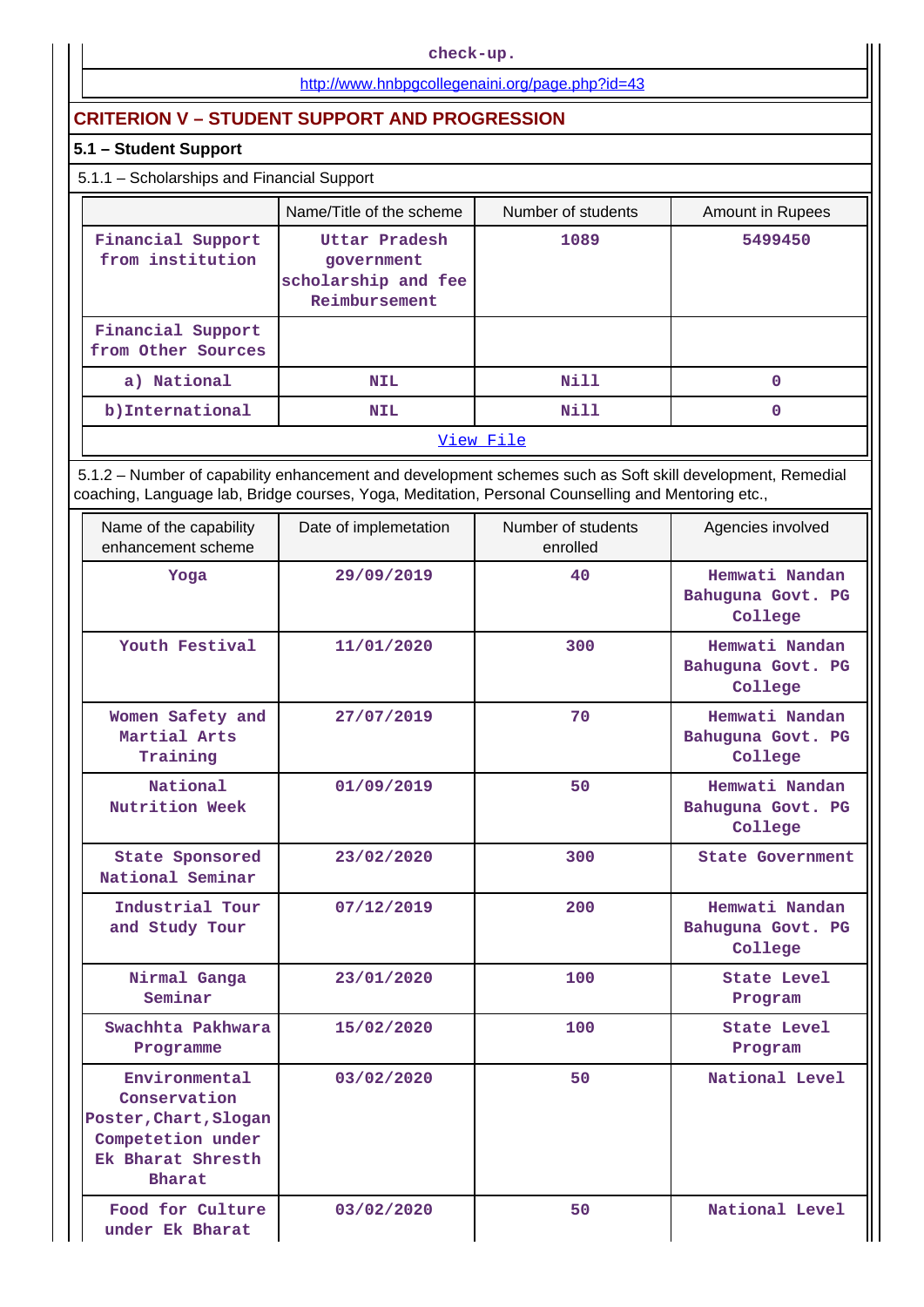| Shresth Bharat                                                                                                                                                 |                                                             |                                                                      |                                                                             |                                                              |                                                                      |  |
|----------------------------------------------------------------------------------------------------------------------------------------------------------------|-------------------------------------------------------------|----------------------------------------------------------------------|-----------------------------------------------------------------------------|--------------------------------------------------------------|----------------------------------------------------------------------|--|
|                                                                                                                                                                |                                                             |                                                                      | View File                                                                   |                                                              |                                                                      |  |
| 5.1.3 – Students benefited by guidance for competitive examinations and career counselling offered by the<br>institution during the year                       |                                                             |                                                                      |                                                                             |                                                              |                                                                      |  |
| Year                                                                                                                                                           | Name of the<br>scheme                                       | Number of<br>benefited<br>students for<br>competitive<br>examination | Number of<br>benefited<br>students by<br>career<br>counseling<br>activities | Number of<br>students who<br>have passedin<br>the comp. exam | Number of<br>studentsp placed                                        |  |
| 2019                                                                                                                                                           | Student<br>Counseling                                       | 50                                                                   | 50                                                                          | 7                                                            | 3                                                                    |  |
|                                                                                                                                                                |                                                             |                                                                      | View File                                                                   |                                                              |                                                                      |  |
| 5.1.4 - Institutional mechanism for transparency, timely redressal of student grievances, Prevention of sexual<br>harassment and ragging cases during the year |                                                             |                                                                      |                                                                             |                                                              |                                                                      |  |
| Total grievances received                                                                                                                                      |                                                             | Number of grievances redressed                                       |                                                                             | Avg. number of days for grievance<br>redressal               |                                                                      |  |
|                                                                                                                                                                | <b>Nill</b>                                                 |                                                                      | <b>Nill</b>                                                                 |                                                              | Nill                                                                 |  |
| 5.2 - Student Progression                                                                                                                                      |                                                             |                                                                      |                                                                             |                                                              |                                                                      |  |
| 5.2.1 - Details of campus placement during the year                                                                                                            |                                                             |                                                                      |                                                                             |                                                              |                                                                      |  |
|                                                                                                                                                                | On campus                                                   |                                                                      |                                                                             | Off campus                                                   |                                                                      |  |
| Nameof<br>organizations<br>visited                                                                                                                             | Number of<br>students<br>participated                       | Number of<br>stduents placed                                         | Nameof<br>organizations<br>visited                                          | Number of<br>students<br>participated                        | Number of<br>stduents placed                                         |  |
| <b>NIL</b>                                                                                                                                                     | <b>Nill</b>                                                 | Nill                                                                 | <b>NIL</b>                                                                  | <b>Nill</b>                                                  | <b>Nill</b>                                                          |  |
|                                                                                                                                                                |                                                             |                                                                      | View File                                                                   |                                                              |                                                                      |  |
| 5.2.2 – Student progression to higher education in percentage during the year                                                                                  |                                                             |                                                                      |                                                                             |                                                              |                                                                      |  |
| Year                                                                                                                                                           | Number of<br>students<br>enrolling into<br>higher education | Programme<br>graduated from                                          | Depratment<br>graduated from                                                | Name of<br>institution joined                                | Name of<br>programme<br>admitted to                                  |  |
| 2019                                                                                                                                                           | $\mathbf{1}$                                                | <b>MA</b>                                                            | Political<br>Science                                                        | Ishwar<br>Saran Degree<br>College,<br>Prayagraj              | Ph D                                                                 |  |
| 2019                                                                                                                                                           | 32                                                          | B Com                                                                | Commerce                                                                    | Hemwati<br>Nandan<br>Bahuguna<br>Government<br>PG College    | M Com-<br>Hemwati<br>Nandan<br>Bahuguna<br>Government<br>PG College  |  |
| 2019                                                                                                                                                           | $\overline{2}$                                              | <b>BSC</b>                                                           | Botany                                                                      | Hemwati<br>Nandan<br>Bahuguna<br>Government<br>PG College    | $MSC -$<br>Hemwati<br>Nandan<br>Bahuguna<br>Government<br>PG College |  |
|                                                                                                                                                                |                                                             |                                                                      |                                                                             |                                                              |                                                                      |  |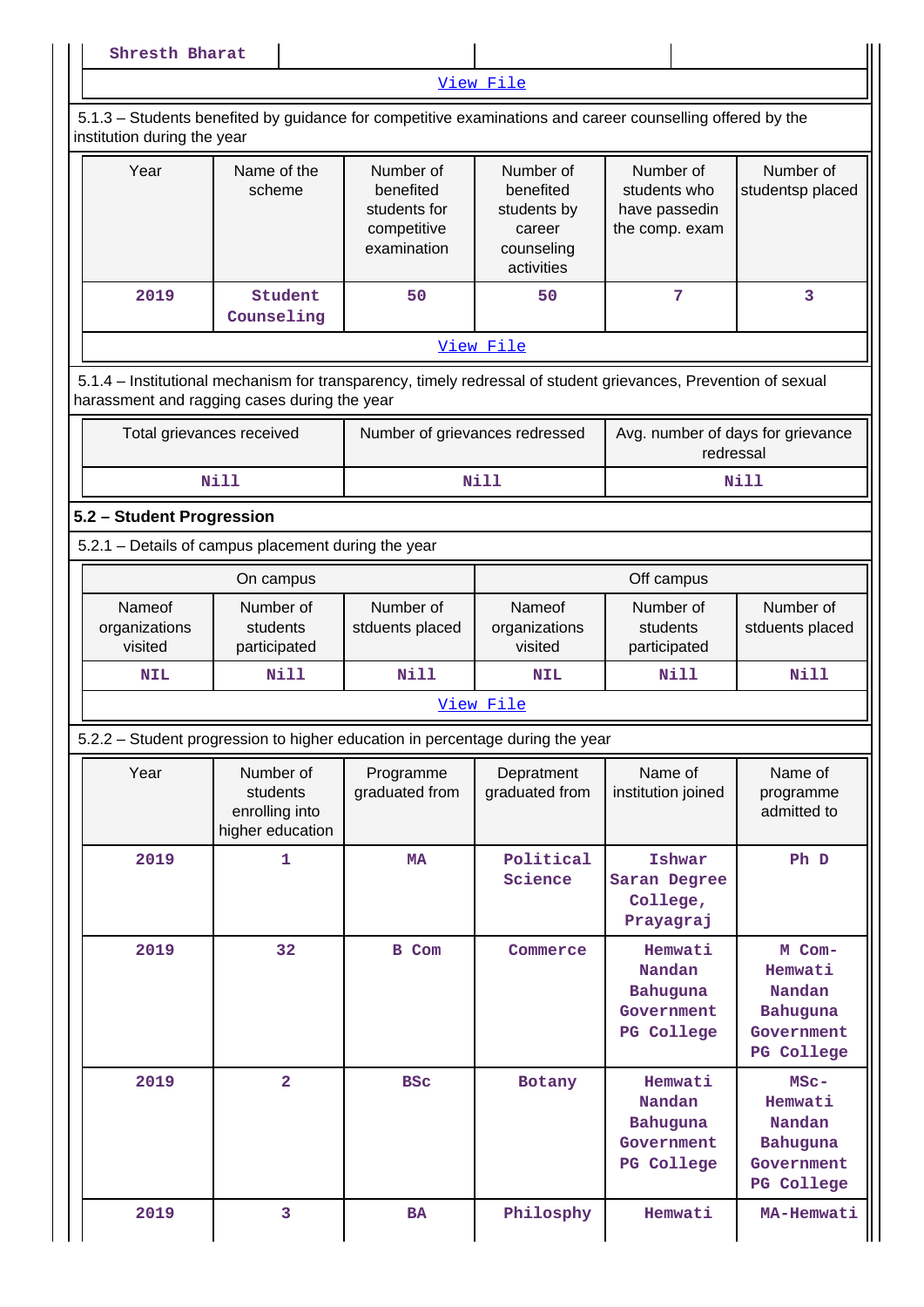|                                                                                                                                                                                        |                         |            |                      | Nandan<br>Bahuguna<br>Government<br>PG College            | Nandan<br><b>Bahuguna</b><br>Government<br>PG College               |  |
|----------------------------------------------------------------------------------------------------------------------------------------------------------------------------------------|-------------------------|------------|----------------------|-----------------------------------------------------------|---------------------------------------------------------------------|--|
| 2019                                                                                                                                                                                   | $\overline{2}$          | <b>BA</b>  | Political<br>Science | Hemwati<br>Nandan<br>Bahuguna<br>Government<br>PG College | MA-Hemwati<br>Nandan<br><b>Bahuguna</b><br>Government<br>PG College |  |
| 2019                                                                                                                                                                                   | 4                       | <b>BA</b>  | Sociology            | Hemwati<br>Nandan<br>Bahuguna<br>Government<br>PG College | MA-Hemwati<br>Nandan<br><b>Bahuguna</b><br>Government<br>PG College |  |
| 2019                                                                                                                                                                                   | $\mathbf 1$             | <b>BSC</b> | Zoology              | Hemwati<br>Nandan<br>Bahuguna<br>Government<br>PG College | MA-Hemwati<br>Nandan<br><b>Bahuguna</b><br>Government<br>PG College |  |
| 2019                                                                                                                                                                                   | 9                       | <b>BA</b>  | Hindi                | Hemwati<br>Nandan<br>Bahuguna<br>Government<br>PG College | MA-Hemwati<br>Nandan<br><b>Bahuguna</b><br>Government<br>PG College |  |
| 2019                                                                                                                                                                                   | $\overline{\mathbf{4}}$ | <b>BA</b>  | Home<br>Science      | Hemwati<br>Nandan<br>Bahuguna<br>Government<br>PG College | MA-Hemwati<br>Nandan<br>Bahuguna<br>Government<br>PG College        |  |
|                                                                                                                                                                                        |                         |            | View File            |                                                           |                                                                     |  |
| 5.2.3 - Students qualifying in state/ national/ international level examinations during the year<br>(eg:NET/SET/SLET/GATE/GMAT/CAT/GRE/TOFEL/Civil Services/State Government Services) |                         |            |                      |                                                           |                                                                     |  |
|                                                                                                                                                                                        | <b>Items</b>            |            |                      | Number of students selected/ qualifying                   |                                                                     |  |
|                                                                                                                                                                                        | <b>NET</b>              |            |                      | 5.                                                        |                                                                     |  |
|                                                                                                                                                                                        | Any Other               |            |                      | 3                                                         |                                                                     |  |
|                                                                                                                                                                                        |                         |            | View File            |                                                           |                                                                     |  |
| 5.2.4 – Sports and cultural activities / competitions organised at the institution level during the year                                                                               |                         |            |                      |                                                           |                                                                     |  |
| Activity                                                                                                                                                                               |                         | Level      |                      | Number of Participants                                    |                                                                     |  |
| Competitions-Commerce                                                                                                                                                                  | Annual Departmental     |            | College Level        |                                                           | 60                                                                  |  |
| Competitions-Botany                                                                                                                                                                    | Annual Departmental     |            | College Level        |                                                           | 40                                                                  |  |
|                                                                                                                                                                                        | Hindi Kavya Path        |            | College Level        |                                                           | 20                                                                  |  |
| Ek Bharat Shresth Bharat                                                                                                                                                               | Food for Culture under  |            | National Level       |                                                           | 50                                                                  |  |
| Conservation<br>Poster, Chart, Slogan<br>Competetion under Ek                                                                                                                          | Environmental           |            | National Level       |                                                           | 50                                                                  |  |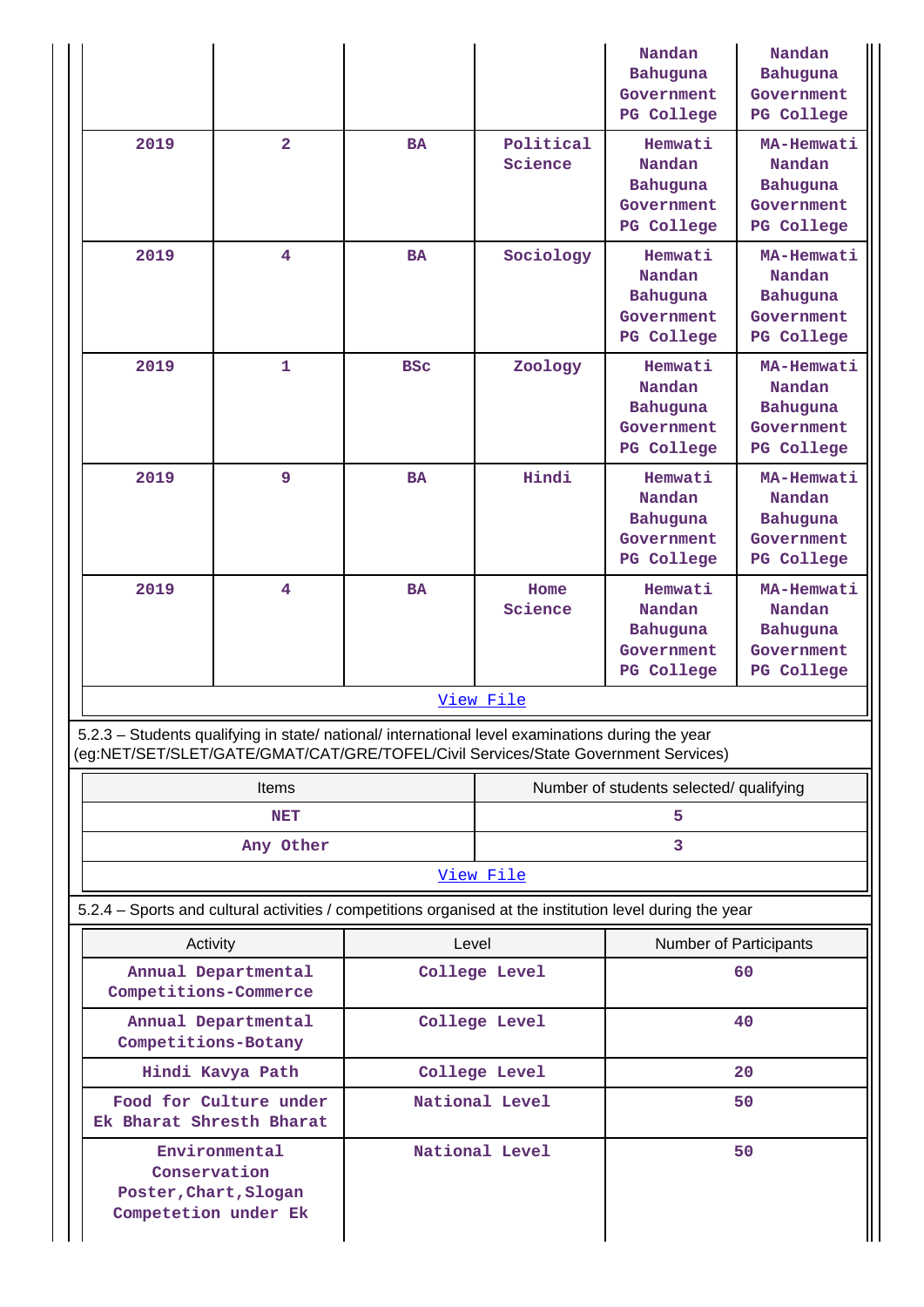| Bharat Shresth Bharat                       |               |     |  |  |  |
|---------------------------------------------|---------------|-----|--|--|--|
| Yoga<br>Activities/Competition              | College Level | 40  |  |  |  |
| Yuva Mahotsav                               | College Level | 300 |  |  |  |
| Annual Departmental<br>Competitions-Defence | College Level | 50  |  |  |  |
| Annual Cultural<br>Function                 | College Level | 250 |  |  |  |
| Annual Sports                               | College Level | 200 |  |  |  |
| View File                                   |               |     |  |  |  |

#### **5.3 – Student Participation and Activities**

 5.3.1 – Number of awards/medals for outstanding performance in sports/cultural activities at national/international level (award for a team event should be counted as one)

| Year | Name of the<br>award/medal | National/<br>Internaional | Number of<br>awards for<br>Sports | Number of<br>awards for<br>Cultural | Student ID<br>number | Name of the<br>student |  |
|------|----------------------------|---------------------------|-----------------------------------|-------------------------------------|----------------------|------------------------|--|
| 2020 | <b>NIL</b>                 | National                  | Nill                              | <b>Nill</b>                         | 00                   | <b>NIL</b>             |  |
| 2019 | <b>NIL</b>                 | National                  | Nill                              | <b>Nill</b>                         | 0 <sup>0</sup>       | <b>NIL</b>             |  |
|      | View File                  |                           |                                   |                                     |                      |                        |  |

 5.3.2 – Activity of Student Council & representation of students on academic & administrative bodies/committees of the institution (maximum 500 words)

 **We don't have any formal active Student Council however each department selects class representatives without any caste-creed discrimination among them based on the choice of the class at the beginning of every session. Such informal council helps their teacher in organizing departmental competitions and other activities, throughout the session. It comprised of the president, secretary, deputy secretary, and some members representing all groups of students that too led by a senior faculty or staff member of the Institute. These students assist Cultural, Sports, NSS, and other Committees as well as inculcating an active leadership role in them. The supreme aim of this departmental council is to ensure smooth campus events and activities in the course of an academic year. They are committed to ensuring participation and the involvement of the students of the class for every occasion and celebration held in the college under an academic calendar or given by Government orders for example slogan/poster competitions for national constitution day, Swachhta Abhiyan, Ganga cleaning, etc. Working through such student representatives imparts leadership and supervision skills among students. At the end of the session, on the annual function day, these representatives are rewarded with a certificate to encourage other students.**

## **5.4 – Alumni Engagement**

5.4.1 – Whether the institution has registered Alumni Association?

 **No**

5.4.2 – No. of enrolled Alumni:

**0**

5.4.3 – Alumni contribution during the year (in Rupees) :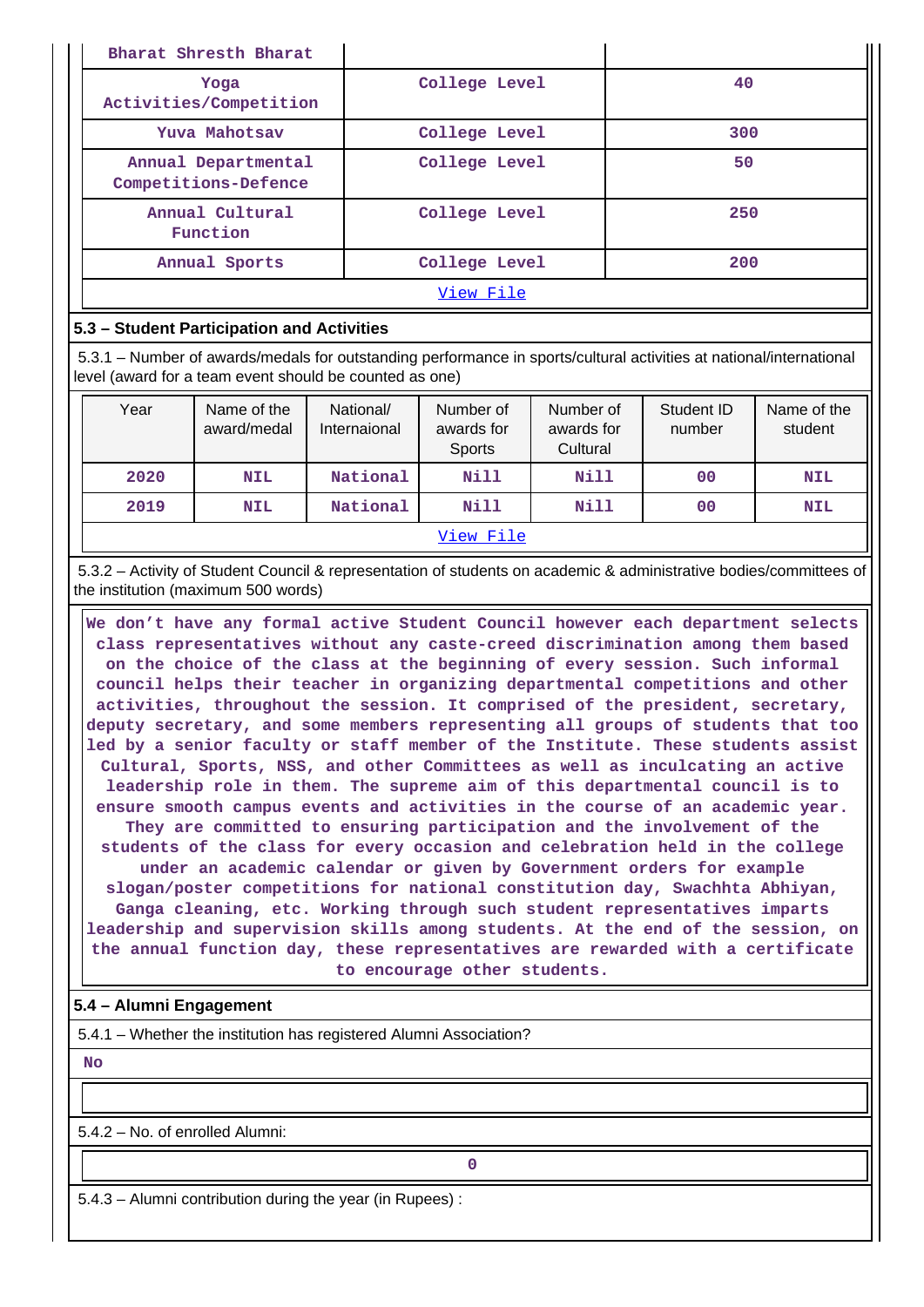**0**

# **0**

## **CRITERION VI – GOVERNANCE, LEADERSHIP AND MANAGEMENT**

#### **6.1 – Institutional Vision and Leadership**

 6.1.1 – Mention two practices of decentralization and participative management during the last year (maximum 500 words)

 **• The system of decentralization and participative management in the college flows from the Principal i.e. the Head of the institution to the teachers and administrative staff. At the beginning of the academic session various committees comprising faculty members and administrative staff are formed which carry out the assigned duties through constructive deliberations and mutual consent. The workings of the committees are monitored by the IQAC coordinator and the Principal. Session 2019-20 began with the Principal requiring every teacher to present a report on the personal and departmental activities that will be pursued by them throughout the year. The targets sought to be achieved were monitored by the Principal and IQAC coordinator from time to time. Emphasis was given to streamlining the teaching-learning environment through greater number of guest lectures by eminent personalities, co-curricular and extra-curricular activities. • Due to Covid-19 induced lockdown, the classroom teaching of PG semester students were affected. This was dealt with through development of e-content by faculty members which was posted in college website, university website as well as UP higher education government website. Online classes were held using ZOOM, Google Meet and Google Duo. Many lectures were also uploaded in Youtube. The students were encouraged to give their opinions on their preferred mode of online teaching, ask questions or seek clarifications through Whatsapp groups. Online tests were conducted using Whatsapp and Google Classroom. A HNB Stay Home whatsapp group was also started wherein various measures for tackling covid-19 were posted by both students and teachers.**

6.1.2 – Does the institution have a Management Information System (MIS)?

# **Partial**

#### **6.2 – Strategy Development and Deployment**

6.2.1 – Quality improvement strategies adopted by the institution for each of the following (with in 100 words each):

| <b>Strategy Type</b>  | <b>Details</b>                                                                                                                                                                                                                                                                                                                                                                                                                                                                                                                                                              |
|-----------------------|-----------------------------------------------------------------------------------------------------------------------------------------------------------------------------------------------------------------------------------------------------------------------------------------------------------------------------------------------------------------------------------------------------------------------------------------------------------------------------------------------------------------------------------------------------------------------------|
| Admission of Students | The process of admission of UG<br>courses begin the month of May - June<br>with the distribution of admission<br>forms. The forms are scrutinized in the<br>month of July and students are<br>interviewed by admission committees.<br>Registration of eligible students is<br>then entered in the college tab of the<br>University. The admission of PG<br>students are carried out in the month<br>of August through the process of merit<br>of marks in previous Class X, XII and<br>Graduation exams in most departments<br>due to limited number of seats<br>available. |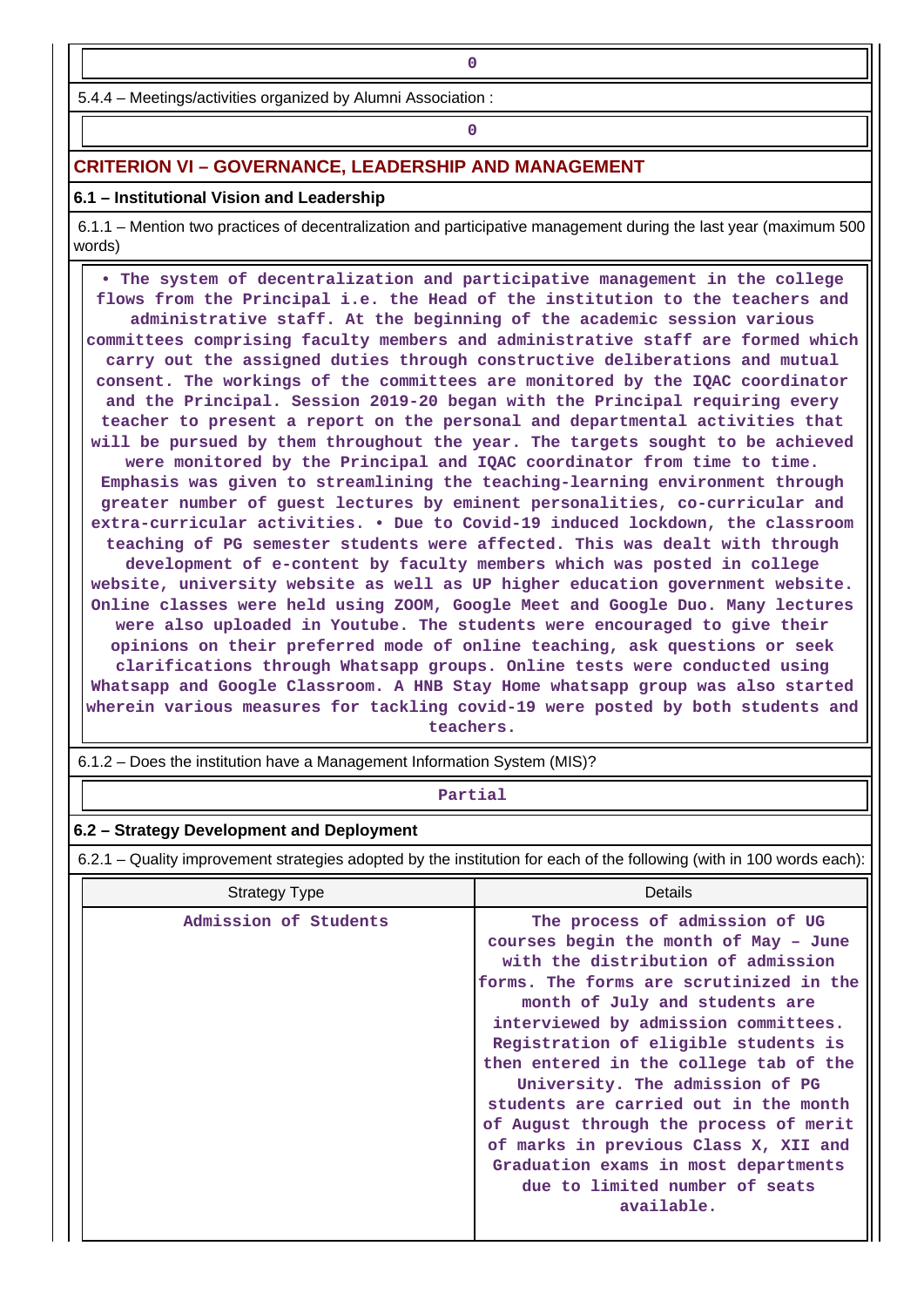| Industry Interaction / Collaboration                          | . Naini, Allahabad where the college<br>is situated being an industrial belt,<br>provides ample opportunities for<br>organizing industrial tour for students<br>with minimum of expense. Hence<br>industries like Parle-G, Areva,<br>Baidyanath etc. are frequently visited.<br>· Companies are encouraged to visit<br>college for campus placements as well<br>as student interactions                                                                                                                                                                                                                                                                                                                                                                                                                                                      |
|---------------------------------------------------------------|----------------------------------------------------------------------------------------------------------------------------------------------------------------------------------------------------------------------------------------------------------------------------------------------------------------------------------------------------------------------------------------------------------------------------------------------------------------------------------------------------------------------------------------------------------------------------------------------------------------------------------------------------------------------------------------------------------------------------------------------------------------------------------------------------------------------------------------------|
| Human Resource Management                                     | . The College has a well defined<br>policy to academically recharge and<br>rejuvenate teachers as well as students<br>by providing them opportunities to<br>attend seminars, conferences and other<br>training programmes. The college also<br>periodically organize seminars and<br>conferences which may be UGC sponsored<br>or State sponsored or even college<br>centred. During the session 2019-20,<br>the college organised state sponsored<br>National seminar on Green technology on<br>23-24 February 2020. . Many teaching<br>staff participated in various<br>orientation programmes, refresher<br>courses and other short term courses<br>during the session. . Along with<br>academic activities, the teachers are<br>allocated various administrative works<br>to fine tune their corporate and<br>societal responsibilities. |
| Library, ICT and Physical<br>Infrastructure / Instrumentation | • ICT enabled teaching is effected<br>through use of computers, laptops,<br>projectors and digital podiums. . The<br>college boasts of approximately 15400<br>books in its main library apart from<br>the books available in different<br>departments of the college. . E-library<br>facility is available for staff and<br>students. Nearly all good e-journals<br>and e-books in different fields of<br>study are made available in online mode<br>through UGC INFLIBNET. . The college<br>also have adequately equipped labs as<br>per the requirements of the curriculum.                                                                                                                                                                                                                                                                |
| Research and Development                                      | · Dissertation forms a part of the<br>curricula of Botany and Home Science<br>framed by the University. Other than<br>that, students are given project works<br>to help enhance their research skills.<br>Industrial tours and field work are<br>carried out to ensure clarity of<br>thought. . Assistance is given to<br>faculty members for conducting<br>seminars, conferences, or other<br>workshops. . As some teachers are<br>pursuing PhD, leaves are granted on                                                                                                                                                                                                                                                                                                                                                                      |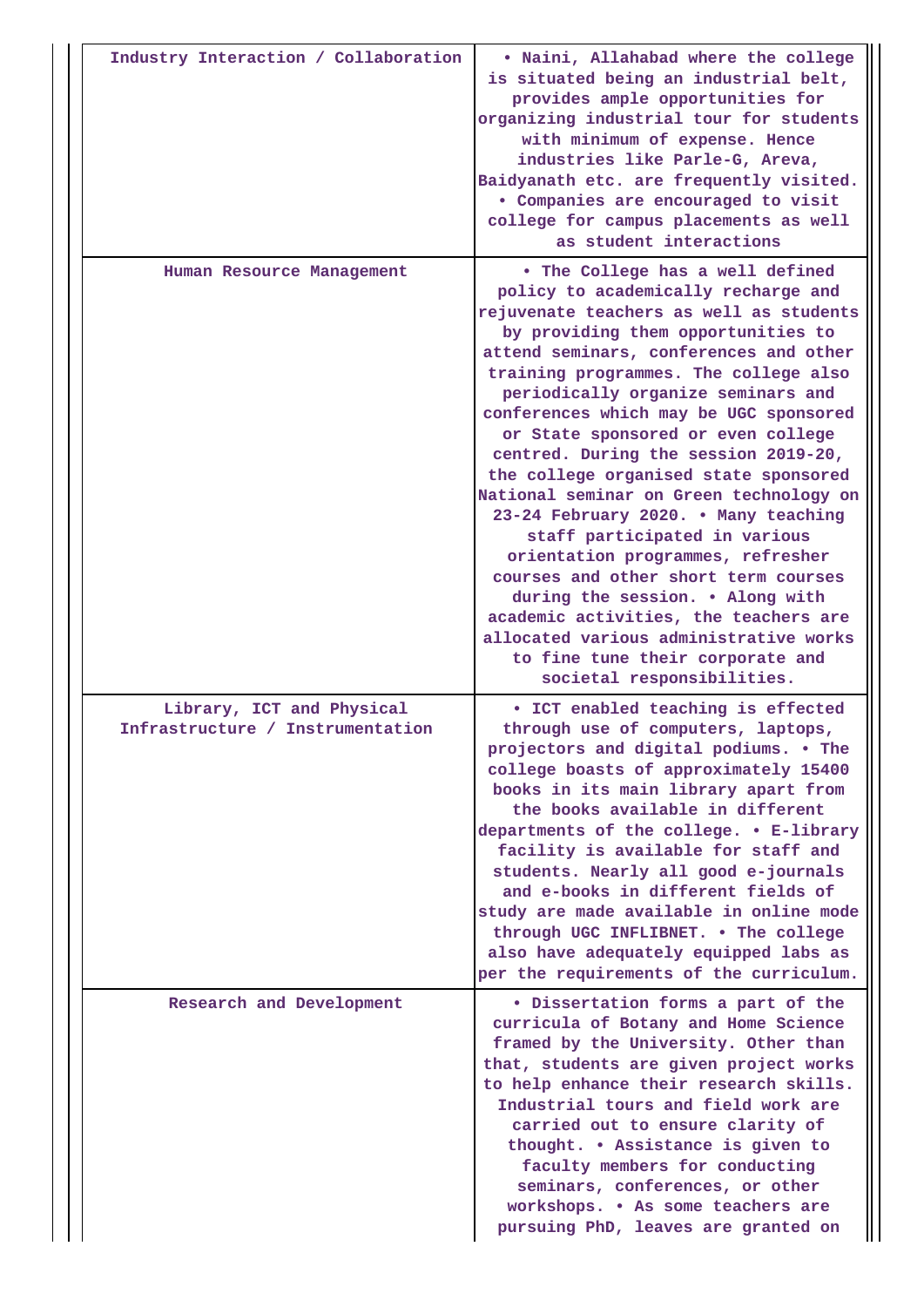|                            | request as per governmental orders                                                                                                                                                                                                                                                                                                                                                                                                                                                                                                                                                                                                                                                                                                                                                                                                                       |
|----------------------------|----------------------------------------------------------------------------------------------------------------------------------------------------------------------------------------------------------------------------------------------------------------------------------------------------------------------------------------------------------------------------------------------------------------------------------------------------------------------------------------------------------------------------------------------------------------------------------------------------------------------------------------------------------------------------------------------------------------------------------------------------------------------------------------------------------------------------------------------------------|
| Examination and Evaluation | • The examination and evaluation<br>schedules are given by the University<br>which is then communicated by the<br>departments to their respective<br>students. . The parents are also given<br>information regarding examinations and<br>manner of university evaluations in the<br>PTA meetings. . The annual Orientation<br>cum Freshers' programme also serve as a<br>platform for giving information on<br>pattern of examination, maximum and<br>minimum marks, conditions for UFM etc.<br>. As per University norms installation<br>of CCTV cameras in each class room as<br>well as other strategic locations have<br>been carried out to ensure fair<br>examination as well as safety and<br>security of campus.                                                                                                                                 |
| Teaching and Learning      | • The curriculum framed by the<br>affiliating University P.R.S.U is<br>followed by the college. The Academic<br>Calendar is prepared at the beginning<br>of the session which is strictly<br>adhered to in teaching, learning, co-<br>curricular and extra-curricular<br>activities by the departments of the<br>college. The students are encouraged to<br>present papers and carry out projects<br>and assignments to ensure clarity of<br>knowledge. New pedagogy techniques such<br>as debates, class tests and use of<br>audio-visual aids in line with demands<br>of curriculum are being adopted. .<br>Apart from College library, a in-house<br>departmental library is also maintained<br>by various departments with books<br>donated by teachers and others. Weaker<br>sections of students are given<br>preference in access of these books. |
| Curriculum Development     | . The College being an affiliated<br>college only and not an autonomous<br>college, curtails its ability to design<br>any curricula. The College has to<br>follow the curriculum as developed by<br>Prof. Rajendra Prasad (Rajju Bhaiya)<br>State University, Prayagraj to which it<br>is affiliated. However, the University<br>keeps updating its curriculum. . Many<br>of the senior as well as junior<br>teachers of the college are members of<br>the Board of Studies of various<br>subjects created by the University.<br>Hence they play a vital role in<br>curriculum designing of the University<br>as well as its updating.                                                                                                                                                                                                                   |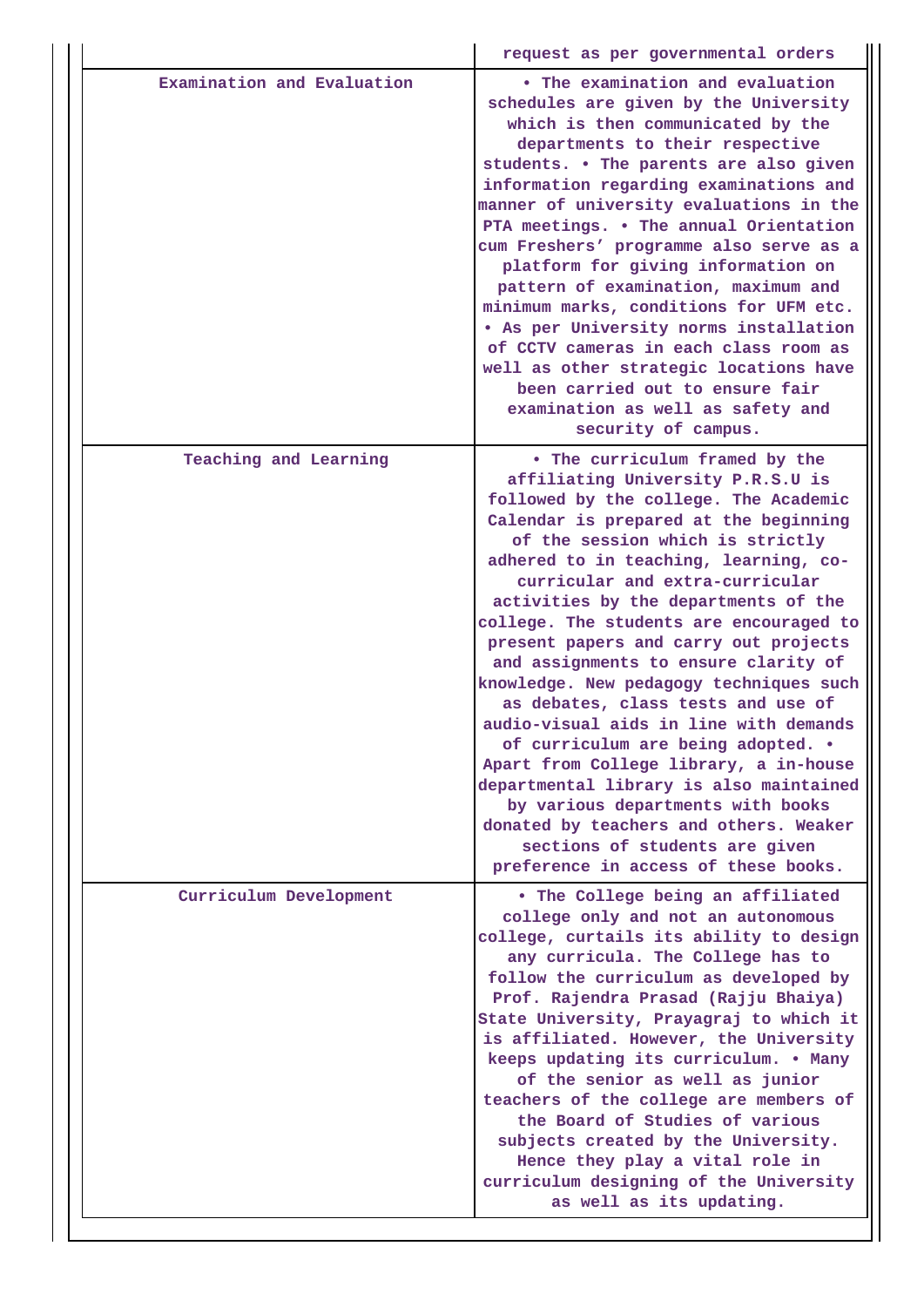| E-governace area<br>Planning and Development | <b>Details</b><br>. Plans made according to directives<br>of university and that of government.<br>The various government orders issued<br>from time to time serve as an important<br>source of action and activities to be<br>undertaken. . Uploading of e-content as<br>per directions of University and<br>Government . As per governmental<br>regulations e-filing of service books<br>are being carried out. Similarly funds<br>received and utilized under RUSA is<br>entered in the RUSA portal. The                                                                                                      |
|----------------------------------------------|------------------------------------------------------------------------------------------------------------------------------------------------------------------------------------------------------------------------------------------------------------------------------------------------------------------------------------------------------------------------------------------------------------------------------------------------------------------------------------------------------------------------------------------------------------------------------------------------------------------|
|                                              | university requirement of registering<br>the teachers of the colleges under<br>teachers tab of University site has<br>been carried out.                                                                                                                                                                                                                                                                                                                                                                                                                                                                          |
| Administration                               | · Fully computerized administrative<br>unit with online login details of<br>students. Communication to students<br>using SMS and Whatapp facility. . Full<br>digitalization in terms of computation<br>of salary, arrears, taxes etc.                                                                                                                                                                                                                                                                                                                                                                            |
| Finance and Accounts                         | . Funds are provided by the state<br>government for campus up keep and<br>maintenance of laboratories. Funds also<br>provided under RUSA for specific<br>projects. All information related to<br>funds received and utilized uploaded in<br>the RUSA portal . Customised Software<br>used for digital salary computation as<br>well as maintenance of various records.<br>• Accounts maintained as per directive<br>of government and audit requirement.                                                                                                                                                         |
| Student Admission and Support                | • Students admitted according to<br>available seats on first-come-first<br>serve basis. . One point admission for<br>helping students achieves hassle free<br>admission. . Banking personnel receive<br>fees from students from campus itself<br>which prevent further hassle to<br>students in the form of going to bank<br>to deposit fees. . Interviews conducted<br>by various admission committees to wean<br>out inept candidates. . Students'<br>information uploaded in University<br>database as well as college data-base<br>on the basis of subjects, gender,<br>category etc. . Along with a central |
|                                              | library, e-library facility, internal<br>library facilities are provided by<br>various departments.                                                                                                                                                                                                                                                                                                                                                                                                                                                                                                              |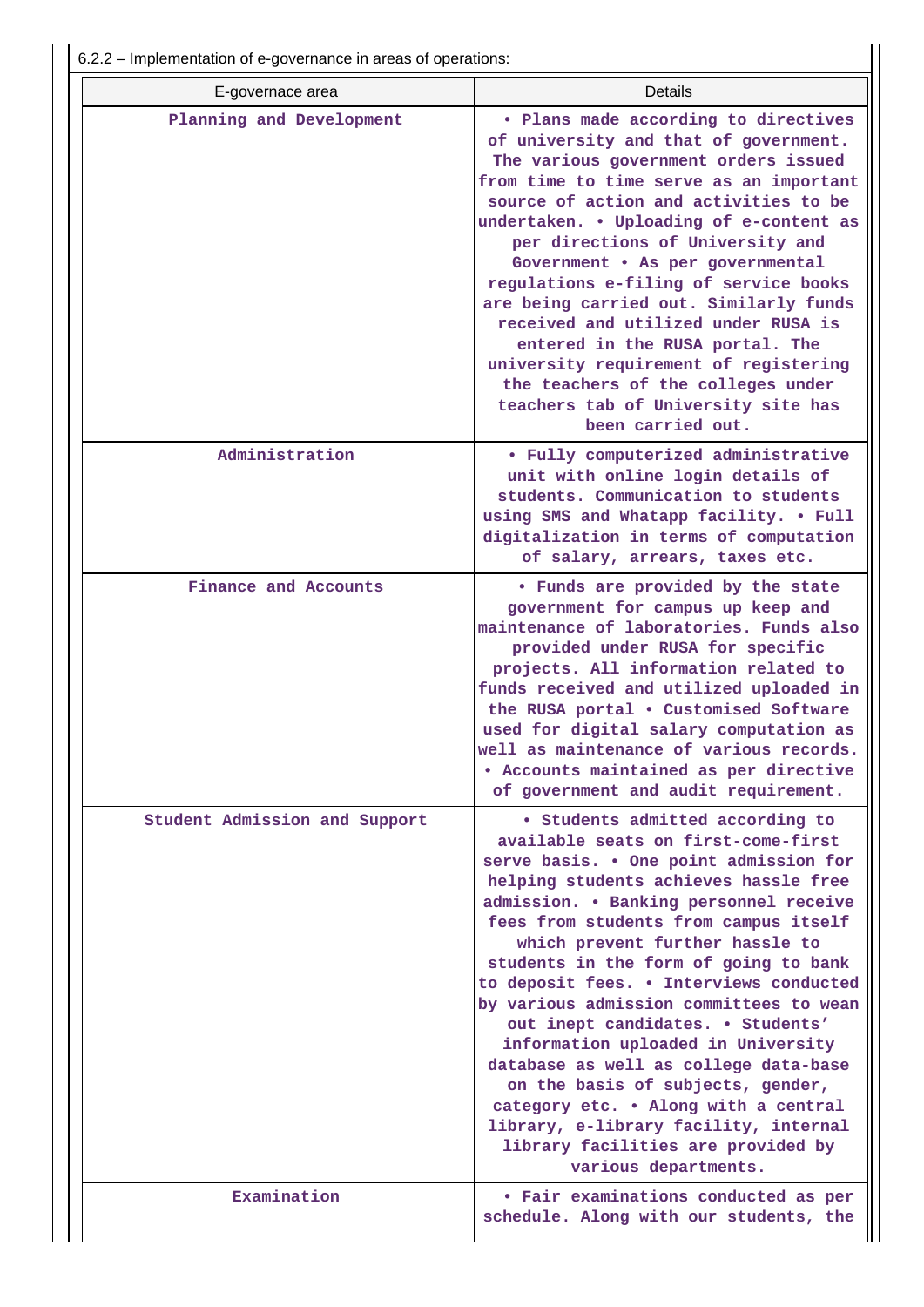| college serve as examination centre as<br>well as nodal centre for many other |
|-------------------------------------------------------------------------------|
| colleges allotted by the university. •                                        |
| Examination related data provided by                                          |
| university in the college login id of                                         |
| University website . Data maintained                                          |
| regarding number of students appearing                                        |
| for exams, absentees etc on a daily                                           |
| basis during the course of exam .                                             |
| Online information provided to                                                |
| University regarding number of students                                       |
| appearing for exam (male/female),                                             |
| number of students absent (male/female)                                       |
| on a daily basis.                                                             |

# **6.3 – Faculty Empowerment Strategies**

 6.3.1 – Teachers provided with financial support to attend conferences / workshops and towards membership fee of professional bodies during the year

| Year | Name of Teacher | Name of conference/<br>workshop attended<br>for which financial<br>support provided | Name of the<br>professional body for<br>which membership<br>fee is provided | Amount of support |
|------|-----------------|-------------------------------------------------------------------------------------|-----------------------------------------------------------------------------|-------------------|
| 2019 | Nil             | Nil                                                                                 | Nil                                                                         | Nill              |
| 2020 | Nil             | <b>NIL</b>                                                                          | <b>NIL</b>                                                                  | Nill              |
|      |                 | View File                                                                           |                                                                             |                   |

 6.3.2 – Number of professional development / administrative training programmes organized by the College for teaching and non teaching staff during the year

| Year | Title of the<br>professional<br>development<br>programme<br>organised for<br>teaching staff | Title of the<br>administrative<br>training<br>programme<br>organised for<br>non-teaching<br>staff | From date  | To Date    | Number of<br>participants<br>(Teaching<br>staff) | Number of<br>participants<br>(non-teaching<br>staff) |
|------|---------------------------------------------------------------------------------------------|---------------------------------------------------------------------------------------------------|------------|------------|--------------------------------------------------|------------------------------------------------------|
| 2019 | Nil                                                                                         | Nil                                                                                               |            |            | Nill                                             | Nill                                                 |
|      |                                                                                             |                                                                                                   | 01/07/2019 | 30/06/2020 |                                                  |                                                      |
| 2020 | <b>NIL</b>                                                                                  | <b>NIL</b>                                                                                        |            |            | Nill                                             | <b>Nill</b>                                          |
|      |                                                                                             |                                                                                                   | 01/07/2019 | 30/06/2020 |                                                  |                                                      |
|      |                                                                                             |                                                                                                   | View File  |            |                                                  |                                                      |

 6.3.3 – No. of teachers attending professional development programmes, viz., Orientation Programme, Refresher Course, Short Term Course, Faculty Development Programmes during the year

| Title of the<br>professional<br>development<br>programme | Number of teachers<br>who attended | From Date  | To date    | <b>Duration</b> |
|----------------------------------------------------------|------------------------------------|------------|------------|-----------------|
| Refresher<br>Course                                      |                                    | 10/10/2019 | 23/10/2019 | 14              |
| Refresher<br>Course                                      |                                    | 17/08/2019 | 31/08/2019 | 15              |
| Refresher<br>Course                                      |                                    | 10/12/2019 | 23/12/2019 | 14              |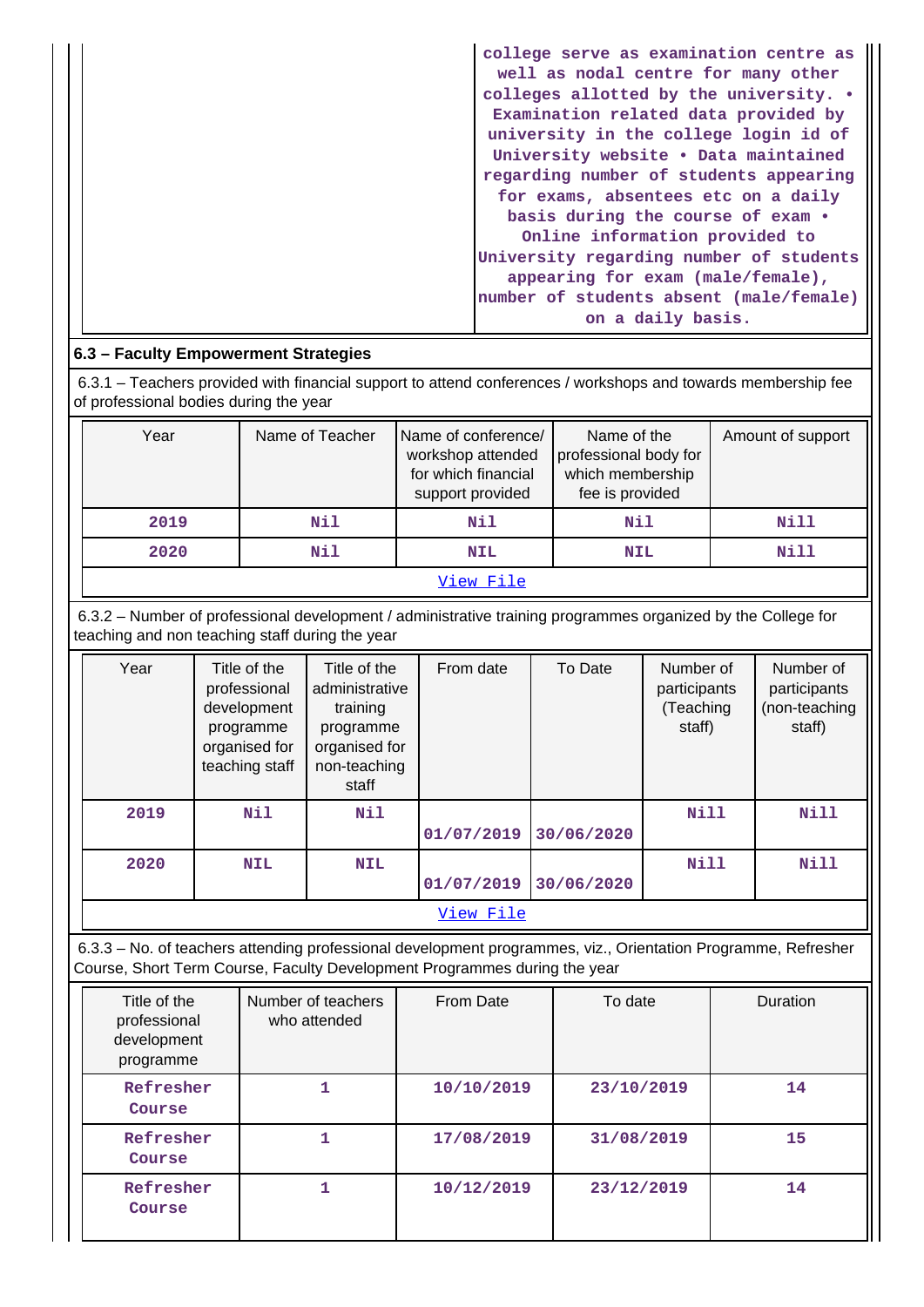| Refresher<br>Course                                                                                                                                                                                                                                                                                                                                                                                                                                                                                                                                                                                                                                                                                                                          | 1            |                                                                                                                                                                                                               | 31/01/2020   | 13/02/2020 |                                                                                                                                                                                                                                                                                                        |  | 14               |
|----------------------------------------------------------------------------------------------------------------------------------------------------------------------------------------------------------------------------------------------------------------------------------------------------------------------------------------------------------------------------------------------------------------------------------------------------------------------------------------------------------------------------------------------------------------------------------------------------------------------------------------------------------------------------------------------------------------------------------------------|--------------|---------------------------------------------------------------------------------------------------------------------------------------------------------------------------------------------------------------|--------------|------------|--------------------------------------------------------------------------------------------------------------------------------------------------------------------------------------------------------------------------------------------------------------------------------------------------------|--|------------------|
| Refresher<br>Course                                                                                                                                                                                                                                                                                                                                                                                                                                                                                                                                                                                                                                                                                                                          | 1            |                                                                                                                                                                                                               | 01/09/2019   |            | 31/12/2019                                                                                                                                                                                                                                                                                             |  | 120              |
| Orientation<br>Programme                                                                                                                                                                                                                                                                                                                                                                                                                                                                                                                                                                                                                                                                                                                     | $\mathbf{1}$ |                                                                                                                                                                                                               | 28/01/2020   |            | 17/02/2020                                                                                                                                                                                                                                                                                             |  | 21               |
| Short Term<br>Course                                                                                                                                                                                                                                                                                                                                                                                                                                                                                                                                                                                                                                                                                                                         | 1            |                                                                                                                                                                                                               | 22/06/2020   |            | 28/06/2020                                                                                                                                                                                                                                                                                             |  | 7                |
| Faculty<br>Development<br>Programme                                                                                                                                                                                                                                                                                                                                                                                                                                                                                                                                                                                                                                                                                                          | 1            |                                                                                                                                                                                                               | 22/05/2020   |            | 28/05/2020                                                                                                                                                                                                                                                                                             |  | 7                |
|                                                                                                                                                                                                                                                                                                                                                                                                                                                                                                                                                                                                                                                                                                                                              |              |                                                                                                                                                                                                               | View File    |            |                                                                                                                                                                                                                                                                                                        |  |                  |
| 6.3.4 - Faculty and Staff recruitment (no. for permanent recruitment):                                                                                                                                                                                                                                                                                                                                                                                                                                                                                                                                                                                                                                                                       |              |                                                                                                                                                                                                               |              |            |                                                                                                                                                                                                                                                                                                        |  |                  |
|                                                                                                                                                                                                                                                                                                                                                                                                                                                                                                                                                                                                                                                                                                                                              | Teaching     |                                                                                                                                                                                                               |              |            | Non-teaching                                                                                                                                                                                                                                                                                           |  |                  |
| Permanent                                                                                                                                                                                                                                                                                                                                                                                                                                                                                                                                                                                                                                                                                                                                    |              | <b>Full Time</b>                                                                                                                                                                                              |              | Permanent  |                                                                                                                                                                                                                                                                                                        |  | <b>Full Time</b> |
| 39                                                                                                                                                                                                                                                                                                                                                                                                                                                                                                                                                                                                                                                                                                                                           |              | Nill                                                                                                                                                                                                          |              | 19         |                                                                                                                                                                                                                                                                                                        |  | Nill             |
| $6.3.5$ – Welfare schemes for                                                                                                                                                                                                                                                                                                                                                                                                                                                                                                                                                                                                                                                                                                                |              |                                                                                                                                                                                                               |              |            |                                                                                                                                                                                                                                                                                                        |  |                  |
| Teaching                                                                                                                                                                                                                                                                                                                                                                                                                                                                                                                                                                                                                                                                                                                                     |              |                                                                                                                                                                                                               | Non-teaching |            |                                                                                                                                                                                                                                                                                                        |  | <b>Students</b>  |
| Allowances, Medical<br>Reimbursement, Maternity<br>and Paternity Leave,<br>Child Care Leave, free<br>use of campus facilities<br>for the purpose of<br>carrying out any<br>activities in the<br>interest of staff and<br>students.                                                                                                                                                                                                                                                                                                                                                                                                                                                                                                           |              | Allowances, Medical<br>Reimbursement, Maternity<br>and Paternity Leave,<br>Child Care Leave,<br>encashment of earned<br>leave, health card, loans<br>and other facilities as<br>per state government<br>norms |              |            | under 1090, Yoga<br>sessions, Lectures by<br>eminent personalities,<br>Provision of scholarship,<br>NSS camps and Rovers<br>Rangers camps,<br>certificates and medals<br>to meritorious students<br>as well as winners of<br>departmental<br>competitions, sports<br>events and cultural<br>activities |  |                  |
| 6.4 - Financial Management and Resource Mobilization                                                                                                                                                                                                                                                                                                                                                                                                                                                                                                                                                                                                                                                                                         |              |                                                                                                                                                                                                               |              |            |                                                                                                                                                                                                                                                                                                        |  |                  |
| 6.4.1 – Institution conducts internal and external financial audits regularly (with in 100 words each)                                                                                                                                                                                                                                                                                                                                                                                                                                                                                                                                                                                                                                       |              |                                                                                                                                                                                                               |              |            |                                                                                                                                                                                                                                                                                                        |  |                  |
| The Principal is the prime authority for monitoring of efficient utilization of<br>financial resources as per State Government norms. For the efficient and<br>effective use of available financial resources, there are various committees at<br>the institutional level formed by Principal like income tax committee, Salary<br>committee, purchase committee etc. At the end of the year internal financial<br>audit is conducted by internal institutional committee. Different committees<br>conduct physical verification independently. External financial audit is done<br>by AG office, Allahabad under the directions of Directorate of Higher<br>Education. No external audit has been undertaken in the financial year 2019-20. |              |                                                                                                                                                                                                               |              |            |                                                                                                                                                                                                                                                                                                        |  |                  |
| 6.4.2 – Funds / Grants received from management, non-government bodies, individuals, philanthropies during the<br>year(not covered in Criterion III)                                                                                                                                                                                                                                                                                                                                                                                                                                                                                                                                                                                         |              |                                                                                                                                                                                                               |              |            |                                                                                                                                                                                                                                                                                                        |  |                  |
| Name of the non government<br>funding agencies /individuals                                                                                                                                                                                                                                                                                                                                                                                                                                                                                                                                                                                                                                                                                  |              | Funds/ Grnats received in Rs.                                                                                                                                                                                 |              |            |                                                                                                                                                                                                                                                                                                        |  | Purpose          |
| No Agency                                                                                                                                                                                                                                                                                                                                                                                                                                                                                                                                                                                                                                                                                                                                    |              |                                                                                                                                                                                                               | 0            | NA         |                                                                                                                                                                                                                                                                                                        |  |                  |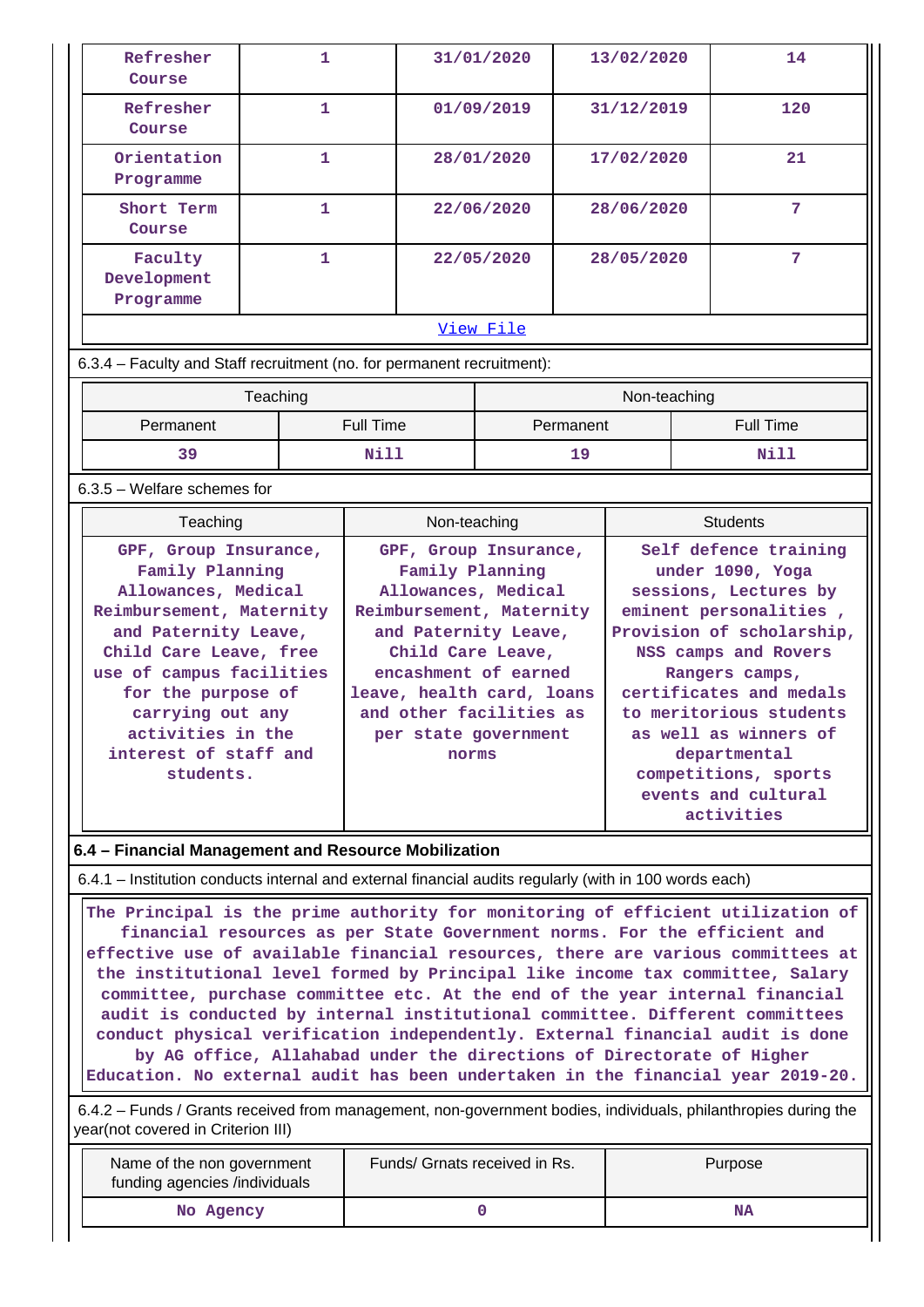|                                                                                                                                                                                                                                                                                                                                                                                                                                                                                                                                                                                                                                                                                                                                                                                                                                                                                        | View File                              |                            |                      |                                                                                                                                                                                                                                                                                                              |                           |  |
|----------------------------------------------------------------------------------------------------------------------------------------------------------------------------------------------------------------------------------------------------------------------------------------------------------------------------------------------------------------------------------------------------------------------------------------------------------------------------------------------------------------------------------------------------------------------------------------------------------------------------------------------------------------------------------------------------------------------------------------------------------------------------------------------------------------------------------------------------------------------------------------|----------------------------------------|----------------------------|----------------------|--------------------------------------------------------------------------------------------------------------------------------------------------------------------------------------------------------------------------------------------------------------------------------------------------------------|---------------------------|--|
| 6.4.3 - Total corpus fund generated                                                                                                                                                                                                                                                                                                                                                                                                                                                                                                                                                                                                                                                                                                                                                                                                                                                    |                                        |                            |                      |                                                                                                                                                                                                                                                                                                              |                           |  |
|                                                                                                                                                                                                                                                                                                                                                                                                                                                                                                                                                                                                                                                                                                                                                                                                                                                                                        |                                        | 0 <sub>0</sub>             |                      |                                                                                                                                                                                                                                                                                                              |                           |  |
| 6.5 - Internal Quality Assurance System                                                                                                                                                                                                                                                                                                                                                                                                                                                                                                                                                                                                                                                                                                                                                                                                                                                |                                        |                            |                      |                                                                                                                                                                                                                                                                                                              |                           |  |
| 6.5.1 – Whether Academic and Administrative Audit (AAA) has been done?                                                                                                                                                                                                                                                                                                                                                                                                                                                                                                                                                                                                                                                                                                                                                                                                                 |                                        |                            |                      |                                                                                                                                                                                                                                                                                                              |                           |  |
| <b>Audit Type</b>                                                                                                                                                                                                                                                                                                                                                                                                                                                                                                                                                                                                                                                                                                                                                                                                                                                                      |                                        | External                   |                      | Internal                                                                                                                                                                                                                                                                                                     |                           |  |
|                                                                                                                                                                                                                                                                                                                                                                                                                                                                                                                                                                                                                                                                                                                                                                                                                                                                                        | Yes/No                                 | Agency                     |                      | Yes/No                                                                                                                                                                                                                                                                                                       | Authority                 |  |
| Academic                                                                                                                                                                                                                                                                                                                                                                                                                                                                                                                                                                                                                                                                                                                                                                                                                                                                               | No                                     |                            | <b>NA</b>            | Yes                                                                                                                                                                                                                                                                                                          | Principal,<br><b>IQAC</b> |  |
| Administrative                                                                                                                                                                                                                                                                                                                                                                                                                                                                                                                                                                                                                                                                                                                                                                                                                                                                         | No                                     |                            | <b>NA</b>            | Yes                                                                                                                                                                                                                                                                                                          | Internal<br>Committees    |  |
| 6.5.2 – Activities and support from the Parent – Teacher Association (at least three)                                                                                                                                                                                                                                                                                                                                                                                                                                                                                                                                                                                                                                                                                                                                                                                                  |                                        |                            |                      |                                                                                                                                                                                                                                                                                                              |                           |  |
| arises. The last Parent-Teacher Meeting of the college of session 2019-20 was<br>6.5.3 – Development programmes for support staff (at least three)                                                                                                                                                                                                                                                                                                                                                                                                                                                                                                                                                                                                                                                                                                                                     |                                        | held on 20th February 2020 |                      | of parents. Further, interactions with parents invariably occur through<br>activities of NSS and Rovers Rangers as well as Proctorial board if need                                                                                                                                                          |                           |  |
| departments . System of Grievance Redressal . Yoga sessions for both physical                                                                                                                                                                                                                                                                                                                                                                                                                                                                                                                                                                                                                                                                                                                                                                                                          |                                        | and mental agility         |                      | . Training Class III employees in use of MS excel and such other apps by<br>faculty members as per need . System of promotion to higher scale as per<br>governmental norms . Benefits such as House Building Allowances, Medical<br>reimbursement as per govt. norms . Motivational lecture by Principal and |                           |  |
| 6.5.4 - Post Accreditation initiative(s) (mention at least three)                                                                                                                                                                                                                                                                                                                                                                                                                                                                                                                                                                                                                                                                                                                                                                                                                      |                                        |                            |                      |                                                                                                                                                                                                                                                                                                              |                           |  |
| . Importance to energy conservation with setting up of two solar panels which<br>illuminate the front and back of college campus. The existing energy consuming<br>tube lights and bulbs have been replaced by energy conserving CFL and LED<br>lights. . To minimize water shortage there is an elaborate rainwater harvesting<br>system which is then used for meeting the water requirements of the campus<br>except drinking purposes. • Green practices are encouraged and inculcated<br>through seminars, rallies and tree plantations both within and outside the<br>campus. Use of plastic bags, cups and plates are restricted within the campus.<br>. Conduct of UGC sponsored or State sponsored seminars and conferences . System<br>of student feedback and grievance redressal . Establishment of two full fledged<br>smart class for PG students and a computer centre. |                                        |                            |                      |                                                                                                                                                                                                                                                                                                              |                           |  |
| 6.5.5 - Internal Quality Assurance System Details                                                                                                                                                                                                                                                                                                                                                                                                                                                                                                                                                                                                                                                                                                                                                                                                                                      |                                        |                            |                      |                                                                                                                                                                                                                                                                                                              |                           |  |
|                                                                                                                                                                                                                                                                                                                                                                                                                                                                                                                                                                                                                                                                                                                                                                                                                                                                                        | a) Submission of Data for AISHE portal |                            |                      | Yes                                                                                                                                                                                                                                                                                                          |                           |  |
|                                                                                                                                                                                                                                                                                                                                                                                                                                                                                                                                                                                                                                                                                                                                                                                                                                                                                        | b) Participation in NIRF               |                            |                      | <b>No</b>                                                                                                                                                                                                                                                                                                    |                           |  |
|                                                                                                                                                                                                                                                                                                                                                                                                                                                                                                                                                                                                                                                                                                                                                                                                                                                                                        | c)ISO certification                    |                            |                      | <b>No</b>                                                                                                                                                                                                                                                                                                    |                           |  |
|                                                                                                                                                                                                                                                                                                                                                                                                                                                                                                                                                                                                                                                                                                                                                                                                                                                                                        | d)NBA or any other quality audit       |                            |                      | <b>No</b>                                                                                                                                                                                                                                                                                                    |                           |  |
| 6.5.6 - Number of Quality Initiatives undertaken during the year                                                                                                                                                                                                                                                                                                                                                                                                                                                                                                                                                                                                                                                                                                                                                                                                                       |                                        |                            |                      |                                                                                                                                                                                                                                                                                                              |                           |  |
| Year                                                                                                                                                                                                                                                                                                                                                                                                                                                                                                                                                                                                                                                                                                                                                                                                                                                                                   | Name of quality<br>initiative by IQAC  | Date of<br>conducting IQAC | <b>Duration From</b> | <b>Duration To</b>                                                                                                                                                                                                                                                                                           | Number of<br>participants |  |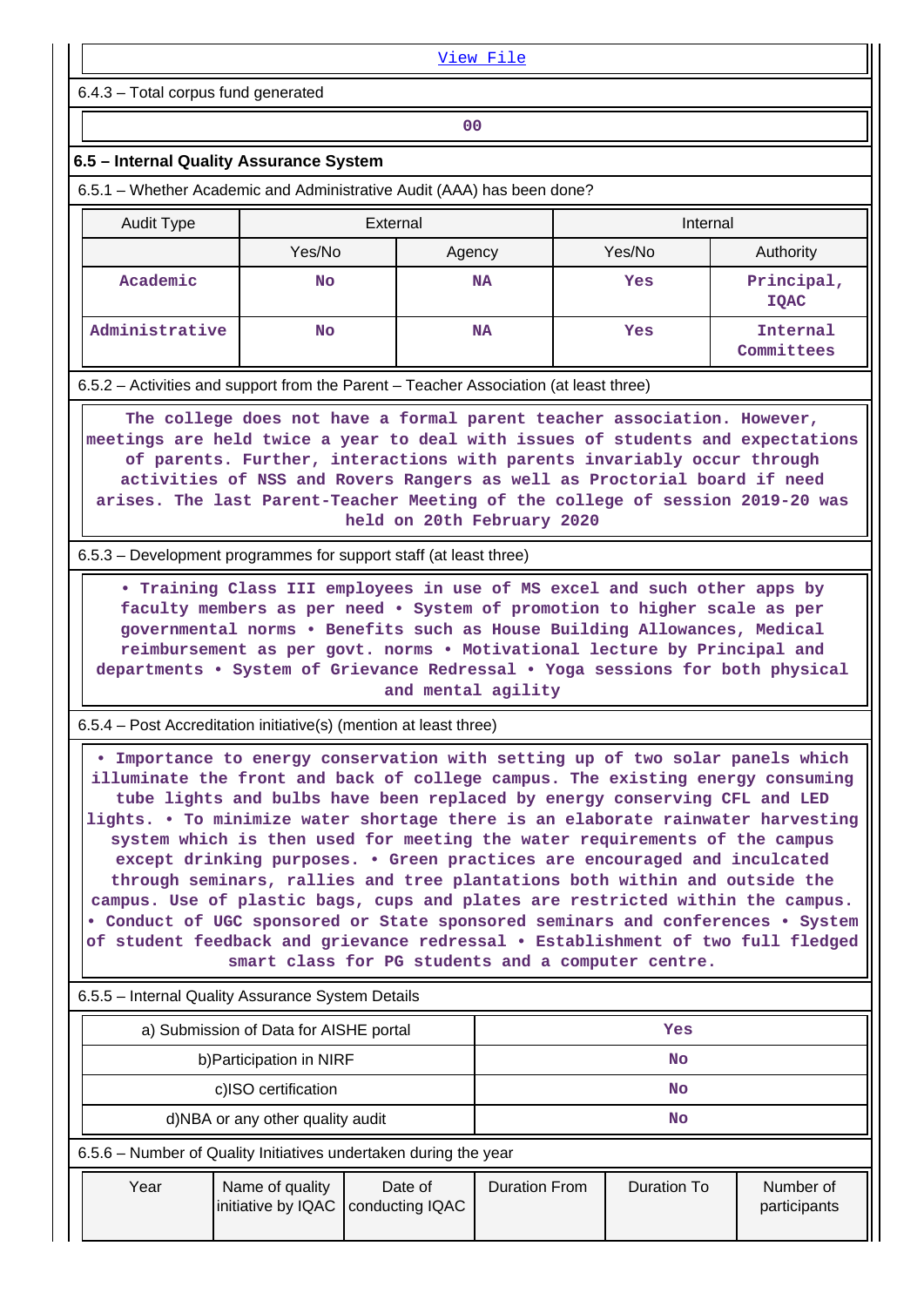| 2020                                                                                                                                        | National<br>Seminar on<br>Green<br>Technology-<br>a Roadmap<br>for<br>sustainable<br>Development |           | 25/11/2019 | 23/02/2020 |                               | 24/02/2020 |  | 300         |  |  |
|---------------------------------------------------------------------------------------------------------------------------------------------|--------------------------------------------------------------------------------------------------|-----------|------------|------------|-------------------------------|------------|--|-------------|--|--|
| 2020                                                                                                                                        | <b>Free Heath</b><br>Checkup and<br><b>Blood</b><br>Donation<br>Camp                             |           | 25/11/2019 | 18/01/2020 |                               | 18/01/2020 |  | 250         |  |  |
| 2019                                                                                                                                        | <b>Naac</b><br>Workshop                                                                          |           | 25/11/2019 | 10/12/2019 |                               | 10/12/2019 |  | 40          |  |  |
| 2020                                                                                                                                        | $E-$<br>Learning<br>Process                                                                      |           | 04/02/2020 | 01/04/2020 |                               | 30/06/2020 |  | 200         |  |  |
| 2020                                                                                                                                        | Award to<br>Meritorious<br>students                                                              |           | 04/02/2020 | 17/02/2020 |                               | 17/02/2020 |  | 100         |  |  |
| 2020                                                                                                                                        | Parent<br>Teachers<br>Meetings                                                                   |           | 25/11/2019 | 20/02/2020 |                               | 20/02/2020 |  | 40          |  |  |
| 2020                                                                                                                                        | Youth<br>Festival                                                                                |           | 25/11/2019 |            | 11/01/2020<br>12/01/2020      |            |  | 200         |  |  |
| View File                                                                                                                                   |                                                                                                  |           |            |            |                               |            |  |             |  |  |
| <b>CRITERION VII - INSTITUTIONAL VALUES AND BEST PRACTICES</b>                                                                              |                                                                                                  |           |            |            |                               |            |  |             |  |  |
| 7.1 - Institutional Values and Social Responsibilities                                                                                      |                                                                                                  |           |            |            |                               |            |  |             |  |  |
| 7.1.1 – Gender Equity (Number of gender equity promotion programmes organized by the institution during the<br>year)                        |                                                                                                  |           |            |            |                               |            |  |             |  |  |
| Title of the<br>Period from<br>programme                                                                                                    |                                                                                                  | Period To |            |            | <b>Number of Participants</b> |            |  |             |  |  |
|                                                                                                                                             |                                                                                                  |           |            |            |                               | Female     |  | Male        |  |  |
| Workshop on<br>27/07/2019<br>women safety<br>and martial art<br>training                                                                    |                                                                                                  |           |            | 02/08/2019 |                               | 70         |  | <b>Nill</b> |  |  |
| 7.1.2 - Environmental Consciousness and Sustainability/Alternate Energy initiatives such as:                                                |                                                                                                  |           |            |            |                               |            |  |             |  |  |
| Percentage of power requirement of the University met by the renewable energy sources                                                       |                                                                                                  |           |            |            |                               |            |  |             |  |  |
| The college has solar light facility, which brightens the camps in the evening.<br>Use of polythene/use and throw materials is discouraged. |                                                                                                  |           |            |            |                               |            |  |             |  |  |
| 7.1.3 - Differently abled (Divyangjan) friendliness                                                                                         |                                                                                                  |           |            |            |                               |            |  |             |  |  |
| Item facilities                                                                                                                             | Yes/No                                                                                           |           |            |            | Number of beneficiaries       |            |  |             |  |  |
| Ramp/Rails                                                                                                                                  | Yes                                                                                              |           |            |            | Nill                          |            |  |             |  |  |
|                                                                                                                                             | <b>Rest Rooms</b>                                                                                | Yes       |            |            |                               | Nill       |  |             |  |  |
| 7.1.4 - Inclusion and Situatedness                                                                                                          |                                                                                                  |           |            |            |                               |            |  |             |  |  |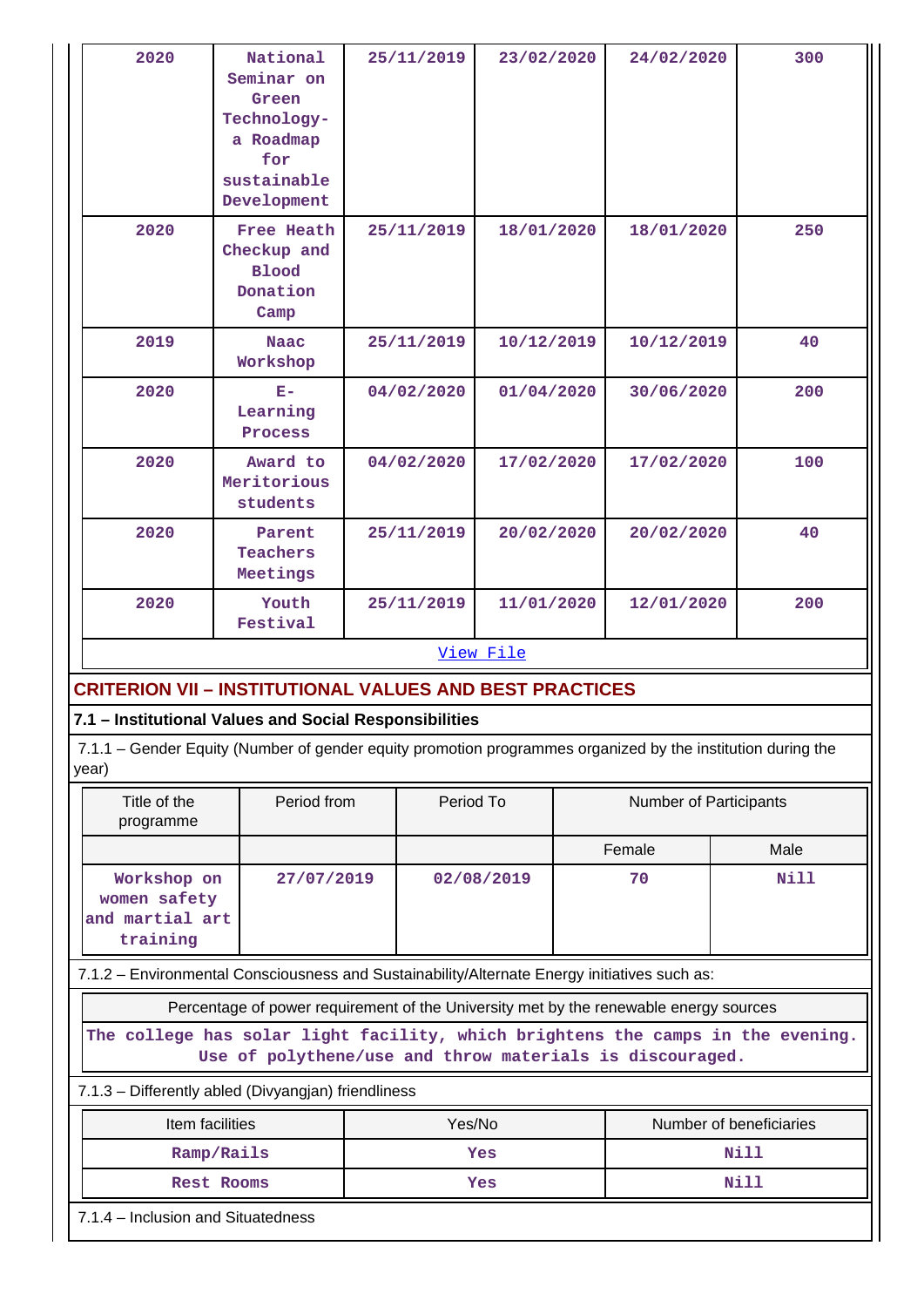| Year                                                                                                                                                                                                                                                                                | Number of<br>initiatives to<br>address<br>locational<br>advantages<br>and disadva<br>ntages                                                | Number of<br>initiatives<br>taken to<br>engage with<br>and<br>contribute to<br>local<br>community |                                     | Duration<br>Name of<br>Date<br>initiative |                          |                                          | <b>Issues</b><br>addressed               | Number of<br>participating<br>students<br>and staff                                                                                                                                                                                                         |                          |  |  |  |
|-------------------------------------------------------------------------------------------------------------------------------------------------------------------------------------------------------------------------------------------------------------------------------------|--------------------------------------------------------------------------------------------------------------------------------------------|---------------------------------------------------------------------------------------------------|-------------------------------------|-------------------------------------------|--------------------------|------------------------------------------|------------------------------------------|-------------------------------------------------------------------------------------------------------------------------------------------------------------------------------------------------------------------------------------------------------------|--------------------------|--|--|--|
| 2019                                                                                                                                                                                                                                                                                | $\mathbf{1}$                                                                                                                               | 1                                                                                                 |                                     | 07/12/2<br>019                            | $\overline{2}$           |                                          | Industr<br>ial tour<br>and Study<br>Tour | <b>Awareness</b>                                                                                                                                                                                                                                            | 200                      |  |  |  |
| 2019                                                                                                                                                                                                                                                                                | $\mathbf{1}$                                                                                                                               | $\mathbf{1}$                                                                                      |                                     | 23/12/2<br>019                            | $\mathbf{1}$             | Camp<br>for Handi ment of e<br>capped    |                                          | Require<br>quipments                                                                                                                                                                                                                                        | 100                      |  |  |  |
| 2020                                                                                                                                                                                                                                                                                | $\mathbf{1}$                                                                                                                               | $\mathbf{1}$                                                                                      |                                     | 18/01/2<br>020                            | $\mathbf{1}$             | Free<br><b>Blood</b><br>Donation<br>Camp |                                          | Health                                                                                                                                                                                                                                                      | 250                      |  |  |  |
| View File                                                                                                                                                                                                                                                                           |                                                                                                                                            |                                                                                                   |                                     |                                           |                          |                                          |                                          |                                                                                                                                                                                                                                                             |                          |  |  |  |
| 7.1.5 - Human Values and Professional Ethics Code of conduct (handbooks) for various stakeholders                                                                                                                                                                                   |                                                                                                                                            |                                                                                                   |                                     |                                           |                          |                                          |                                          |                                                                                                                                                                                                                                                             |                          |  |  |  |
|                                                                                                                                                                                                                                                                                     | <b>Title</b>                                                                                                                               |                                                                                                   |                                     |                                           | Date of publication      |                                          |                                          |                                                                                                                                                                                                                                                             | Follow up(max 100 words) |  |  |  |
| Guidelines for students                                                                                                                                                                                                                                                             |                                                                                                                                            |                                                                                                   |                                     | 24/06/2019                                |                          |                                          |                                          | The college provides<br>the students with a<br>brochure along with<br>admission form. In this<br>brochure guidelines are<br>given for students. An<br>anti ragging declaration<br>form has to be submitted<br>by every student at the<br>time of admission. |                          |  |  |  |
|                                                                                                                                                                                                                                                                                     | 7.1.6 – Activities conducted for promotion of universal Values and Ethics                                                                  |                                                                                                   |                                     |                                           |                          |                                          |                                          |                                                                                                                                                                                                                                                             |                          |  |  |  |
| Activity                                                                                                                                                                                                                                                                            |                                                                                                                                            |                                                                                                   | <b>Duration From</b><br>Duration To |                                           |                          |                                          |                                          |                                                                                                                                                                                                                                                             | Number of participants   |  |  |  |
| Rovers and<br>Rangers program                                                                                                                                                                                                                                                       |                                                                                                                                            | 12/12/2019                                                                                        |                                     |                                           | 14/12/2019               |                                          | 38                                       |                                                                                                                                                                                                                                                             |                          |  |  |  |
|                                                                                                                                                                                                                                                                                     | NSS program                                                                                                                                |                                                                                                   |                                     |                                           | 28/01/2020<br>03/02/2020 |                                          |                                          |                                                                                                                                                                                                                                                             | 100                      |  |  |  |
|                                                                                                                                                                                                                                                                                     |                                                                                                                                            |                                                                                                   |                                     |                                           | View File                |                                          |                                          |                                                                                                                                                                                                                                                             |                          |  |  |  |
|                                                                                                                                                                                                                                                                                     | 7.1.7 – Initiatives taken by the institution to make the campus eco-friendly (at least five)                                               |                                                                                                   |                                     |                                           |                          |                                          |                                          |                                                                                                                                                                                                                                                             |                          |  |  |  |
| The college with the help of its students, staff and teachers keeps the campus<br>green. A total of 96 trees were planted during session 2019-20 in the college<br>campus under Honorable Chief Minister Yogi Adityanath tree plantation drive.<br>The of the same were Geo tagged. |                                                                                                                                            |                                                                                                   |                                     |                                           |                          |                                          |                                          |                                                                                                                                                                                                                                                             |                          |  |  |  |
| The college provides clean drinking water.                                                                                                                                                                                                                                          |                                                                                                                                            |                                                                                                   |                                     |                                           |                          |                                          |                                          |                                                                                                                                                                                                                                                             |                          |  |  |  |
|                                                                                                                                                                                                                                                                                     | The college has Led Bulbs in the campus to save electricity.<br>There is provision of dustbins in each corridor, to keep the campus clean. |                                                                                                   |                                     |                                           |                          |                                          |                                          |                                                                                                                                                                                                                                                             |                          |  |  |  |
|                                                                                                                                                                                                                                                                                     | Use of plastics, gutka etc within the college campus is strictly forbidden.                                                                |                                                                                                   |                                     |                                           |                          |                                          |                                          |                                                                                                                                                                                                                                                             |                          |  |  |  |
| 7.2 - Best Practices                                                                                                                                                                                                                                                                |                                                                                                                                            |                                                                                                   |                                     |                                           |                          |                                          |                                          |                                                                                                                                                                                                                                                             |                          |  |  |  |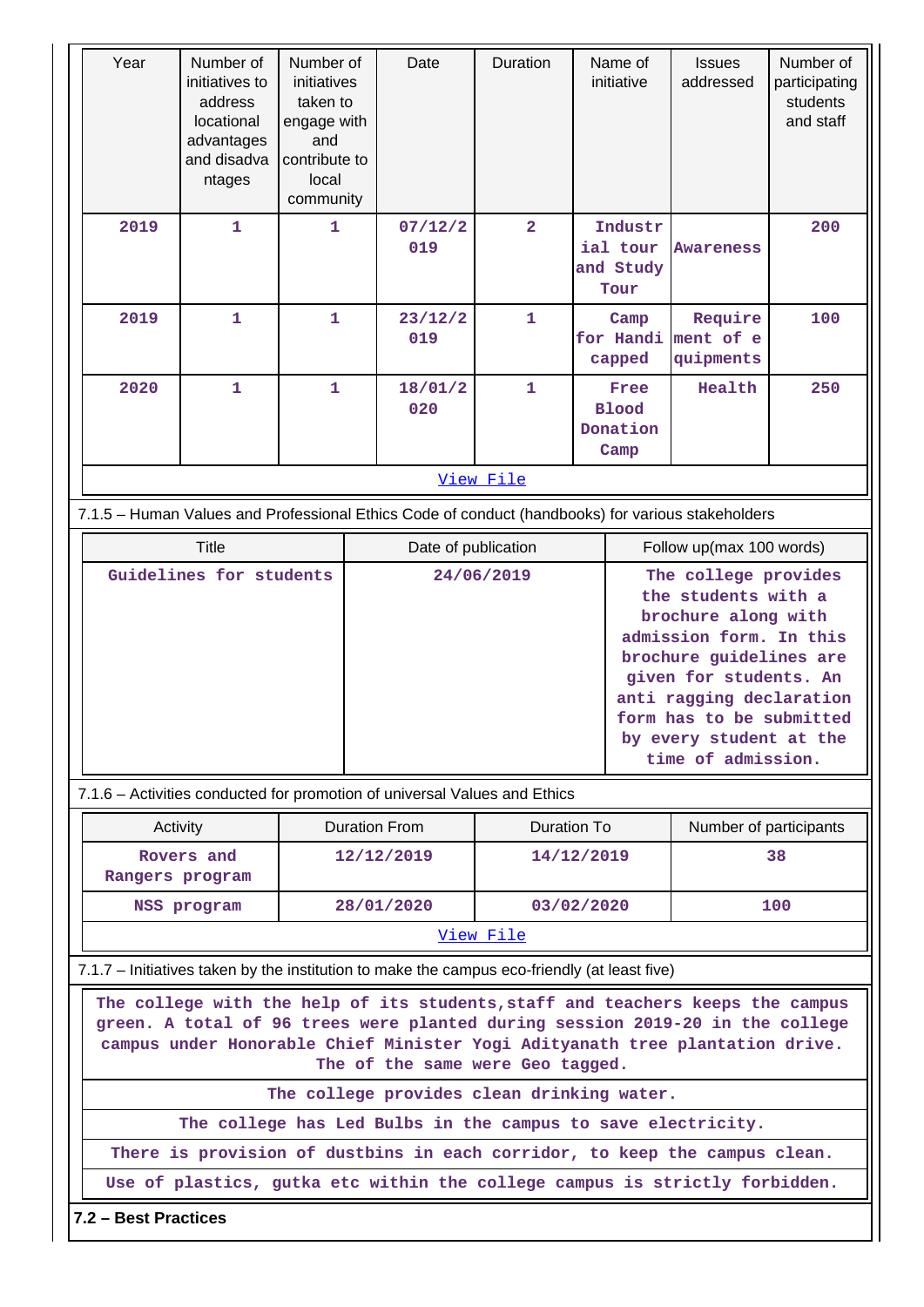7.2.1 – Describe at least two institutional best practices

 **1.Free Blood donation camp- A week before the organization of Free Blood donation camp, a doctor from the medical college, briefed the students,teachers and staff , in one-day workshop, the importance of blood donation. The doctor cleared all doubts related to blood donation, such as loss of health with blood donation. On the day of the blood donation camp, Hemoglobin level and Blood pressure of Boys and Girls, staff and teachers were monitored.Only those were allowed to donate blood whose hemoglobin level reached 12.5. This camp was very useful for our girl students.Most of them were anemic and they were not aware of it. Through the checkup they came to know the reason of their fatigue, backpain and headache. A doctor guided them with medicines and proper and budget friendly diet-plan.They were also provided with Sanitary napkins to build hygiene consciousness in them. 2 .NAAC Workshop-One day workshop was organized to guide the teachers and staff on NAAC Accredition. Though the college is continuously in the process of betterment, yet few of the things are there to be understood and receive proper guidance. The purpose of this NAAC Workshop was to guide the teachers as to how to apply for NAAC Acredition. This also included the time span that is required to apply and the responsibilities of the members of the NAAC Committee.**

 Upload details of two best practices successfully implemented by the institution as per NAAC format in your institution website, provide the link

<http://www.hnbpgcollegenaini.org/page.php?id=51>

#### **7.3 – Institutional Distinctiveness**

 7.3.1 – Provide the details of the performance of the institution in one area distinctive to its vision, priority and thrust in not more than 500 words

 **The vision of the college is to serve the society, with its special attention to the marginalized section. The college apart from imparting educational degree to its students, gives priority to the society. The college, thus making full use of its prime location, its active student participation and teachers and staff, organized a camp for handicap children and senior citizens above sixty years of age, living below poverty line. This was an activity which the college handled very nicely, each and every person visiting the camp was taken care of. Those people who did not have a medical disability certificate were provided with it. It was easy for them to get the certificate, in the camp, otherwise they would have to queue for days at the office.A certificate was also provided for senior citizens who had completed the age in the Adhaar Card and BPL card. An Optometrist, Dentist and doctors were present to check the disability of the person and decide what he required most. For example, many were provided with wheelchair and spectacles. A list of peoples requirement was made by the team . After a month people were asked to gather at a common point and collect their related things under a programme organised by the Chief Minister of Uttar Pradesh. This left the people very happy and satisfied. This was a distinct activity performed by the college in the year 2019. The college looks forward to take up such activity in future with great thrust.**

Provide the weblink of the institution

<http://www.hnbpgcollegenaini.org/page.php?id=79>

#### **8.Future Plans of Actions for Next Academic Year**

 **The college plans to organize camps, such as blood donation camp, health checkup camps for the deprived section of the society living below poverty line. The main focus being the aged,that is, people above sixty years of age who have minimum source of earning and disabled children. the reason behind such plan of action is that the college is situated in prime location. it is not difficult for people to**